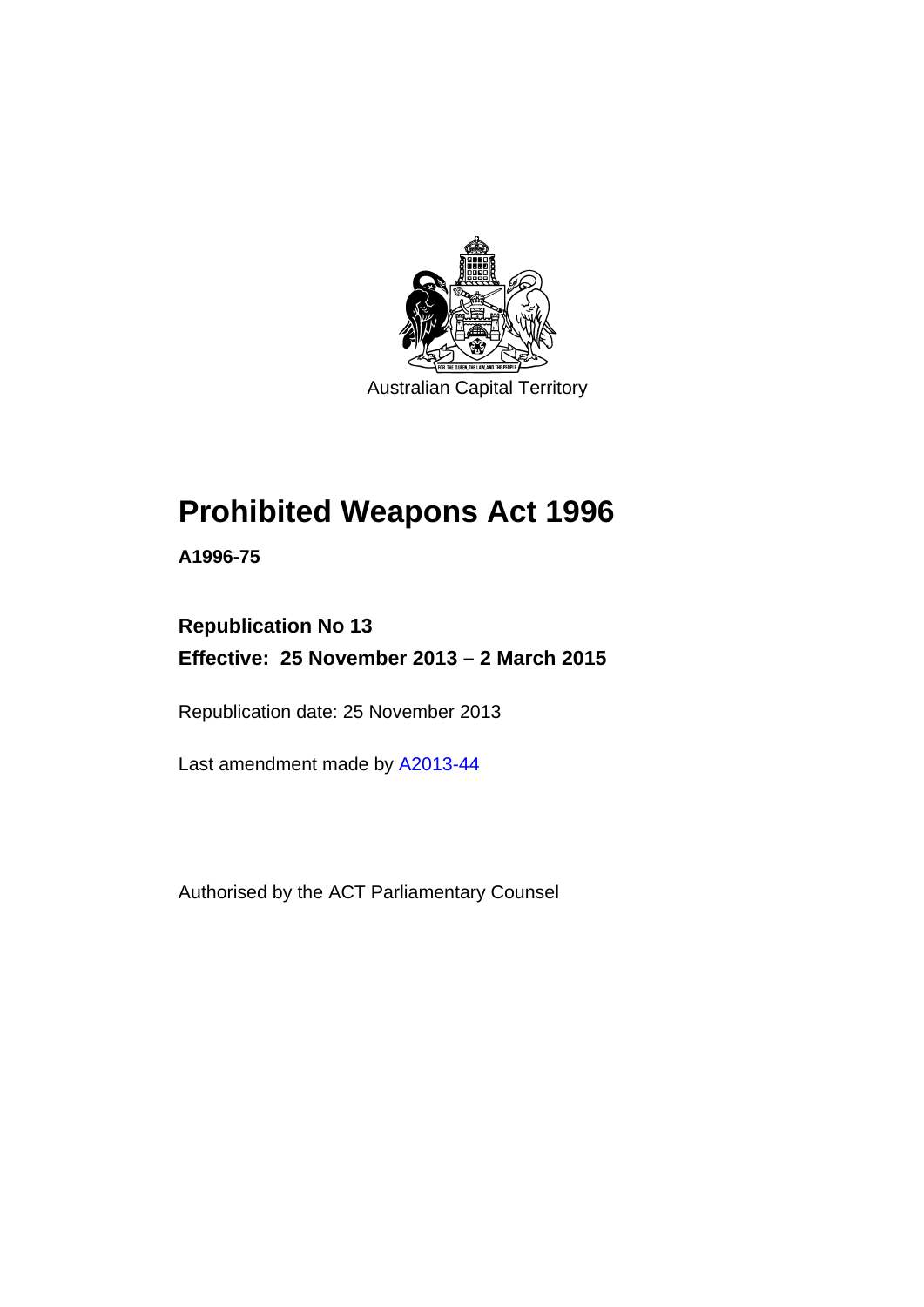#### **About this republication**

#### **The republished law**

This is a republication of the *Prohibited Weapons Act 1996* (including any amendment made under the *[Legislation Act 2001](http://www.legislation.act.gov.au/a/2001-14)*, part 11.3 (Editorial changes)) as in force on 25 November 2013*.*  It also includes any commencement, amendment, repeal or expiry affecting this republished law to 25 November 2013.

The legislation history and amendment history of the republished law are set out in endnotes 3 and 4.

#### **Kinds of republications**

The Parliamentary Counsel's Office prepares 2 kinds of republications of ACT laws (see the ACT legislation register at [www.legislation.act.gov.au](http://www.legislation.act.gov.au/)):

- authorised republications to which the *[Legislation Act 2001](http://www.legislation.act.gov.au/a/2001-14)* applies
- unauthorised republications.

The status of this republication appears on the bottom of each page.

#### **Editorial changes**

The *[Legislation Act 2001](http://www.legislation.act.gov.au/a/2001-14)*, part 11.3 authorises the Parliamentary Counsel to make editorial amendments and other changes of a formal nature when preparing a law for republication. Editorial changes do not change the effect of the law, but have effect as if they had been made by an Act commencing on the republication date (see *[Legislation Act 2001](http://www.legislation.act.gov.au/a/2001-14)*, s 115 and s 117). The changes are made if the Parliamentary Counsel considers they are desirable to bring the law into line, or more closely into line, with current legislative drafting practice.

This republication does not include amendments made under part 11.3 (see endnote 1).

#### **Uncommenced provisions and amendments**

If a provision of the republished law has not commenced, the symbol  $\mathbf{U}$  appears immediately before the provision heading. Any uncommenced amendments that affect this republished law are accessible on the ACT legislation register [\(www.legislation.act.gov.au\)](http://www.legislation.act.gov.au/). For more information, see the home page for this law on the register.

#### **Modifications**

If a provision of the republished law is affected by a current modification, the symbol  $\mathbf{M}$ appears immediately before the provision heading. The text of the modifying provision appears in the endnotes. For the legal status of modifications, see the *[Legislation Act 2001](http://www.legislation.act.gov.au/a/2001-14)*, section 95.

#### **Penalties**

At the republication date, the value of a penalty unit for an offence against this law is \$140 for an individual and \$700 for a corporation (see *[Legislation Act 2001](http://www.legislation.act.gov.au/a/2001-14)*, s 133).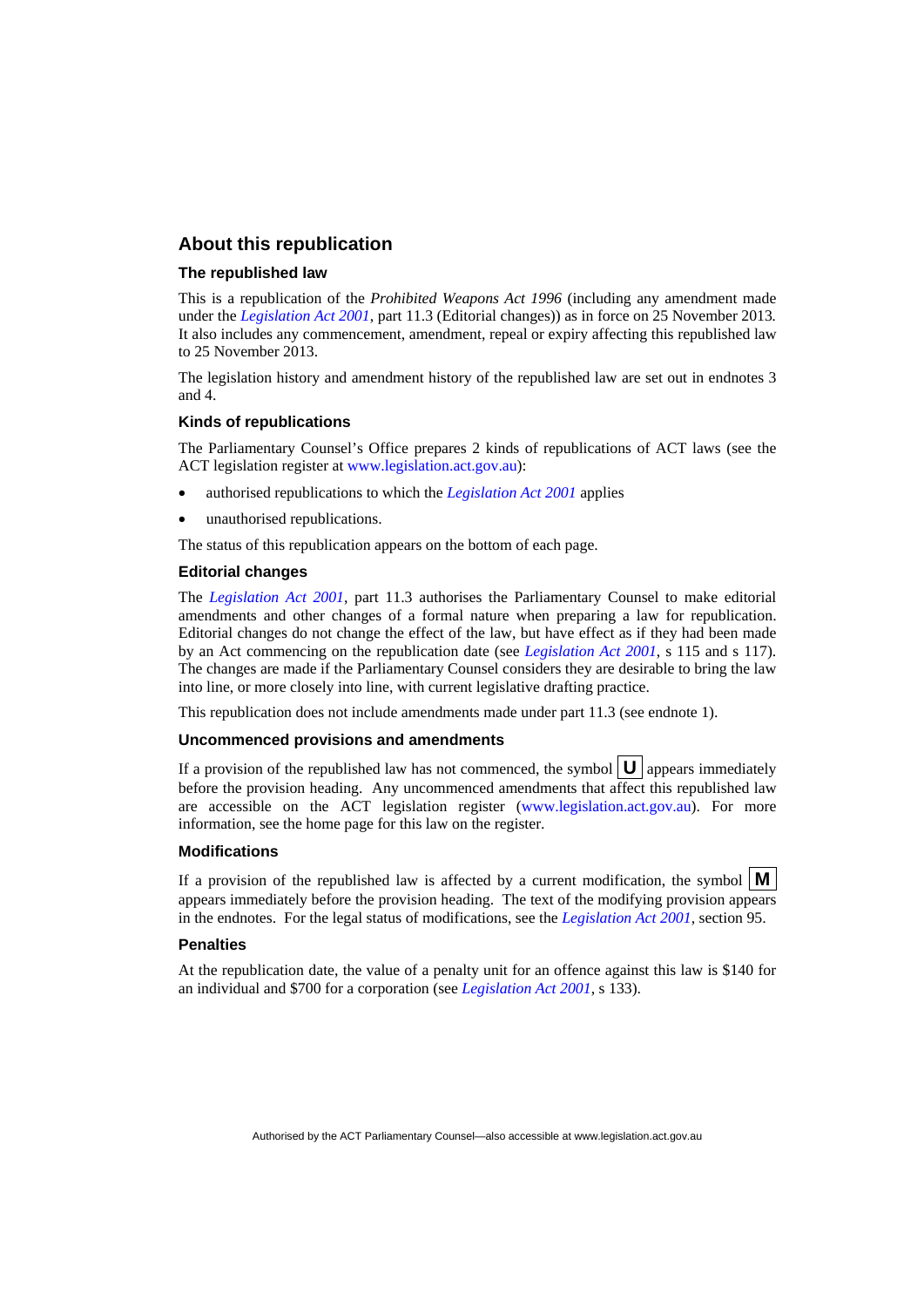

# **Prohibited Weapons Act 1996**

## **Contents**

| Part 1  | <b>Preliminary</b>                                                                    |   |
|---------|---------------------------------------------------------------------------------------|---|
| 1       | Name of Act                                                                           | 2 |
| 2       | Dictionary                                                                            | 2 |
| 2A      | <b>Notes</b>                                                                          | 2 |
| 2Β      | Offences against Act-application of Criminal Code etc                                 | 2 |
| 3       | Meaning of possession-Act                                                             | 3 |
| 3A      | Evidence of possession—prohibited weapons or articles at premises                     | 4 |
| 3B      | Evidence of possession—care, control or management of prohibited<br>weapon or article | 4 |
| 4       | Application of Act                                                                    | 5 |
| Part 1A | <b>Important concepts</b>                                                             |   |
| 4A      | Meaning of <i>prohibited</i> weapon-Act                                               | 7 |
| 4B      | Meaning of <i>prohibited</i> article-Act                                              | 8 |

| R13      | Prohibited Weapons Act 1996  | contents 1 |
|----------|------------------------------|------------|
| 25/11/13 | Effective: 25/11/13-02/03/15 |            |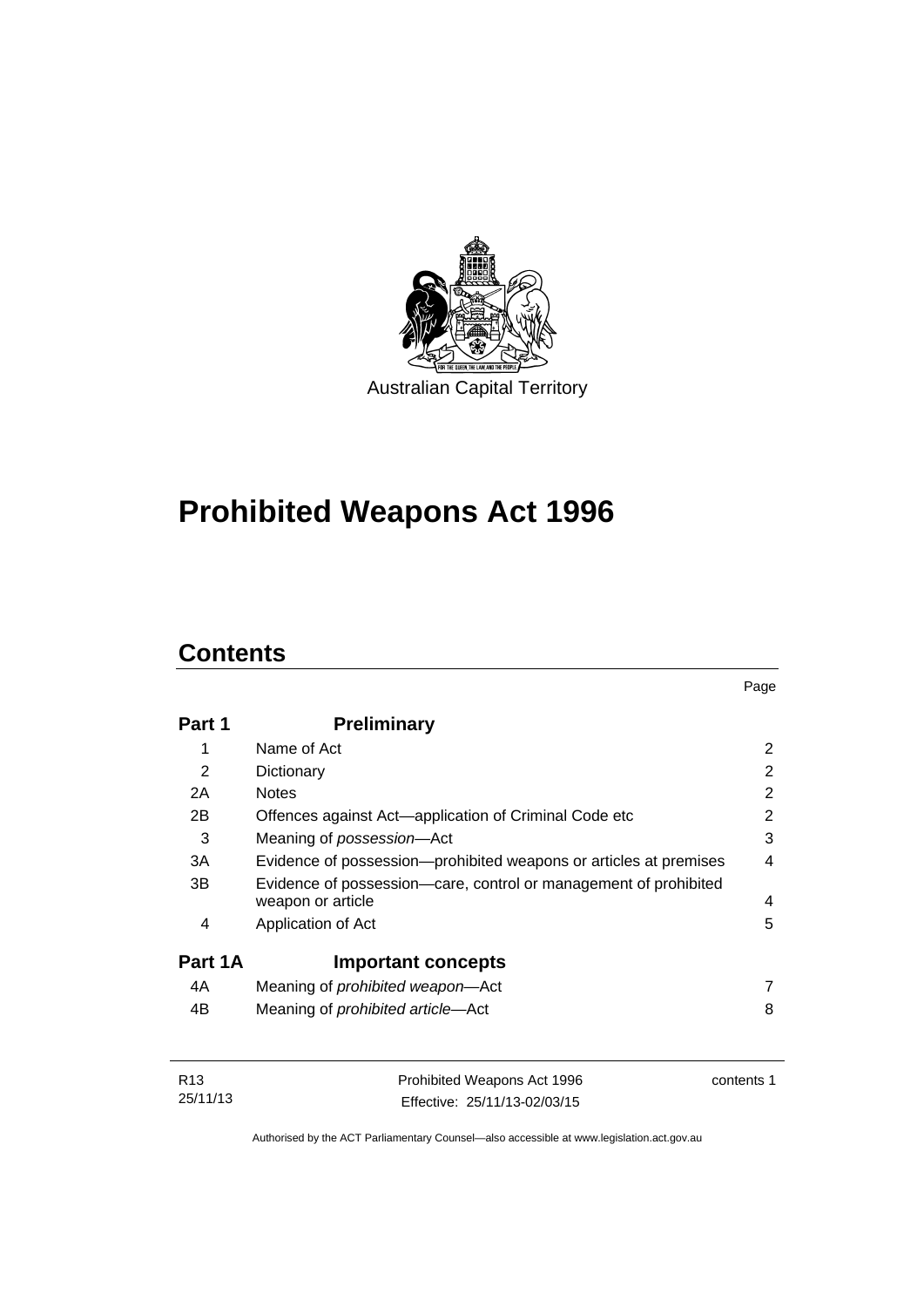#### **Contents**

|                   |                                                                                | Page            |
|-------------------|--------------------------------------------------------------------------------|-----------------|
| Part 1B           | <b>Unregulated weapons</b>                                                     |                 |
| 4C                | Meaning of unregulated weapon-Act                                              | 9               |
| 4CA               | Meaning of connected-pt 1B                                                     | 9               |
| 4D                | Unregulated weapons-seizure by police                                          | 9               |
| 4E                | Unregulated weapons-receipt for seizure                                        | 10              |
| 4F                | Unregulated weapons-examination                                                | 10              |
| 4G                | Unregulated weapons-access to things seized                                    | 11              |
| 4H                | Unregulated weapons-review of decision to seize                                | 11              |
| 4 <sub>l</sub>    | Unregulated weapons-forfeiture                                                 | 12              |
| Part 1C           | <b>Minister's guidelines</b>                                                   |                 |
| 4K                | Minister's guidelines                                                          | 13              |
| Part 1D           | Declarations about prohibited articles and                                     |                 |
|                   | weapons                                                                        |                 |
| 4L                | Prohibited articles and weapons declarations by registrar                      | 14              |
| 4M                | Effect of certain declarations                                                 | 14              |
| Part 2            | <b>Offences</b>                                                                |                 |
| 5                 | Offence-unauthorised possession or use of prohibited weapons                   | 15              |
| 6                 | Offence-unauthorised possession or use of prohibited articles                  | 15              |
| 6A                | Declarations about authorised possession and use of laser pointers             | 16              |
| 6B                | Guidelines for declarations under section 6A                                   | 16              |
| $\overline{7}$    | Inspection of prohibited weapons or articles by police                         | 17              |
| 8                 | Offence—disposal of prohibited weapons and articles by unauthorised<br>holders | 17              |
| Part <sub>3</sub> | <b>Permits</b>                                                                 |                 |
| 9                 | Permits                                                                        | 19              |
| 11                | Contravention of conditions                                                    | 19              |
| 12                | Production of permit                                                           | 19              |
| 13                | Surrender of cancelled permit                                                  | 20              |
| Part 3A           | Notification and review of decisions                                           |                 |
| 14                | Meaning of reviewable decision-pt 3A                                           | 21              |
| 14A               | Reviewable decision notices                                                    | 21              |
| contents 2        | Prohibited Weapons Act 1996                                                    | R <sub>13</sub> |
|                   | Effective: 25/11/13-02/03/15                                                   | 25/11/13        |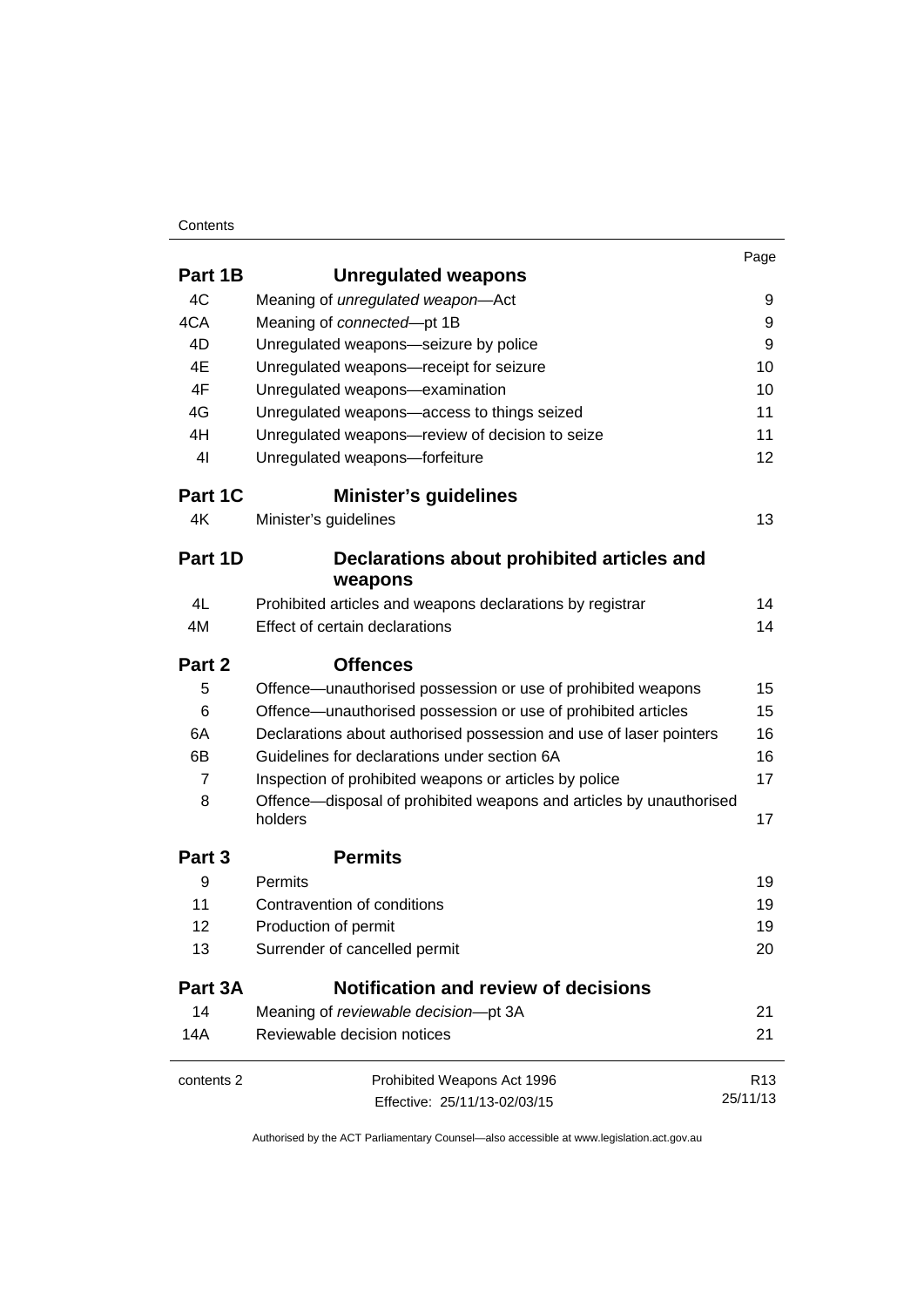|                   |                     |                                                                    | Contents   |
|-------------------|---------------------|--------------------------------------------------------------------|------------|
| 14B               |                     | Applications for review                                            | Page<br>21 |
| Part 4            |                     | <b>Miscellaneous</b>                                               |            |
| 15                |                     | Information to be supplied                                         | 22         |
| 16                |                     | Disposal of surrendered or seized prohibited weapons or prohibited |            |
|                   | articles            |                                                                    | 22         |
| 17                |                     | Evidentiary provisions                                             | 23         |
| 17A               |                     | Determination of fees                                              | 23         |
| 18                | Approved forms      |                                                                    | 23         |
| 19                |                     | Regulation-making power                                            | 24         |
|                   |                     |                                                                    |            |
| <b>Schedule 1</b> |                     | <b>Prohibited weapons</b>                                          | 25         |
| <b>Part 1.1</b>   |                     | <b>Prohibited bladed weapons</b>                                   | 25         |
| <b>Part 1.2</b>   |                     | <b>Prohibited hand weapons</b>                                     | 27         |
| <b>Part 1.3</b>   |                     | <b>Prohibited missile weapons</b>                                  | 29         |
| <b>Part 1.4</b>   |                     | Other prohibited weapons                                           | 30         |
| <b>Schedule 2</b> |                     | <b>Prohibited articles</b>                                         | 32         |
| <b>Schedule 3</b> |                     | <b>Reviewable decisions</b>                                        | 33         |
| <b>Dictionary</b> |                     |                                                                    | 34         |
| <b>Endnotes</b>   |                     |                                                                    |            |
| 1                 |                     | About the endnotes                                                 | 36         |
| 2                 | Abbreviation key    |                                                                    | 36         |
| 3                 | Legislation history |                                                                    | 37         |
| 4                 |                     | Amendment history                                                  | 39         |
| 5                 |                     | Earlier republications                                             | 44         |
|                   |                     |                                                                    |            |

| R13      | Prohibited Weapons Act 1996  | contents 3 |
|----------|------------------------------|------------|
| 25/11/13 | Effective: 25/11/13-02/03/15 |            |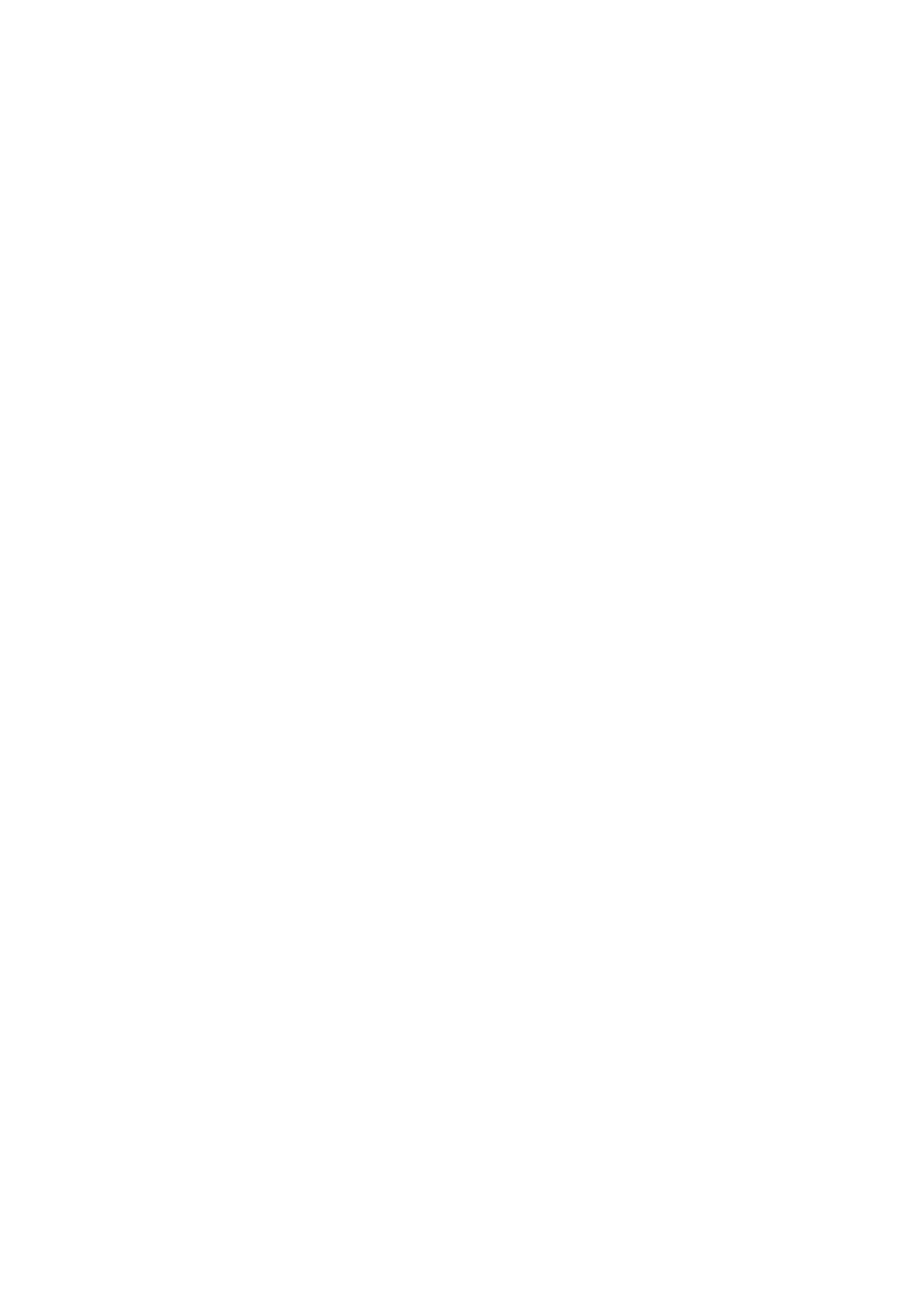

## **Prohibited Weapons Act 1996**

An Act to prohibit the possession of certain dangerous weapons and other articles, and for related purposes

R13 25/11/13

l

Prohibited Weapons Act 1996 Effective: 25/11/13-02/03/15

page 1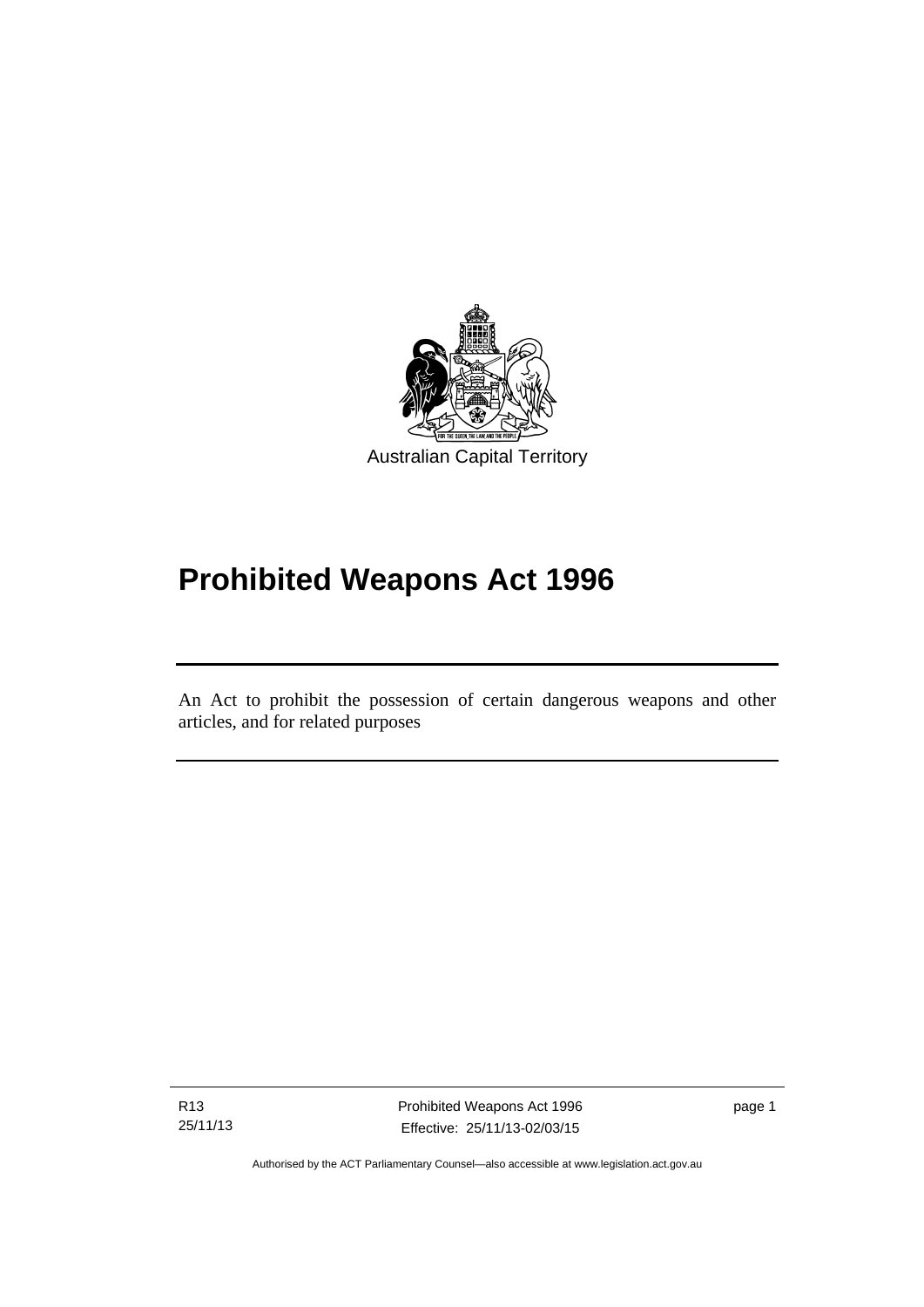#### Part 1 **Preliminary**

Section 1

## <span id="page-7-0"></span>**Part 1** Preliminary

#### <span id="page-7-1"></span>**1 Name of Act**

This Act is the *Prohibited Weapons Act 1996*.

#### <span id="page-7-2"></span>**2 Dictionary**

The dictionary at the end of this Act is part of this Act.

*Note 1* The dictionary at the end of this Act defines certain terms used in this Act, and includes references (*signpost definitions*) to other terms defined elsewhere.

> For example, the signpost definition, '*firearm*—see the *[Firearms Act 1996](http://www.legislation.act.gov.au/a/1996-74)*, section 6.' means that the term 'firearm' is defined in that section and the definition applies to this Act.

*Note 2* A definition in the dictionary (including a signpost definition) applies to the entire Act unless the definition, or another provision of the Act, provides otherwise or the contrary intention otherwise appears (see [Legislation Act,](http://www.legislation.act.gov.au/a/2001-14) s 155 and s 156 (1)).

#### <span id="page-7-3"></span>**2A Notes**

A note included in this Act is explanatory and is not part of this Act.

*Note* See the [Legislation Act,](http://www.legislation.act.gov.au/a/2001-14) s 127 (1), (4) and (5) for the legal status of notes.

### <span id="page-7-4"></span>**2B Offences against Act—application of Criminal Code etc**

Other legislation applies in relation to offences against this Act.

*Note 1 Criminal Code*

The [Criminal Code](http://www.legislation.act.gov.au/a/2002-51), ch 2 applies to the following offences against this Act (see Code, pt 2.1):

- s 5 (Offence—unauthorised possession or use of prohibited weapons)
- s 6 (Offence—unauthorised possession or use of prohibited articles)
- s 8 (Offence—disposal of prohibited weapons and articles by unauthorised holders).

page 2 **Prohibited Weapons Act 1996** Effective: 25/11/13-02/03/15

R13 25/11/13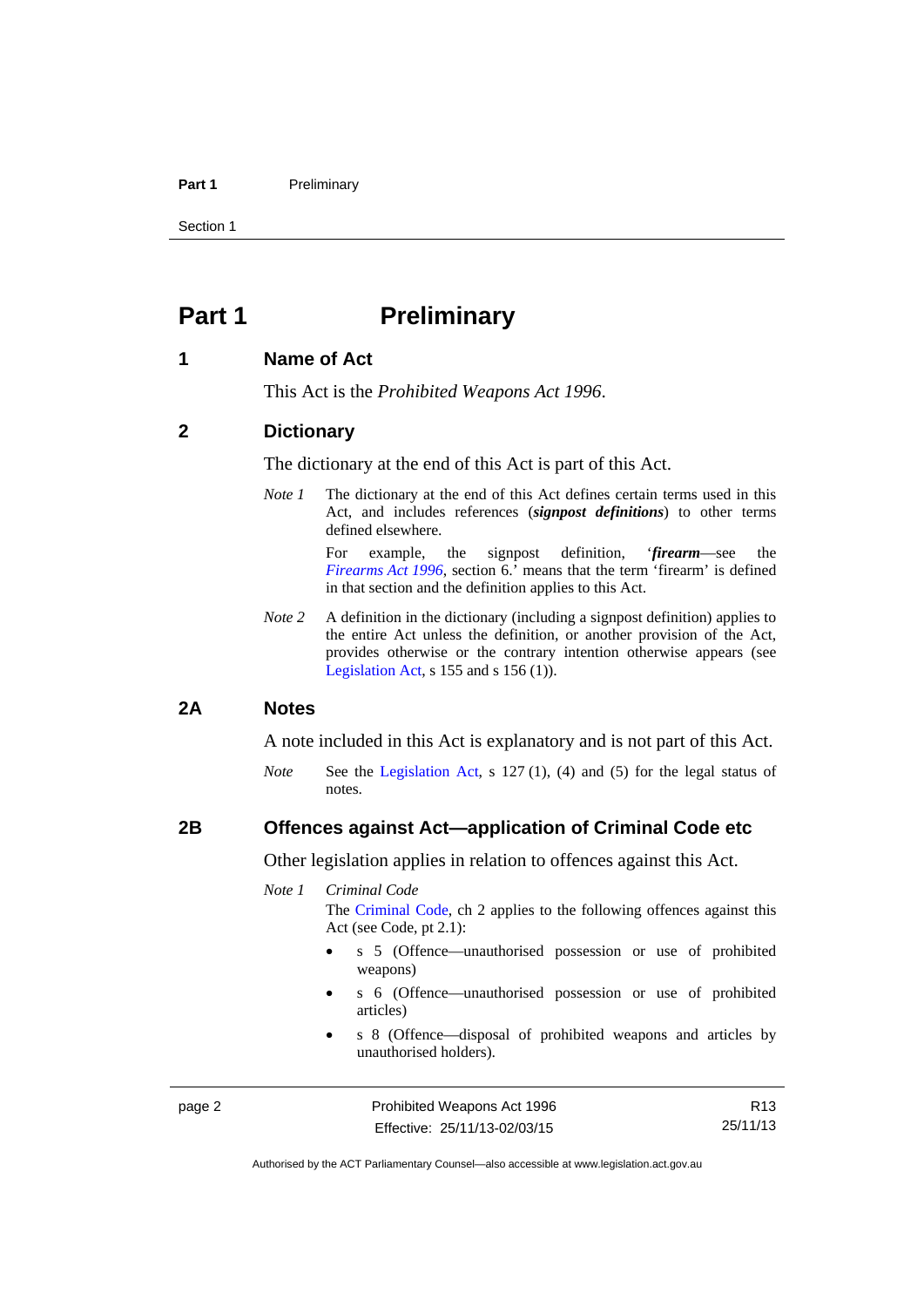The chapter sets out the general principles of criminal responsibility (including burdens of proof and general defences), and defines terms used for offences to which the Code applies (eg *conduct*, *intention*, *recklessness* and *strict liability*).

*Note 2 Penalty units* 

The [Legislation Act](http://www.legislation.act.gov.au/a/2001-14), s 133 deals with the meaning of offence penalties that are expressed in penalty units.

## <span id="page-8-0"></span>**3 Meaning of** *possession***—Act**

- (1) For this Act, a person has *possession* of a prohibited weapon or prohibited article if the person—
	- (a) has the weapon or article on his or her person, including in something carried or worn by the person (*physical possession*); or
	- (b) has the weapon or article at premises owned, leased or occupied by the person; or
	- (c) otherwise has the care, control or management of the weapon or article.
- (2) Also, for this Act, a person has *possession* of a prohibited weapon or prohibited article if—
	- (a) part of the weapon or article is in the person's possession; and
	- (b) other parts of the weapon or article are in the possession of 1 or more other people; and
	- (c) at least 1 of the other people is in possession of the other part or parts for an agreed purpose with the person; and
	- (d) the parts would make up the weapon or article if fitted together.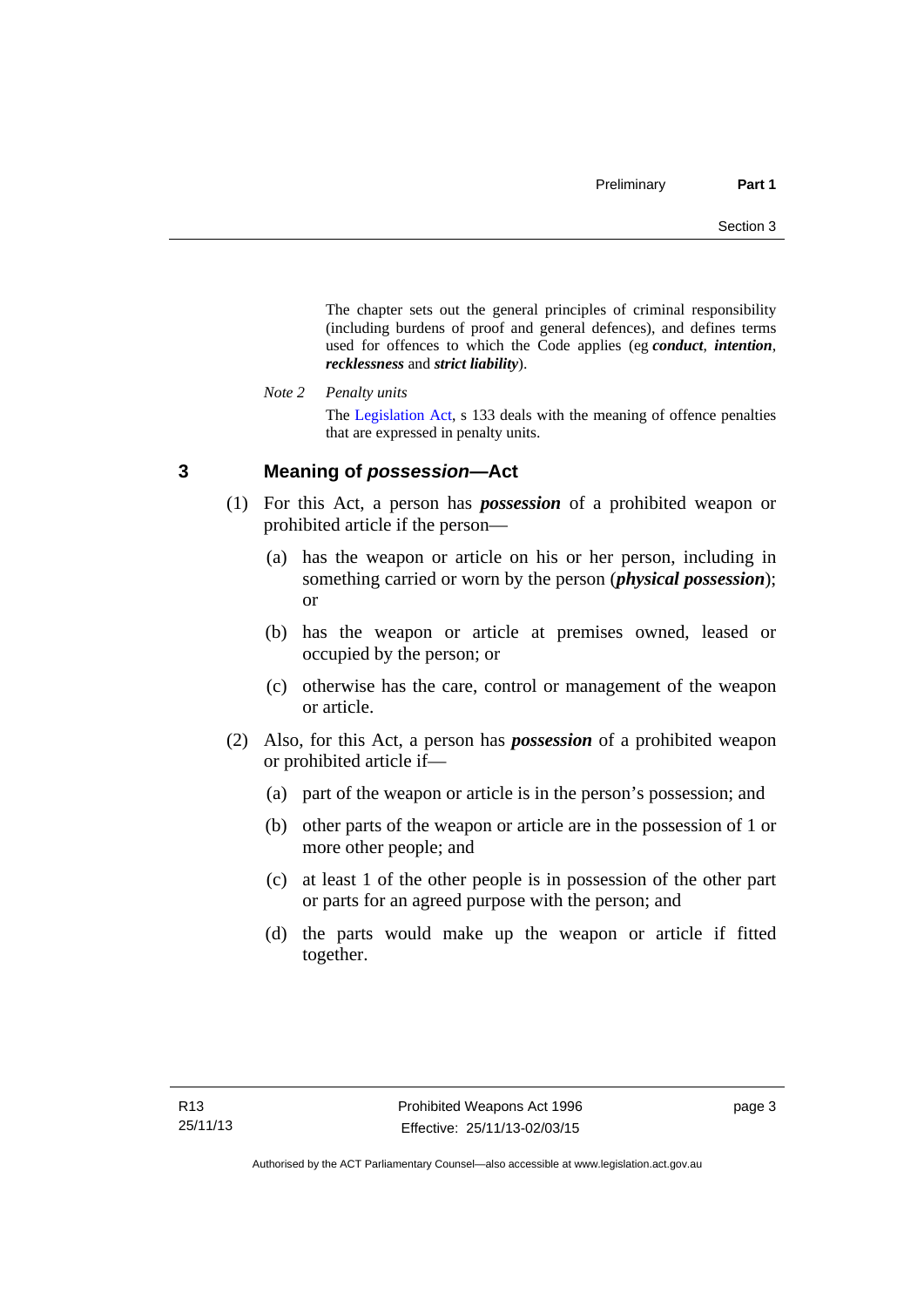### <span id="page-9-0"></span>**3A Evidence of possession—prohibited weapons or articles at premises**

- (1) For this Act, a person is not taken to have possession of a prohibited weapon or prohibited article only because the weapon or article is at premises owned, leased or occupied by the person if—
	- (a) the person does not know that the weapon or article is at the premises; or
	- (b) someone else who is authorised to possess the weapon or article—
		- (i) is also at the premises; or
		- (ii) has the care, control or management of the weapon or article; or
	- (c) someone else who is not authorised to possess the weapon or article has the care, control or management of the weapon or article; or
	- (d) the trier of fact is otherwise satisfied that the person was not in possession of the weapon or article.
- (2) To remove any doubt, a defendant to a prosecution for an offence against this Act who wishes to rely on a matter mentioned in subsection (1) has the evidential burden in relation to the matter.

### <span id="page-9-1"></span>**3B Evidence of possession—care, control or management of prohibited weapon or article**

- (1) To work out whether a person has the care, control or management of a prohibited weapon or prohibited article for this Act, each of the following must be considered:
	- (a) whether the person knows about the weapon or article;
	- (b) whether the person can use or dispose of the weapon or article;

Authorised by the ACT Parliamentary Counsel—also accessible at www.legislation.act.gov.au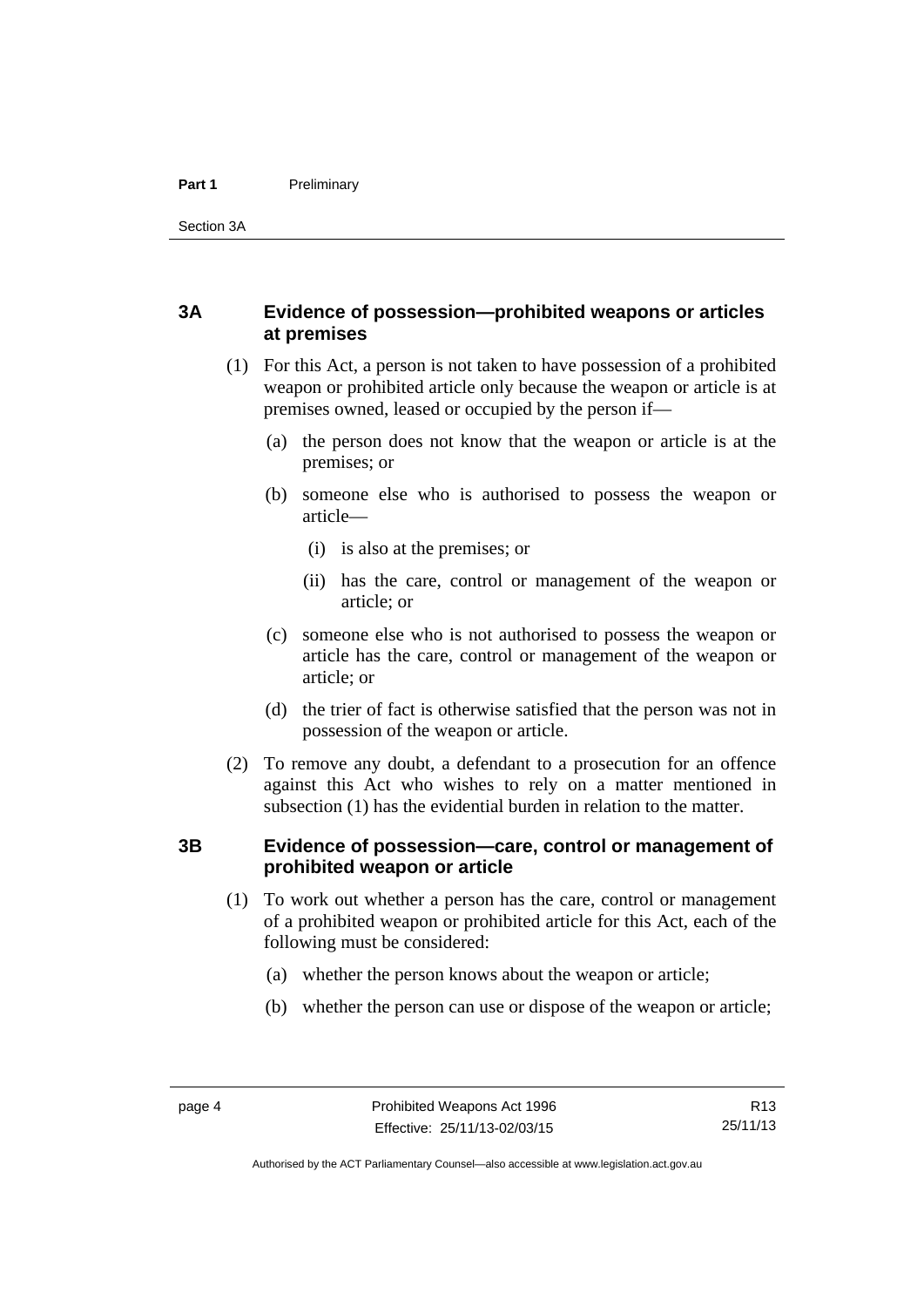- (c) whether the person can control or prevent someone else from using or having physical possession of the weapon or article.
- (2) In this section:

*physical possession*—see section 3 (1) (a).

## <span id="page-10-0"></span>**4 Application of Act**

- (1) A person does not commit an offence against this Act only because of something done by the person in the exercise of the person's functions as a member of—
	- (a) the Australian Federal Police or a police force of a State or another Territory; or
	- (b) a police service or force of a foreign country required to possess or use a prohibited weapon or prohibited article for taking part in a training activity—
		- (i) conducted by the Australian Federal Police; and
		- (ii) carried out in the ACT; or
	- (c) the Defence Force; or
	- (d) a visiting force within the meaning of the *[Defence \(Visiting](http://www.comlaw.gov.au/Series/C1963A00081)  [Forces\) Act 1963](http://www.comlaw.gov.au/Series/C1963A00081)* (Cwlth); or
	- (e) the Australian Cadet Corps established under the *[Defence](http://www.comlaw.gov.au/Series/C1903A00020)  [Act 1903](http://www.comlaw.gov.au/Series/C1903A00020)* (Cwlth); or
	- (f) the council of the Australian War Memorial or of the staff of the memorial who, in the exercise of his or her functions and duties in accordance with the *[Australian War Memorial](http://www.comlaw.gov.au/Series/C2004A02305)  [Act 1980](http://www.comlaw.gov.au/Series/C2004A02305)* (Cwlth), has in his or her possession a prohibited weapon, forming part of the memorial collection within the meaning of that Act; or
	- (g) the council of the National Museum of Australia or of the staff of the museum who, in the exercise of his or her functions and

page 5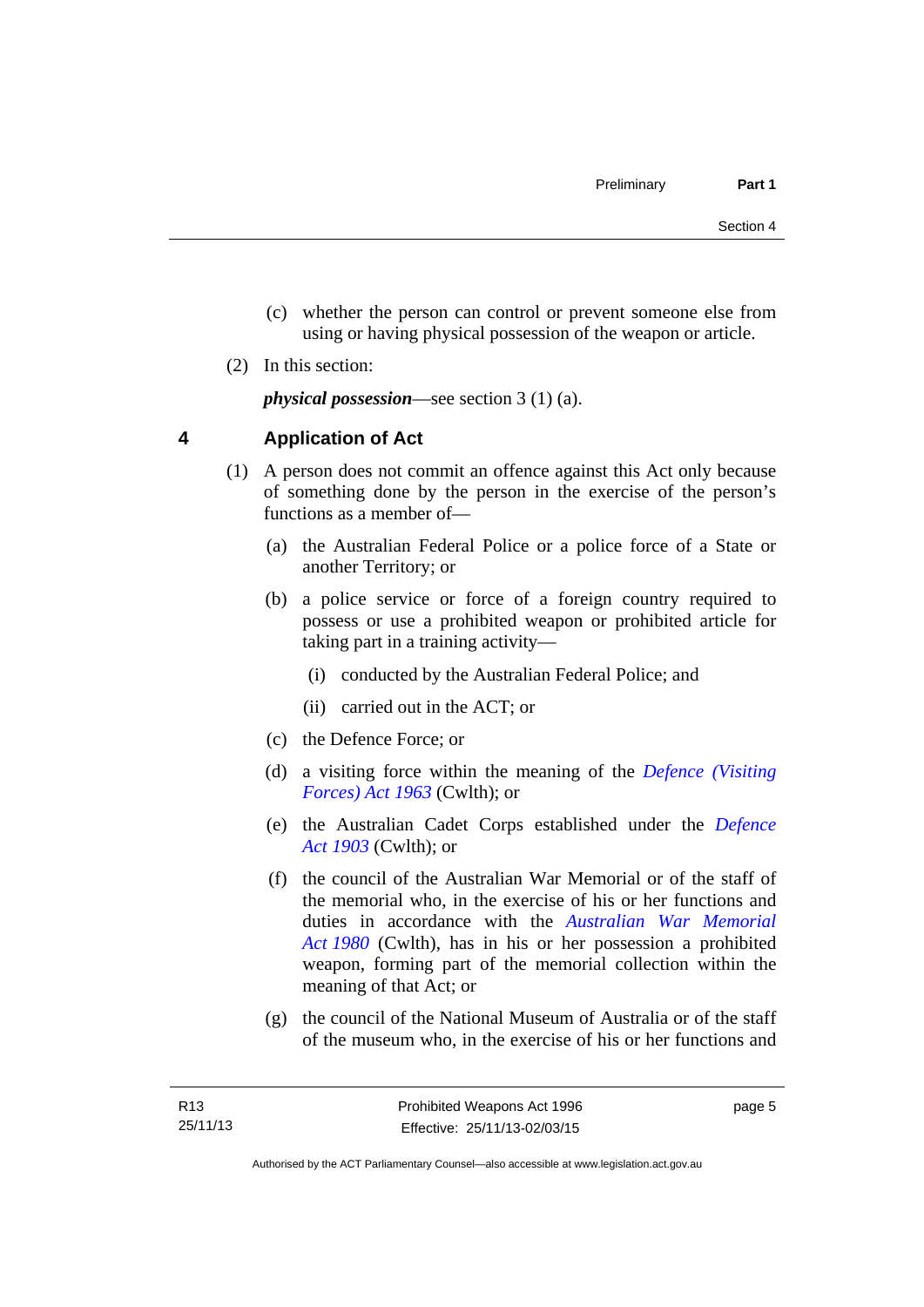Section 4

duties in accordance with the *[National Museum of Australia](http://www.comlaw.gov.au/Series/C2004A02316)  [Act 1980](http://www.comlaw.gov.au/Series/C2004A02316)* (Cwlth), has in his or her possession a prohibited weapon forming part of the memorial collection under that Act.

- *Note* A reference to an Act includes a reference to the statutory instruments made or in force under the Act, including regulations and permits (see *[Legislation Act 2001](http://www.legislation.act.gov.au/a/2001-14)*, s 104).
- (2) A corrections officer does not commit an offence against this Act only because of something done by the officer in the exercise of the officer's functions.
	- *Note Corrections officer*, *exercise* and *function* are defined in the [Legislation Act,](http://www.legislation.act.gov.au/a/2001-14) dict, pt 1.

page 6 **Prohibited Weapons Act 1996** Effective: 25/11/13-02/03/15

R13 25/11/13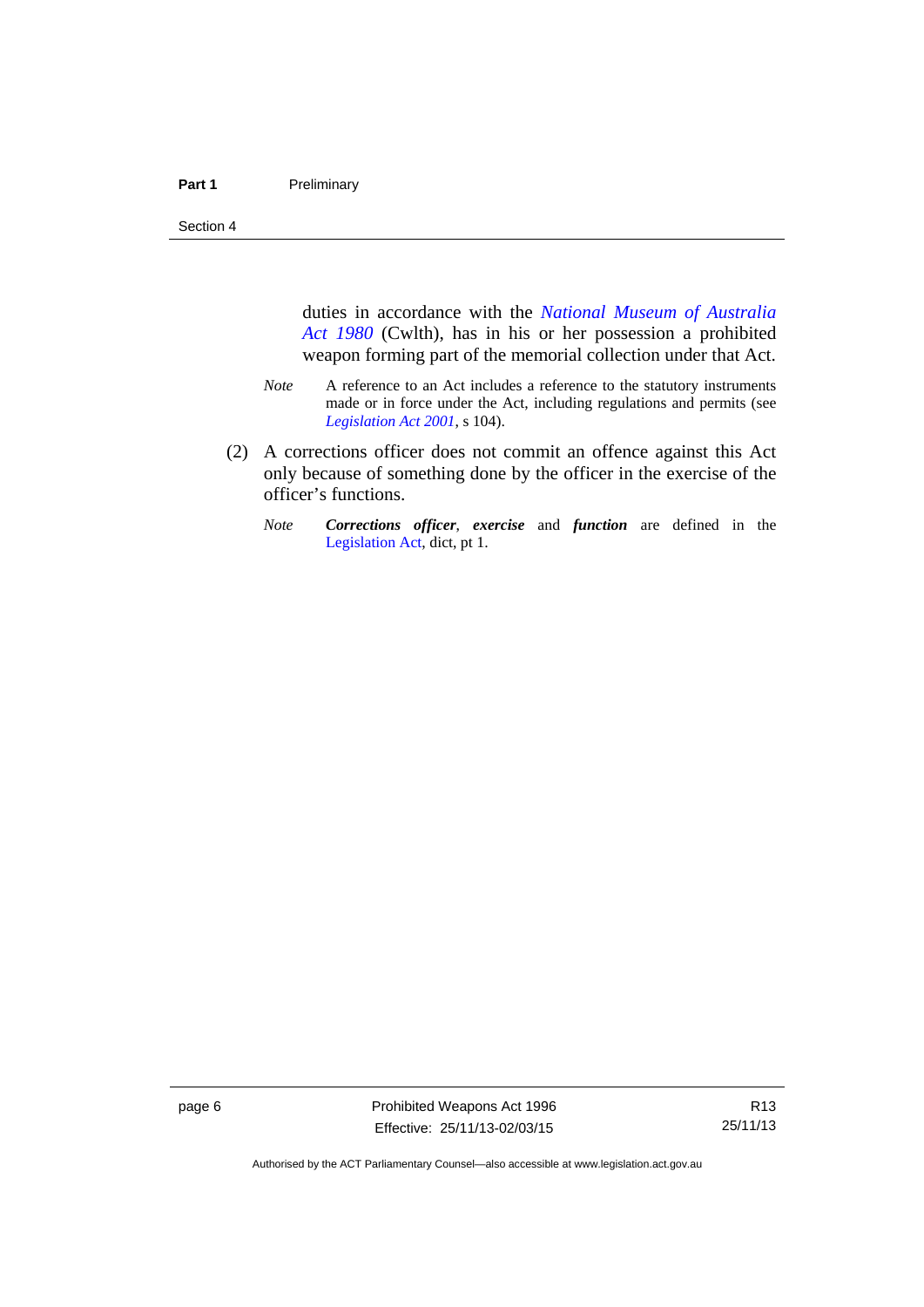## <span id="page-12-0"></span>**Part 1A Important concepts**

## <span id="page-12-1"></span>**4A Meaning of** *prohibited weapon***—Act**

(1) In this Act:

## *prohibited weapon*—

- (a) means—
	- (i) a weapon or thing described in schedule 1; and
	- (ii) a weapon or thing prescribed by regulation; and
	- (iii) something declared to be a prohibited weapon under section 4L; and
- (b) includes a modified prohibited weapon.
- (2) However, *prohibited weapon* does not include something declared not to be a prohibited weapon under section 4L.
- (3) A regulation may amend schedule 1—
	- (a) by adding the name or description of a weapon or thing; or
	- (b) by amending a name or description of a prohibited weapon to more accurately describe the weapon; or
	- (c) by omitting the name and description of a prohibited weapon.
- (4) In this section:

*modified prohibited weapon* means a weapon or thing that would be a prohibited weapon if—

- (a) it did not have something missing from it, or a defect or obstruction; or
- (b) something had not been added to it.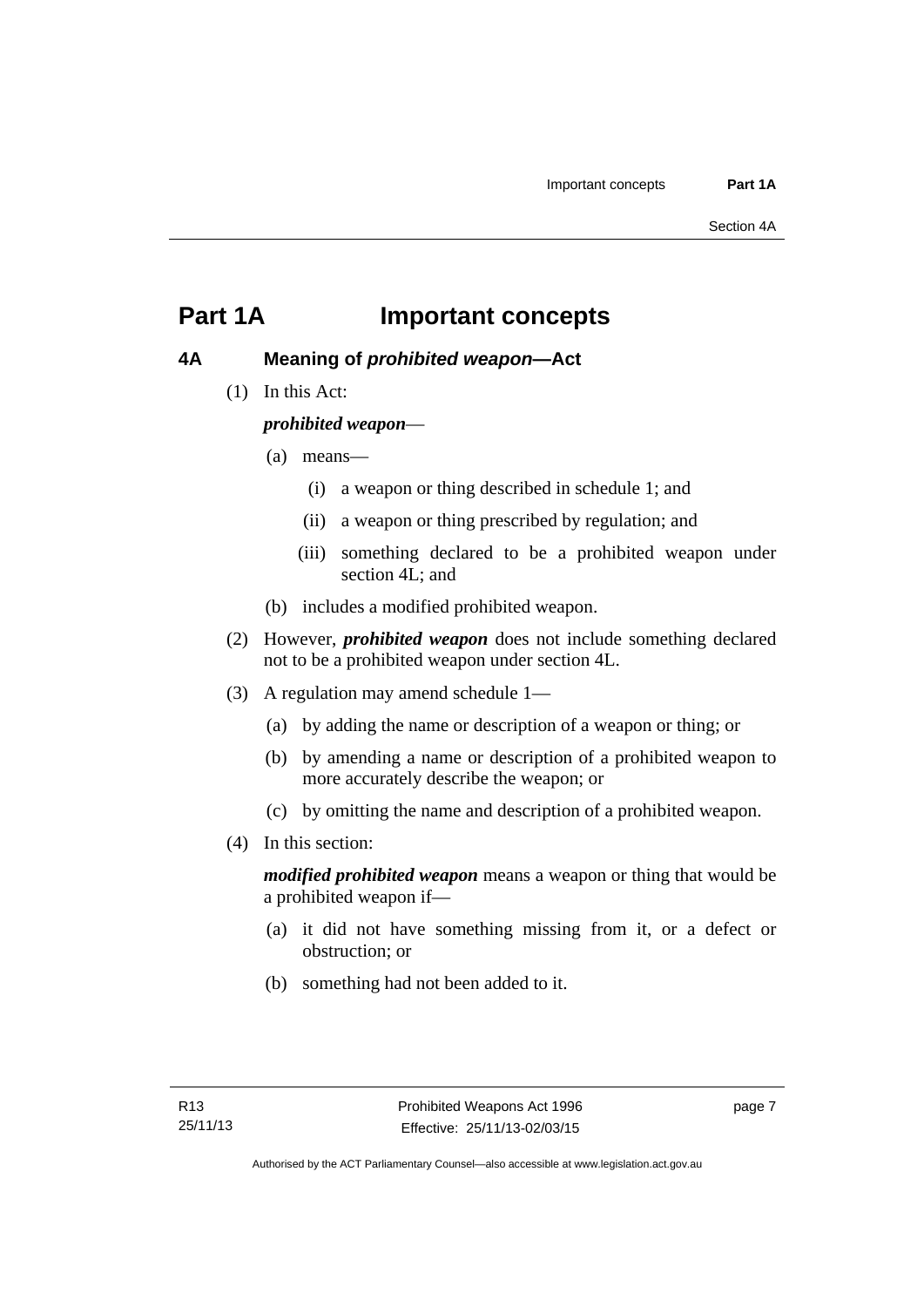#### **Part 1A** Important concepts

Section 4B

#### <span id="page-13-0"></span>**4B Meaning of** *prohibited article***—Act**

(1) In this Act:

#### *prohibited article*—

- (a) means—
	- (i) an article described in schedule 2; and
	- (ii) an article prescribed by regulation; and
	- (iii) something declared to be a prohibited article under section 4L; and
- (b) includes a modified prohibited article.
- (2) However, *prohibited article* does not include something declared not to be a prohibited article under section 4L.
- (3) A regulation may amend schedule 2—
	- (a) by adding the name or description of an article; or
	- (b) by amending a name or description of a prohibited article to more accurately describe the article; or
	- (c) by omitting the name and description of a prohibited article.
- (4) In this section:

*modified prohibited article* means an article that would be a prohibited article if—

- (a) it did not have something missing from it, or a defect or obstruction; or
- (b) something had not been added to it.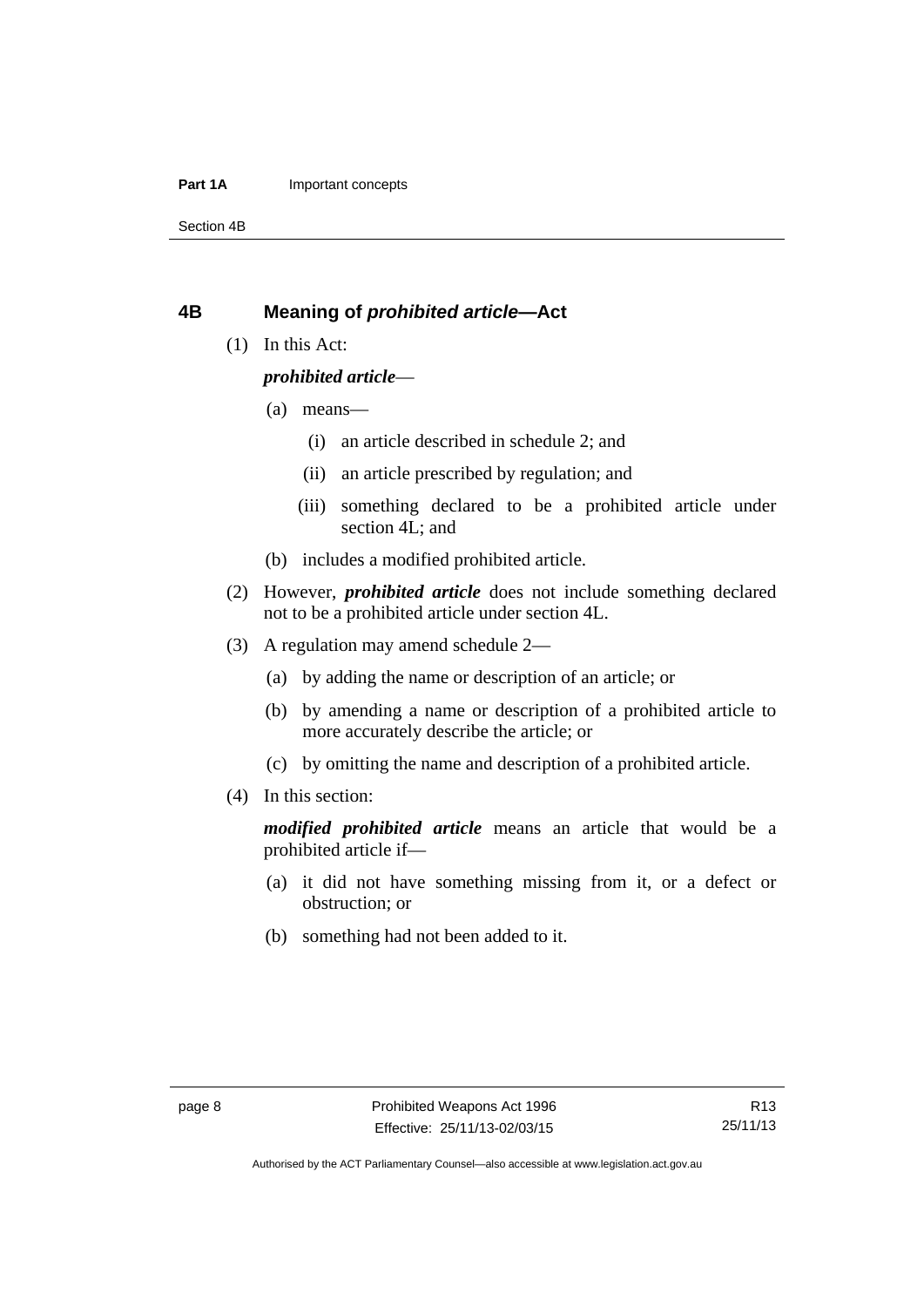## <span id="page-14-0"></span>**Part 1B Unregulated weapons**

### <span id="page-14-1"></span>**4C Meaning of** *unregulated weapon***—Act**

In this Act:

*unregulated weapon*—a thing is an *unregulated weapon* if—

- (a) the thing is designed, made or altered to be used as a weapon; and
- (b) the only practical use of the thing is as a weapon; and
- (c) the thing is not a prohibited weapon; and
- (d) the possession or use of the thing is not authorised under this Act.

#### <span id="page-14-2"></span>**4CA Meaning of** *connected***—pt 1B**

In this part:

*connected*—a thing is *connected* with an offence if—

- (a) the offence has been committed in relation to it; or
- (b) it will provide evidence of the commission of the offence; or
- (c) it was used, is being used, or is intended to be used, to commit the offence.

#### <span id="page-14-3"></span>**4D Unregulated weapons—seizure by police**

A police officer may seize a thing if the police officer believes on reasonable grounds that the thing is an unregulated weapon and that the seizure is necessary—

- (a) because the thing would pose a risk to the safety of anyone if used; and
- (b) to prevent the thing from being used or concealed, lost or destroyed.

page 9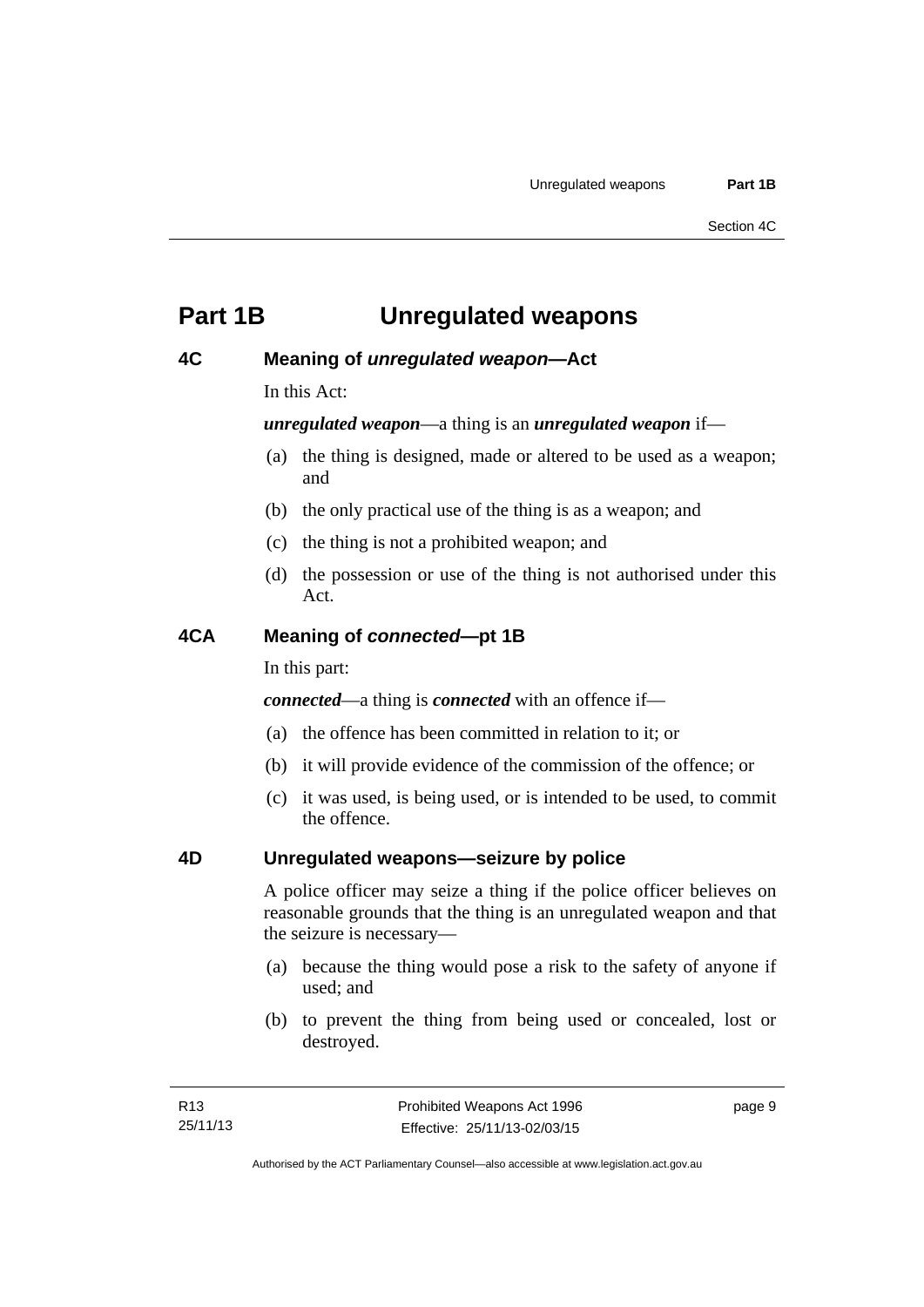#### **Part 1B** Unregulated weapons

Section 4E

#### <span id="page-15-0"></span>**4E Unregulated weapons—receipt for seizure**

- (1) A police officer who seizes a thing under section 4D must give a receipt for the thing to the person from whom it was seized.
- (2) If, for any reason, it is not practicable to comply with subsection (1), the police officer must leave the receipt, secured conspicuously, at the premises where it was seized (the *place of seizure*).
- (3) The receipt must include the following:
	- (a) a description of the thing seized;
	- (b) an explanation of why the thing was seized;
	- (c) the police officer's name, and how to contact the officer;
	- (d) if the thing is removed from the place of seizure under section 4F—the address of the place to which the thing is removed.

#### <span id="page-15-1"></span>**4F Unregulated weapons—examination**

- (1) A police officer who seizes a thing under section 4D (Unregulated weapons—seizure by police) may remove the thing from the premises where it was seized to another place for examination or processing, for not longer than 7 days (the *7-day period*).
- (2) A police officer may apply to the Magistrates Court for an extension of the 7-day period if the officer believes on reasonable grounds that the thing cannot be examined or processed within that time.
- (3) The police officer must, if practicable, give notice of the application to the person from whom the thing was seized, and the person is entitled to be heard on the application.
- (4) The court may order the extension if satisfied on reasonable grounds that the thing cannot be examined or processed within the 7-day period.

R13 25/11/13

Authorised by the ACT Parliamentary Counsel—also accessible at www.legislation.act.gov.au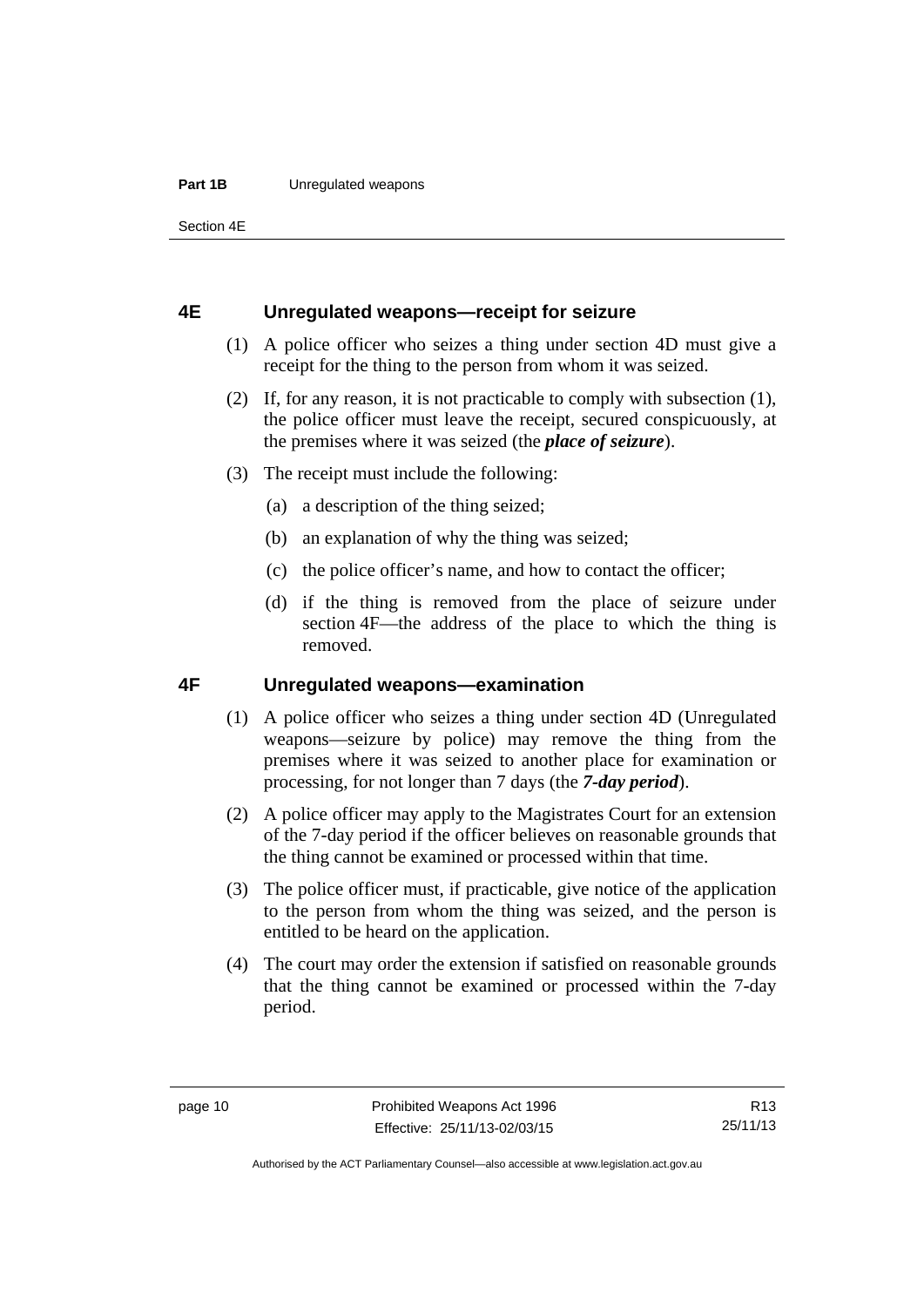(5) If a thing is moved to another place under this section, the police officer must, if practicable, tell the person from whom the thing was seized (or the person's representative) the results of the examination or processing.

### <span id="page-16-0"></span>**4G Unregulated weapons—access to things seized**

A person who would, apart from the seizure, be entitled to inspect a thing seized under section 4D (Unregulated weapons—seizure by police) may inspect it.

### <span id="page-16-1"></span>**4H Unregulated weapons—review of decision to seize**

- (1) The registrar must review each seizure under section 4D (Unregulated weapons—seizure by police) and order the return of the thing to the person from whom it was seized if—
	- (a) when seized, the thing was not—
		- (i) an unregulated weapon; or
		- (ii) a prohibited weapon; or
	- (b) within 30 days after the day of seizure, the thing is not a prohibited weapon; or
	- (c) the registrar has no reasonable grounds to believe that the thing is connected with an offence against any of the following:
		- (i) this Act;
		- (ii) the *[Firearms Act 1996](http://www.legislation.act.gov.au/a/1996-74)*;
		- (iii) the *[Crimes Act 1900](http://www.legislation.act.gov.au/a/1900-40);*
		- (iv) the [Criminal Code;](http://www.legislation.act.gov.au/a/2002-51)
		- (v) another law prescribed by regulation.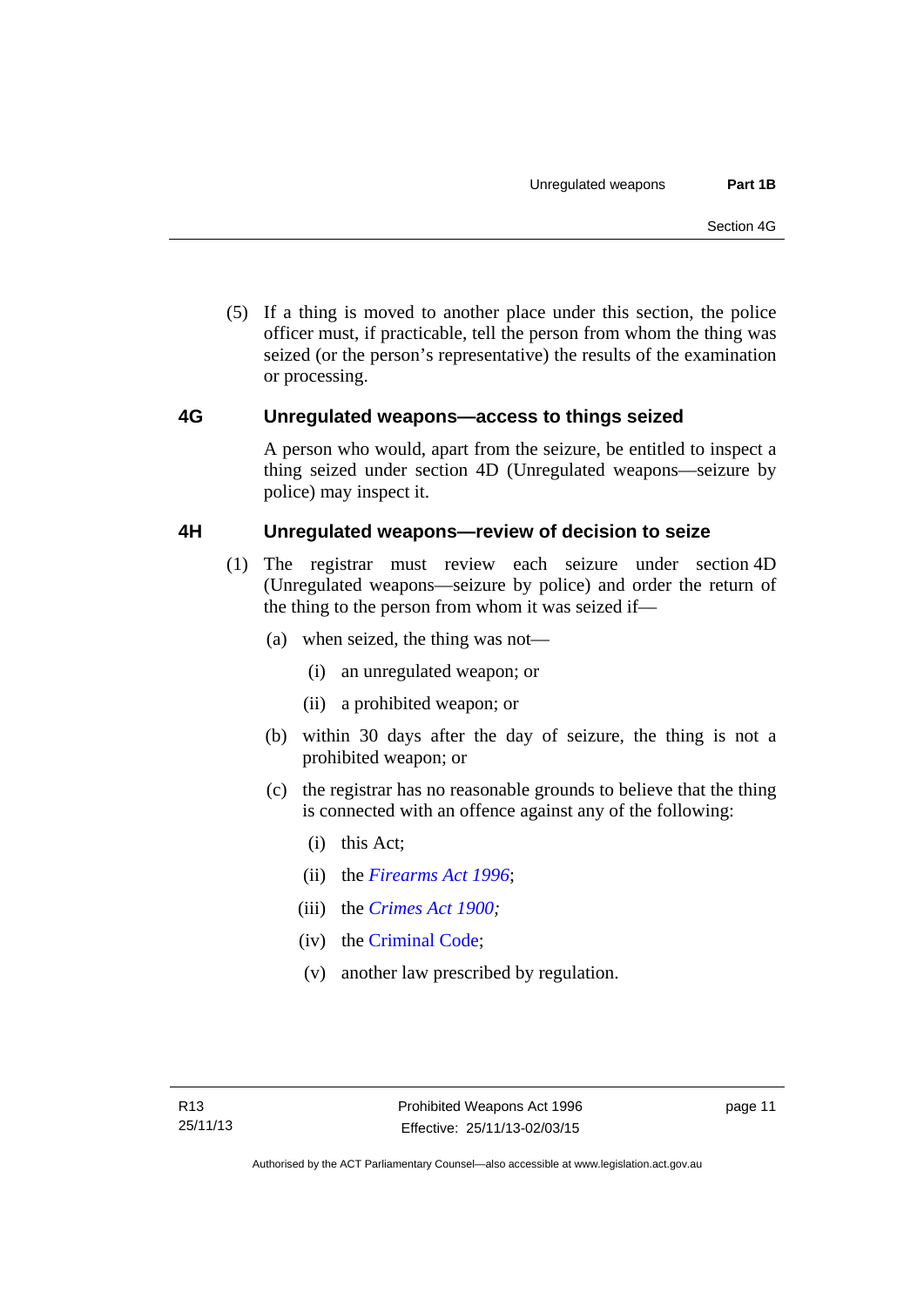#### **Part 1B** Unregulated weapons

Section 4I

- (2) If a thing is ordered to be returned under subsection (1) to the person from whom it was seized, but it cannot be returned, the Territory must pay reasonable compensation to the owner of the thing for its loss.
- (3) In this section:

*offence* includes an offence that there are reasonable grounds for believing has been, is being or will be, committed.

### <span id="page-17-0"></span>**4I Unregulated weapons—forfeiture**

- (1) A thing seized under section 4D (Unregulated weapons—seizure by police) is forfeited to the Territory if there is no requirement under section 4H—
	- (a) to return the thing to the person from whom it was seized; or
	- (b) to pay compensation for the thing.
- (2) A thing forfeited to the Territory may be destroyed or otherwise disposed of as the director-general directs.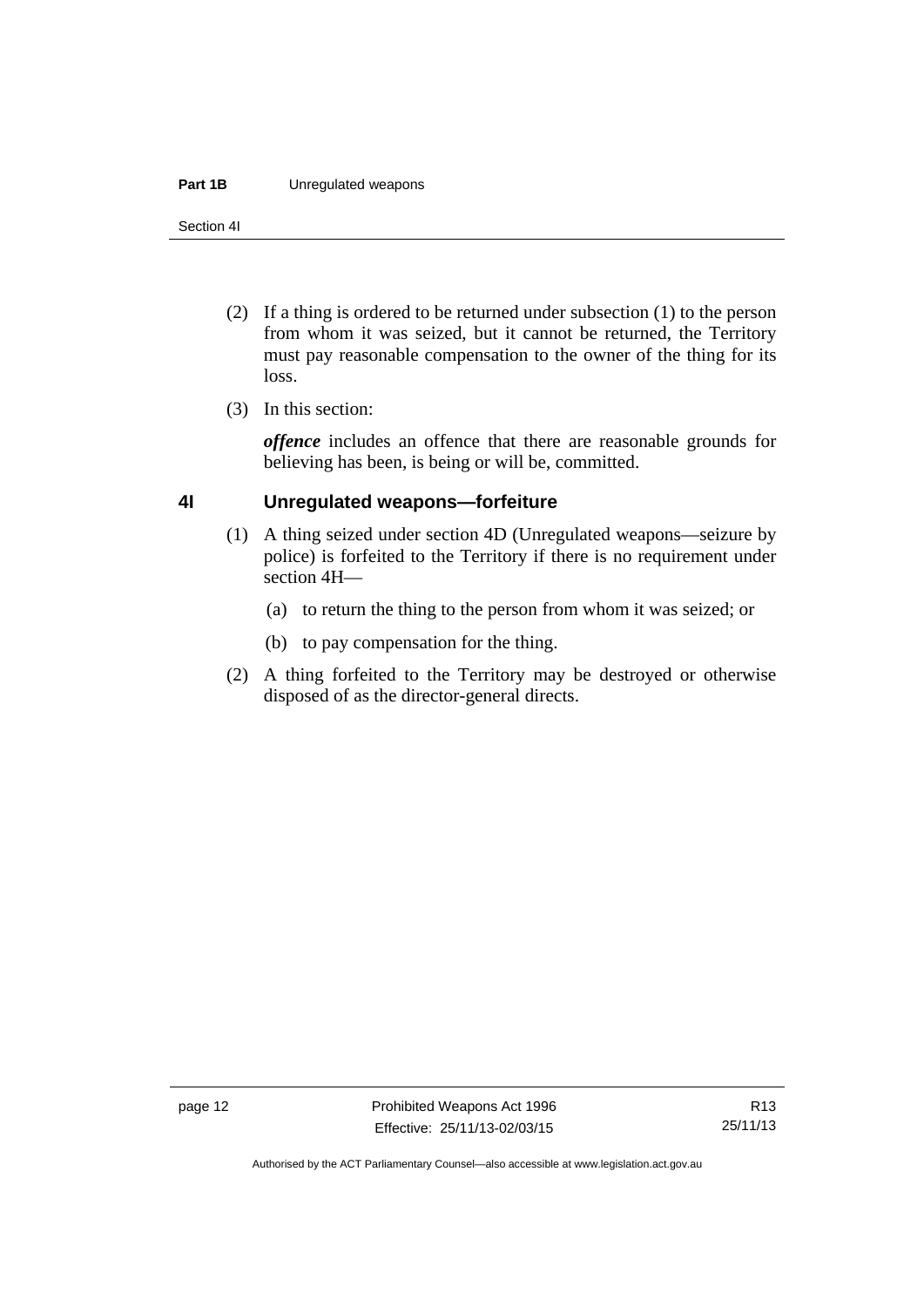## <span id="page-18-0"></span>**Part 1C Minister's guidelines**

### <span id="page-18-1"></span>**4K Minister's guidelines**

- (1) The Minister may make guidelines about the making of a decision by the registrar under section 4L.
- (2) The registrar must comply with any guidelines under this section.
- (3) A guideline is a disallowable instrument.
	- *Note* A disallowable instrument must be notified, and presented to the Legislative Assembly, under the [Legislation Act.](http://www.legislation.act.gov.au/a/2001-14)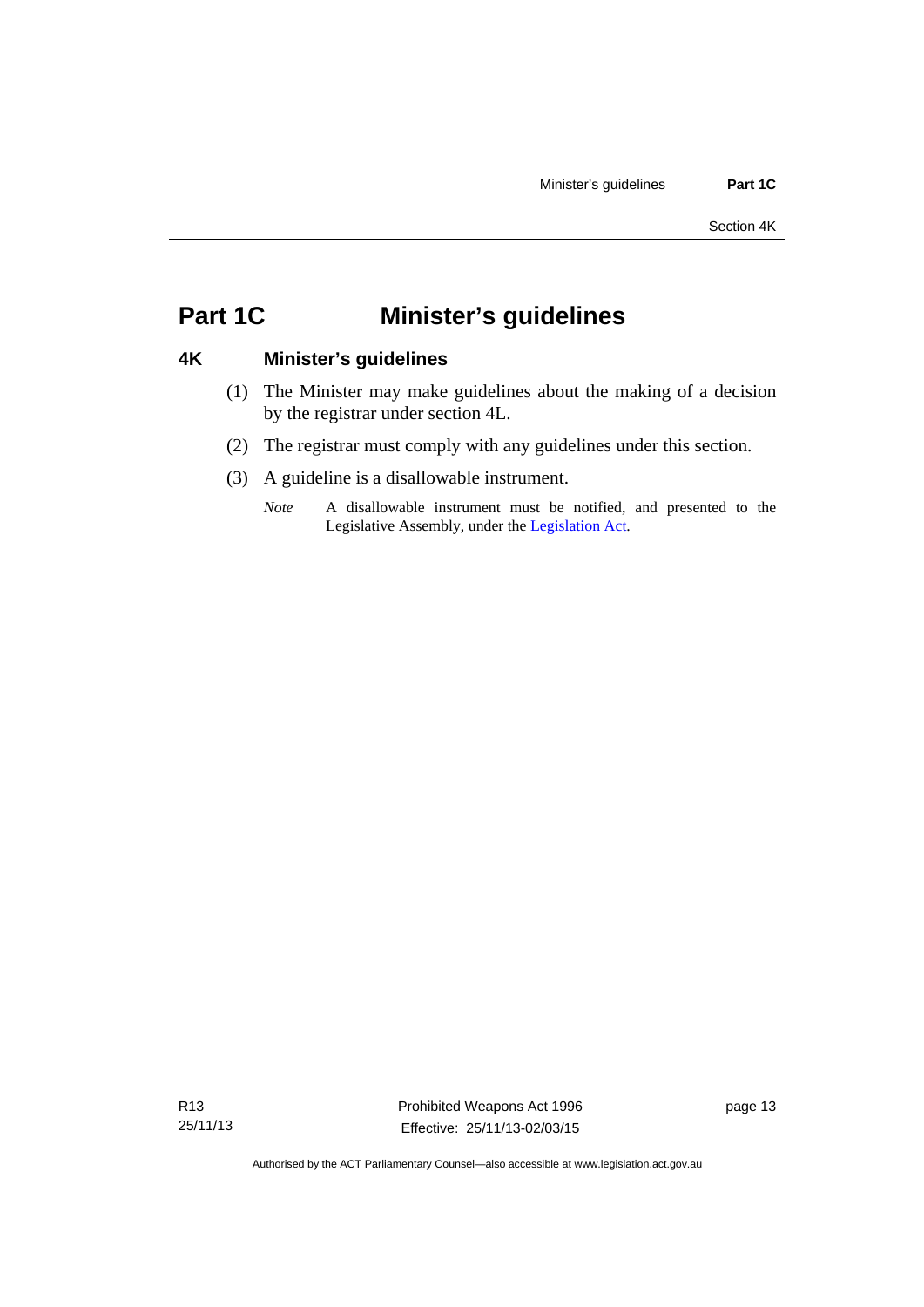Section 4L

## <span id="page-19-0"></span>**Part 1D Declarations about prohibited articles and weapons**

#### <span id="page-19-1"></span>**4L Prohibited articles and weapons declarations by registrar**

- (1) The registrar may, in accordance with any guidelines under section 4K (Minister's guidelines), do any of the following:
	- (a) declare something to be a prohibited article;
	- (b) declare an unregulated weapon to be a prohibited weapon;
	- (c) declare that something is not a prohibited article or prohibited weapon.
- (2) A declaration remains in force for 3 months beginning on the day after the day the declaration is notified under the [Legislation Act.](http://www.legislation.act.gov.au/a/2001-14)
- (3) A declaration is a disallowable instrument.

*Note* A disallowable instrument must be notified, and presented to the Legislative Assembly, under the [Legislation Act.](http://www.legislation.act.gov.au/a/2001-14)

(4) The registrar must also publish the declaration in a daily newspaper.

*Note Daily newspaper*—see the [Legislation Act,](http://www.legislation.act.gov.au/a/2001-14) dictionary, pt 1.

### <span id="page-19-2"></span>**4M Effect of certain declarations**

A person does not commit an offence against this Act in relation to the possession or use of a thing that is the subject of a declaration under section 4L (1) (a) or (b) if the elements of the offence happen less than 2 days after the day the declaration is notified under the [Legislation Act](http://www.legislation.act.gov.au/a/2001-14).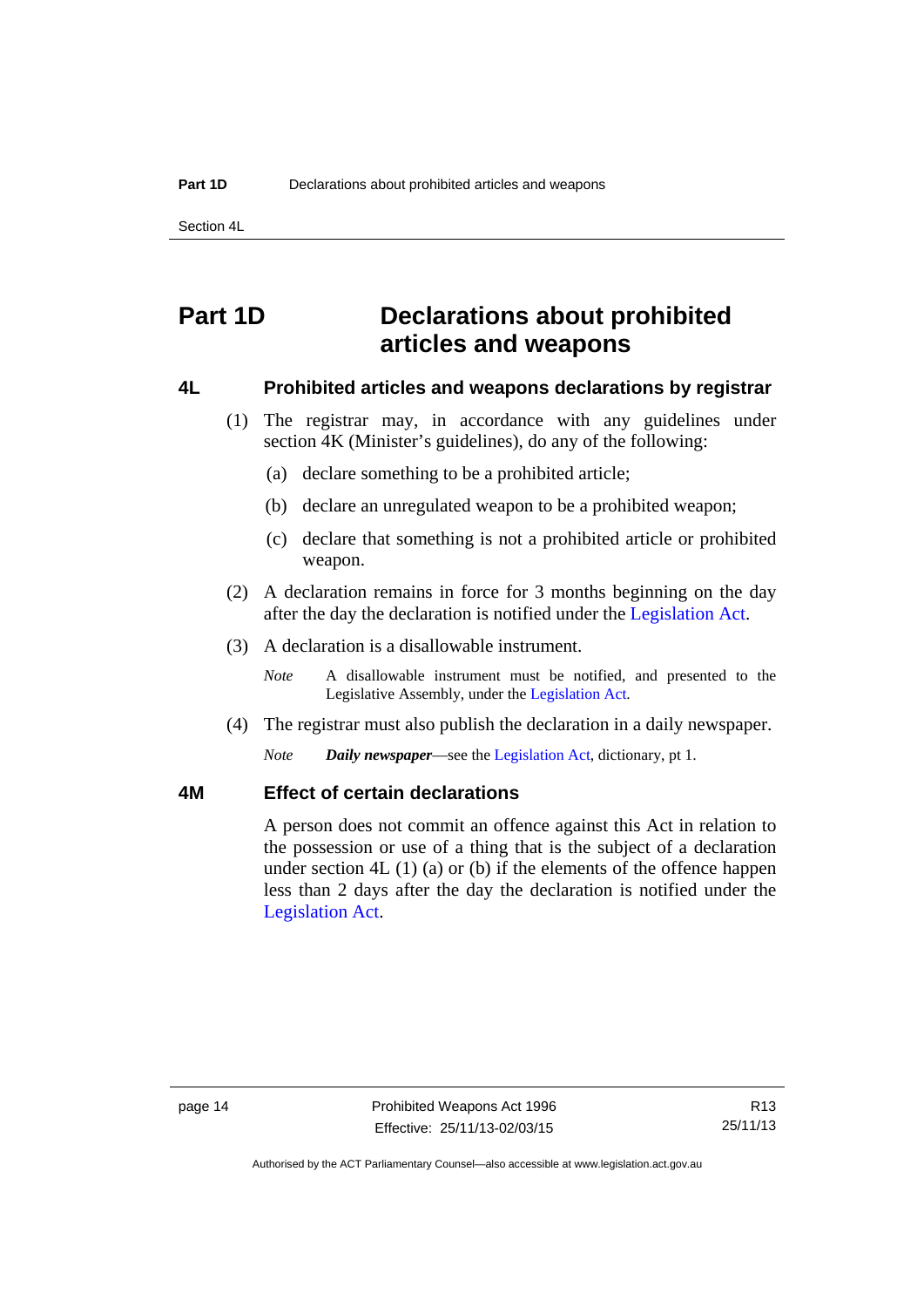## <span id="page-20-0"></span>**Part 2 Offences**

## <span id="page-20-1"></span>**5 Offence—unauthorised possession or use of prohibited weapons**

A person commits an offence if the person—

- (a) possesses or uses a prohibited weapon; and
- (b) is not authorised by a permit, or otherwise under this Act, to possess or use the weapon.

Maximum penalty: 500 penalty units, imprisonment for 5 years or both.

*Note* A reference to an Act includes a reference to the statutory instruments made or in force under the Act, including any regulation (see [Legislation Act,](http://www.legislation.act.gov.au/a/2001-14) s 104).

### <span id="page-20-2"></span>**6 Offence—unauthorised possession or use of prohibited articles**

A person commits an offence if the person—

- (a) possesses or uses a prohibited article; and
- (b) is not authorised by a permit, or otherwise under this Act, to possess or use the article.

Maximum penalty: 200 penalty units, imprisonment for 2 years or both.

*Note* A reference to an Act includes a reference to the statutory instruments made or in force under the Act, including any regulation (see [Legislation Act,](http://www.legislation.act.gov.au/a/2001-14) s 104).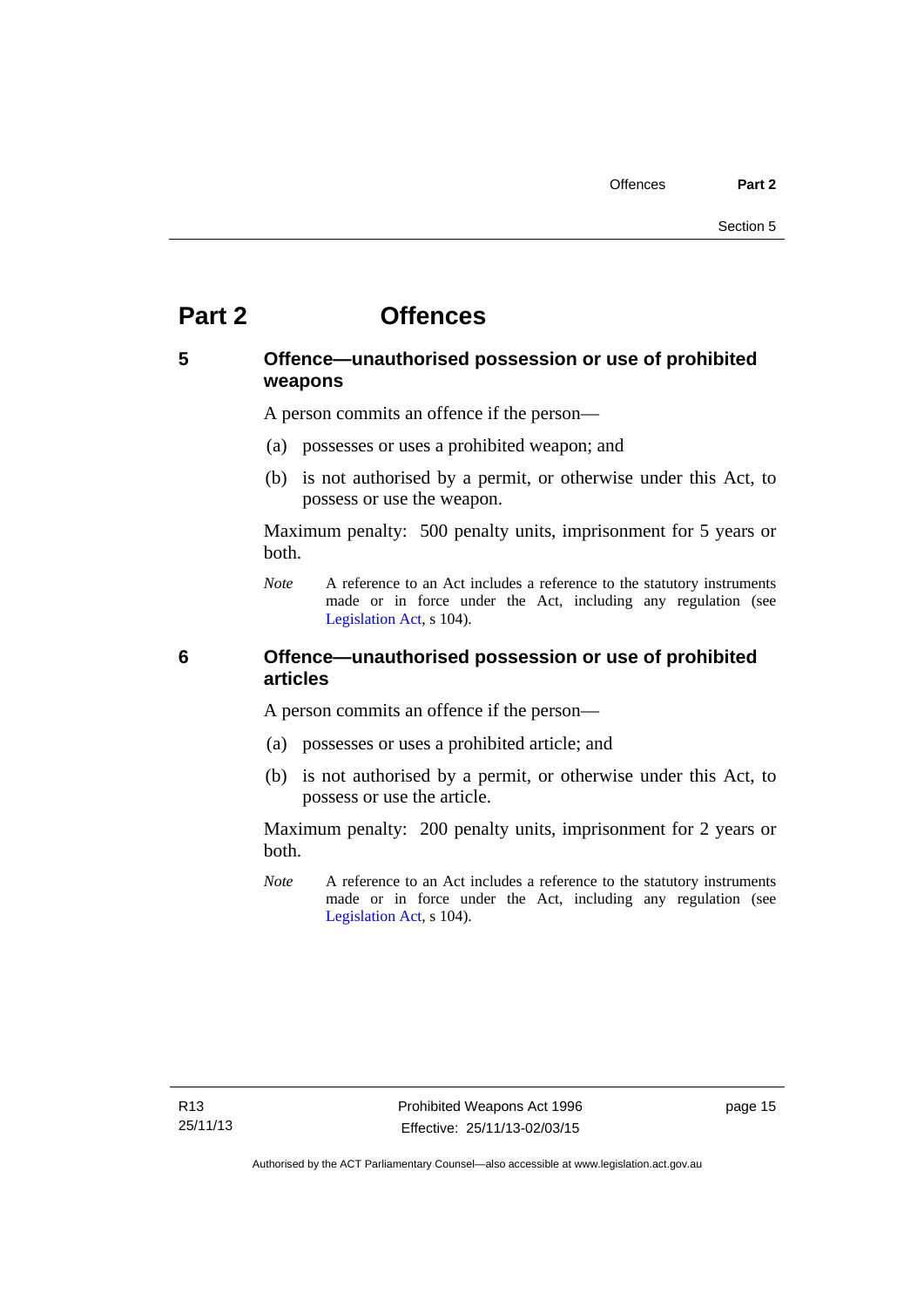#### <span id="page-21-0"></span>**6A Declarations about authorised possession and use of laser pointers**

- (1) The registrar may, in accordance with any guidelines under section 6B, declare that the possession or use of a laser pointer is authorised.
	- *Note 1* A power to make a statutory instrument includes power to make different provision in relation to different matters or different classes of matters (see [Legislation Act,](http://www.legislation.act.gov.au/a/2001-14) s 48.)
	- *Note* 2 A reference to an Act includes a reference to a provision of an Act (see [Legislation Act,](http://www.legislation.act.gov.au/a/2001-14) s 7 (3)).
- (2) A declaration may provide for the authorisation—
	- (a) to apply generally or in a particular case; or
	- (b) to be conditional.
- (3) A declaration is a disallowable instrument.

*Note* A disallowable instrument must be notified, and presented to the Legislative Assembly, under the [Legislation Act.](http://www.legislation.act.gov.au/a/2001-14)

(4) In this section:

*laser pointer* means a prohibited weapon that is a hand-held article, commonly known as a laser pointer, designed or adapted to emit a laser beam with an accessible emission level of greater than 1mW.

### <span id="page-21-1"></span>**6B Guidelines for declarations under section 6A**

- (1) The Minister may make guidelines about the making of a declaration under section 6A.
- (2) The registrar must comply with any guidelines under this section.
- (3) A guideline is a disallowable instrument.
	- *Note* A disallowable instrument must be notified, and presented to the Legislative Assembly, under the [Legislation Act.](http://www.legislation.act.gov.au/a/2001-14)

R13 25/11/13

Authorised by the ACT Parliamentary Counsel—also accessible at www.legislation.act.gov.au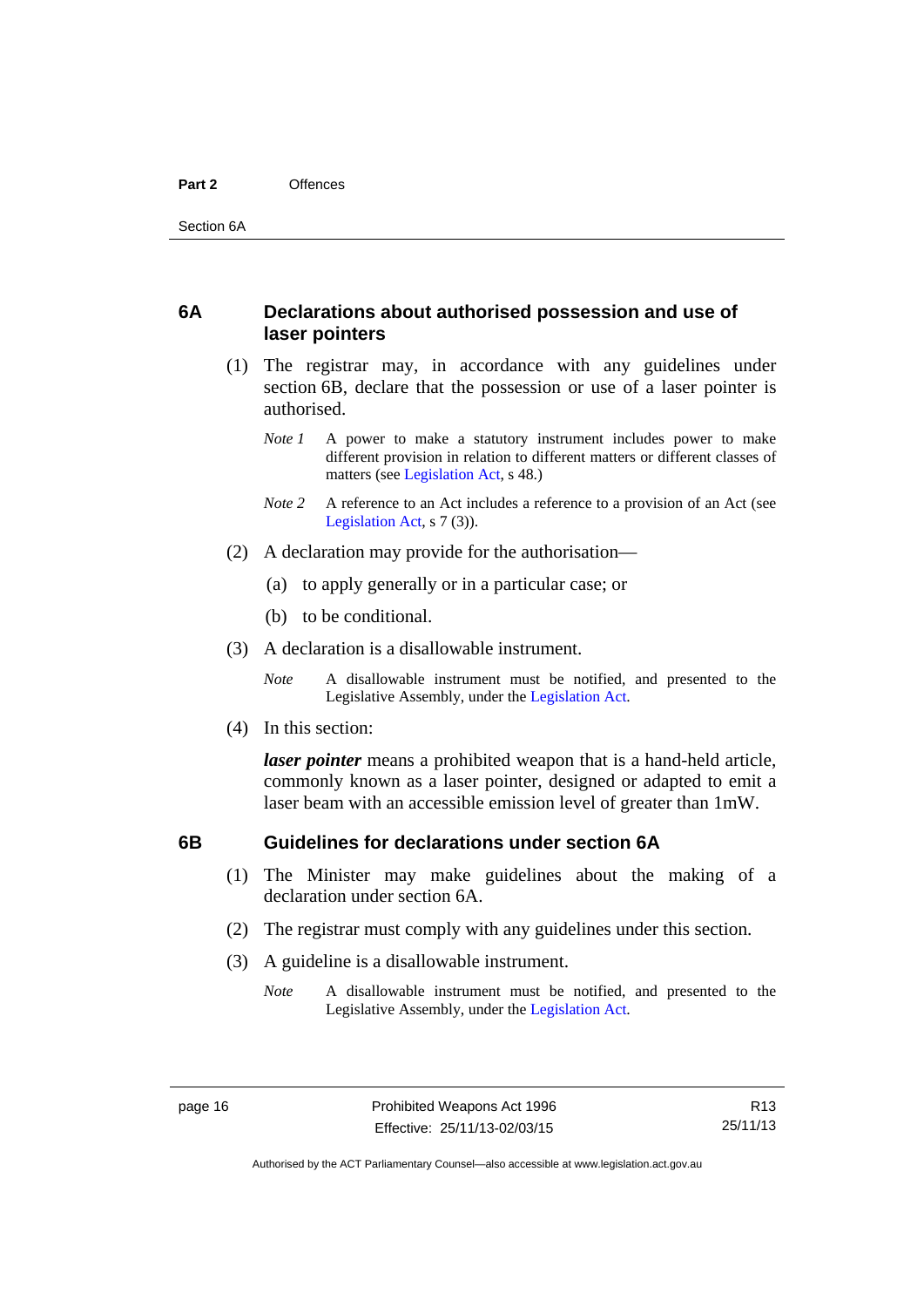### <span id="page-22-0"></span>**7 Inspection of prohibited weapons or articles by police**

- (1) A person who possesses a prohibited weapon or prohibited article must, on demand made by a police officer at any time, produce for inspection by that officer—
	- (a) the weapon or article; and
	- (b) any permit that authorises the person to possess the weapon or article.

Maximum penalty: 50 penalty units.

- (2) A person commits an offence against subsection (1) only if the police officer, when making the demand, explains to the person that failure to comply with the demand is an offence against this Act.
- (3) In subsection (1), a reference to a *prohibited weapon* or a *prohibited article* includes a reference to a part of a prohibited weapon or a prohibited article.

## <span id="page-22-1"></span>**8 Offence—disposal of prohibited weapons and articles by unauthorised holders**

- (1) A person commits an offence if—
	- (a) the person has possession of a prohibited weapon or prohibited article; and
	- (b) the person is not, or is no longer, authorised by a permit or otherwise under this Act to possess the weapon or article; and
	- (c) within 7 days after the day the person comes into possession of, or is no longer authorised to possess, the weapon or article, the person fails—
		- (i) to surrender the weapon or article to a police officer; or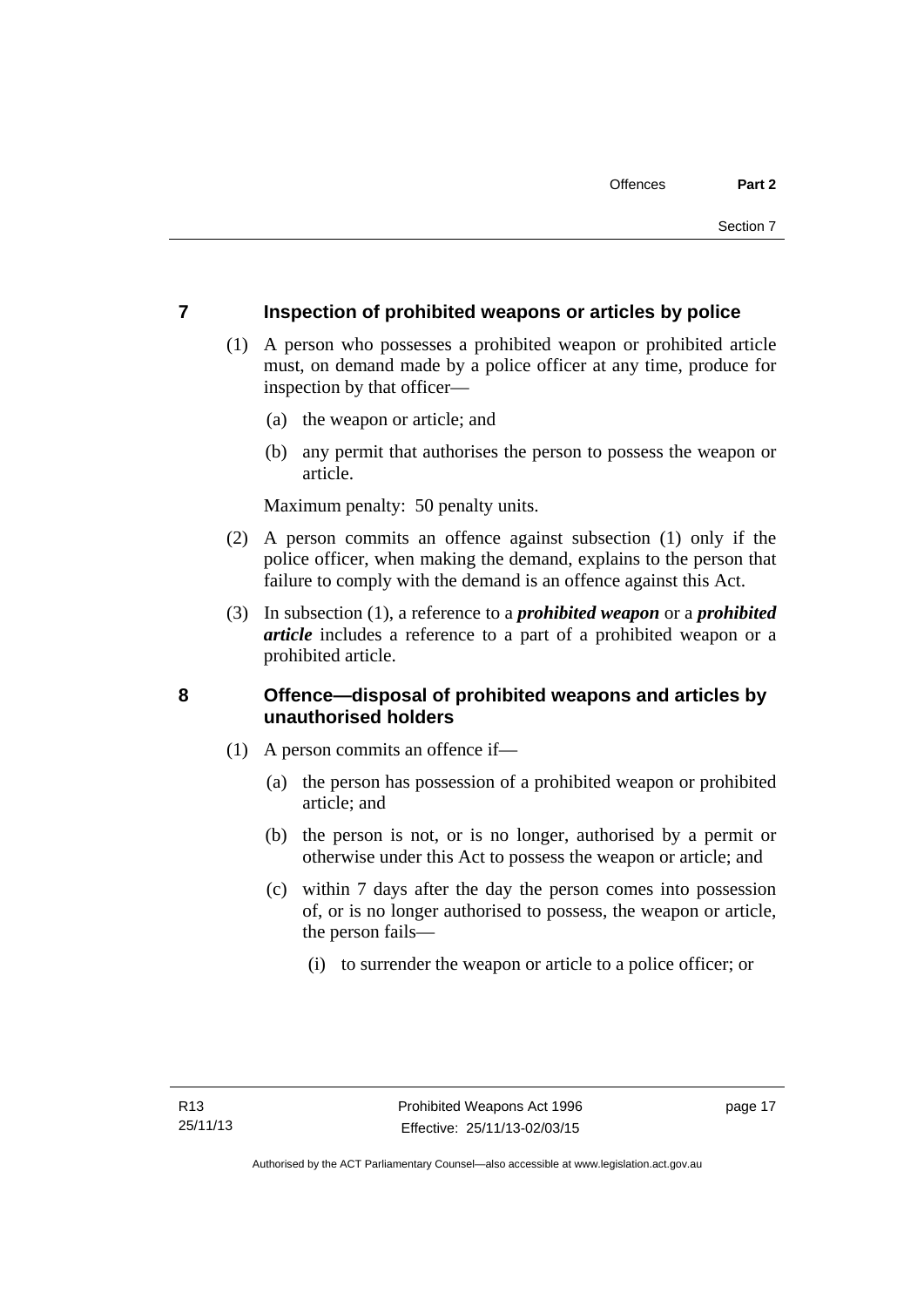(ii) to dispose of the weapon or article to someone who is authorised by a permit to possess it.

Maximum penalty: 50 penalty units, imprisonment for 6 months or both.

- (2) A person does not contravene any other provision of this Act because the person—
	- (a) disposed of or surrendered a prohibited weapon or prohibited article in accordance with this section; or
	- (b) accepted a prohibited weapon or prohibited article under this section.

page 18 **Prohibited Weapons Act 1996** Effective: 25/11/13-02/03/15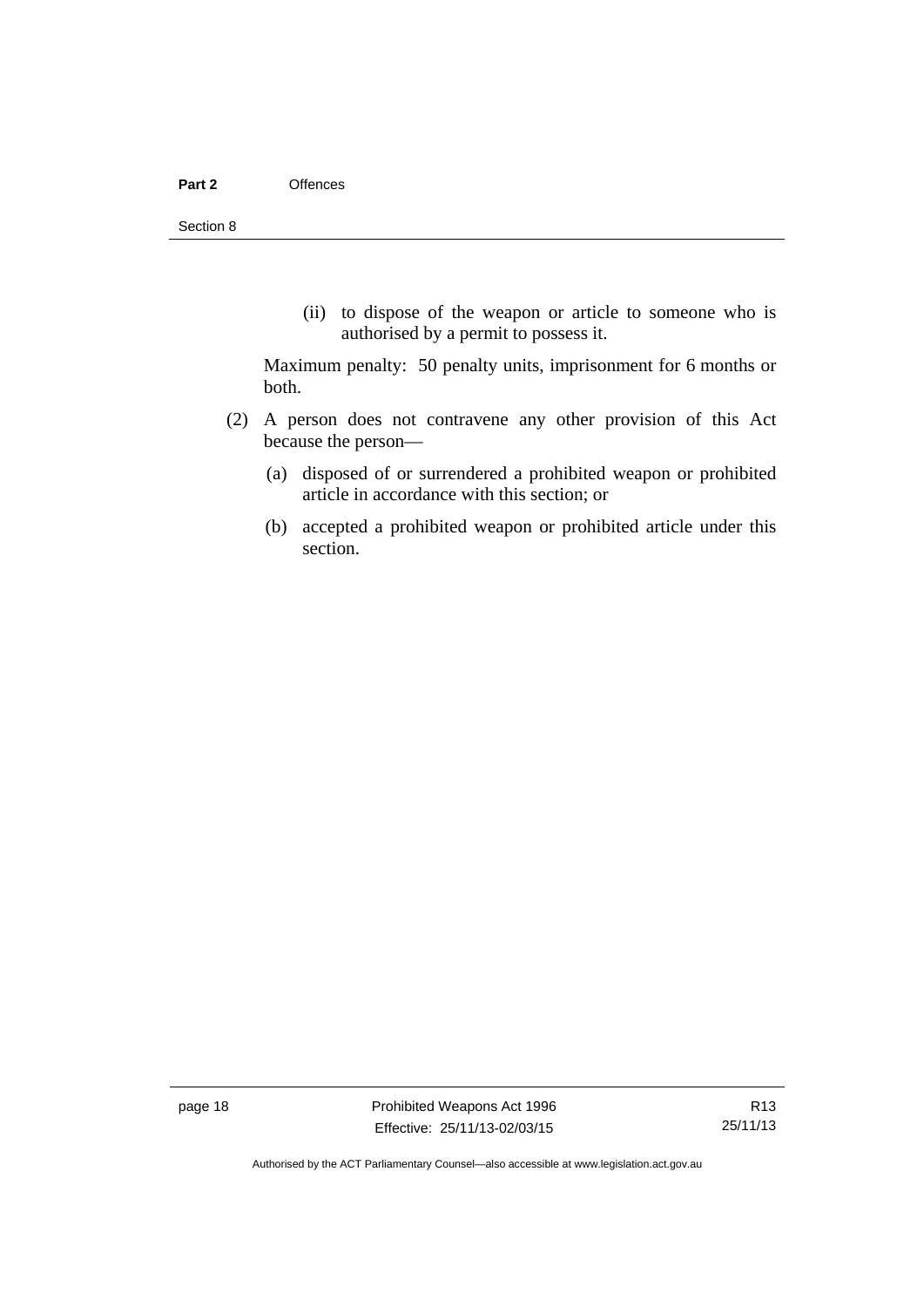## <span id="page-24-0"></span>**Part 3 Permits**

### <span id="page-24-1"></span>**9 Permits**

- (1) The registrar may issue a permit authorising—
	- (a) the possession or the possession and use of a prohibited weapon; or
	- (b) the possession of a prohibited article.
- (2) The regulations may provide for mandatory or discretionary grounds for refusing the issue of a permit.
- (3) A permit may be issued subject to conditions.
- (4) The conditions may provide for the expiration of the permit, limit the authority it confers and impose requirements on the person to whom the permit is issued.
- (5) The registrar may, for any reason the registrar considers sufficient, cancel a permit by causing written notice of its cancellation to be served on the person to whom the permit was issued.
- (6) A person to whom a permit was issued may surrender the permit for cancellation.

## <span id="page-24-2"></span>**11 Contravention of conditions**

A person to whom a permit is issued must not contravene any requirement made by the conditions of a permit.

Maximum penalty: 50 penalty units.

## <span id="page-24-3"></span>**12 Production of permit**

- (1) A person to whom a permit is issued must, on demand of a police officer at any time—
	- (a) produce the permit for inspection by the police officer if the person has the permit in his or her possession; or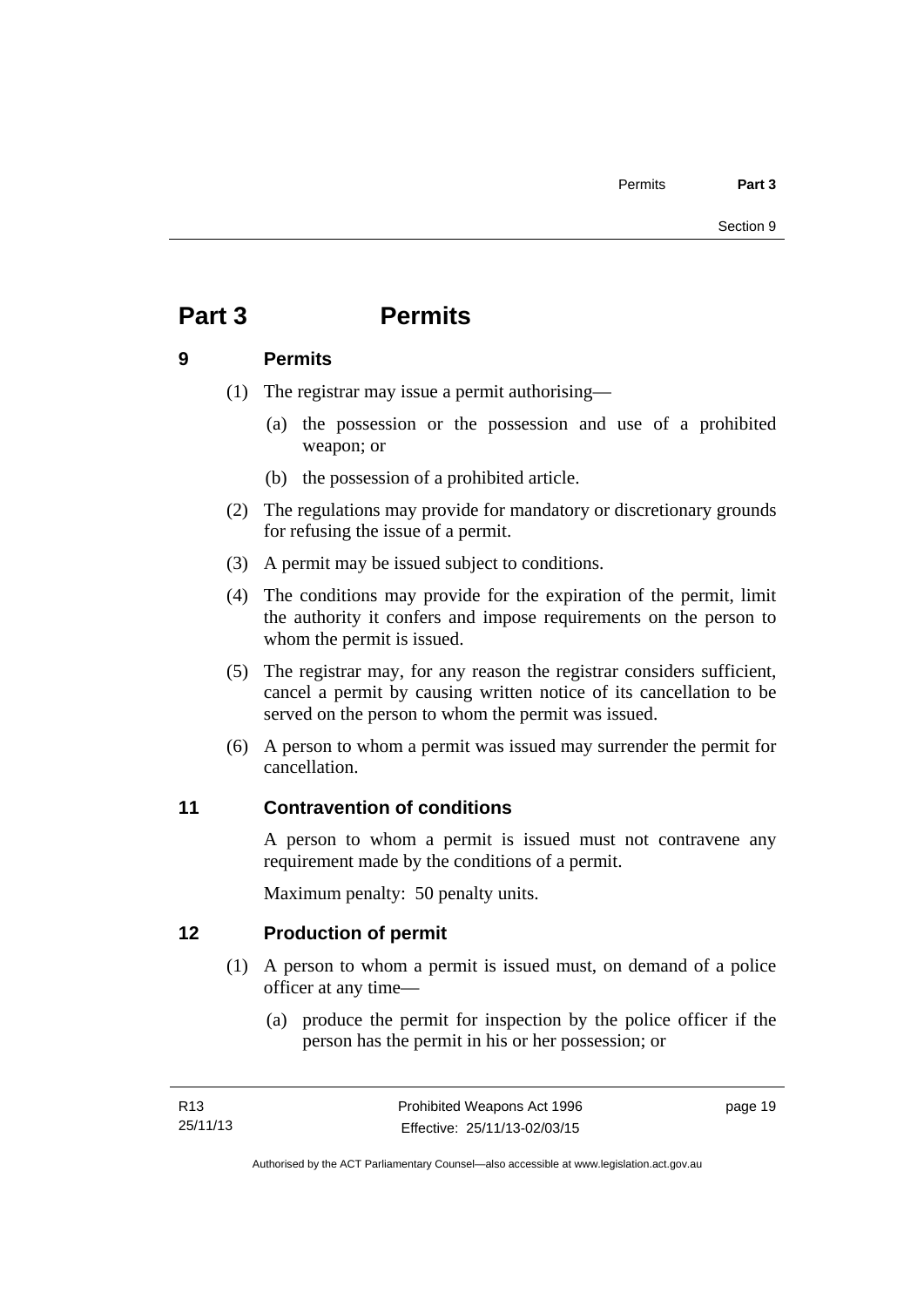(b) state the person's full name and usual place of residence to the police officer.

Maximum penalty: 50 penalty units, imprisonment for 6 months or both.

 (2) A person commits an offence against subsection (1) only if the police officer, when making the demand, explains to the person that failure to comply with the demand is an offence against this Act.

## <span id="page-25-0"></span>**13 Surrender of cancelled permit**

If a permit is cancelled or expires, the person to whom it was issued must within 7 days of that cancellation or expiry, surrender it to the registrar.

Maximum penalty: 50 penalty units, imprisonment for 6 months or both.

page 20 **Prohibited Weapons Act 1996** Effective: 25/11/13-02/03/15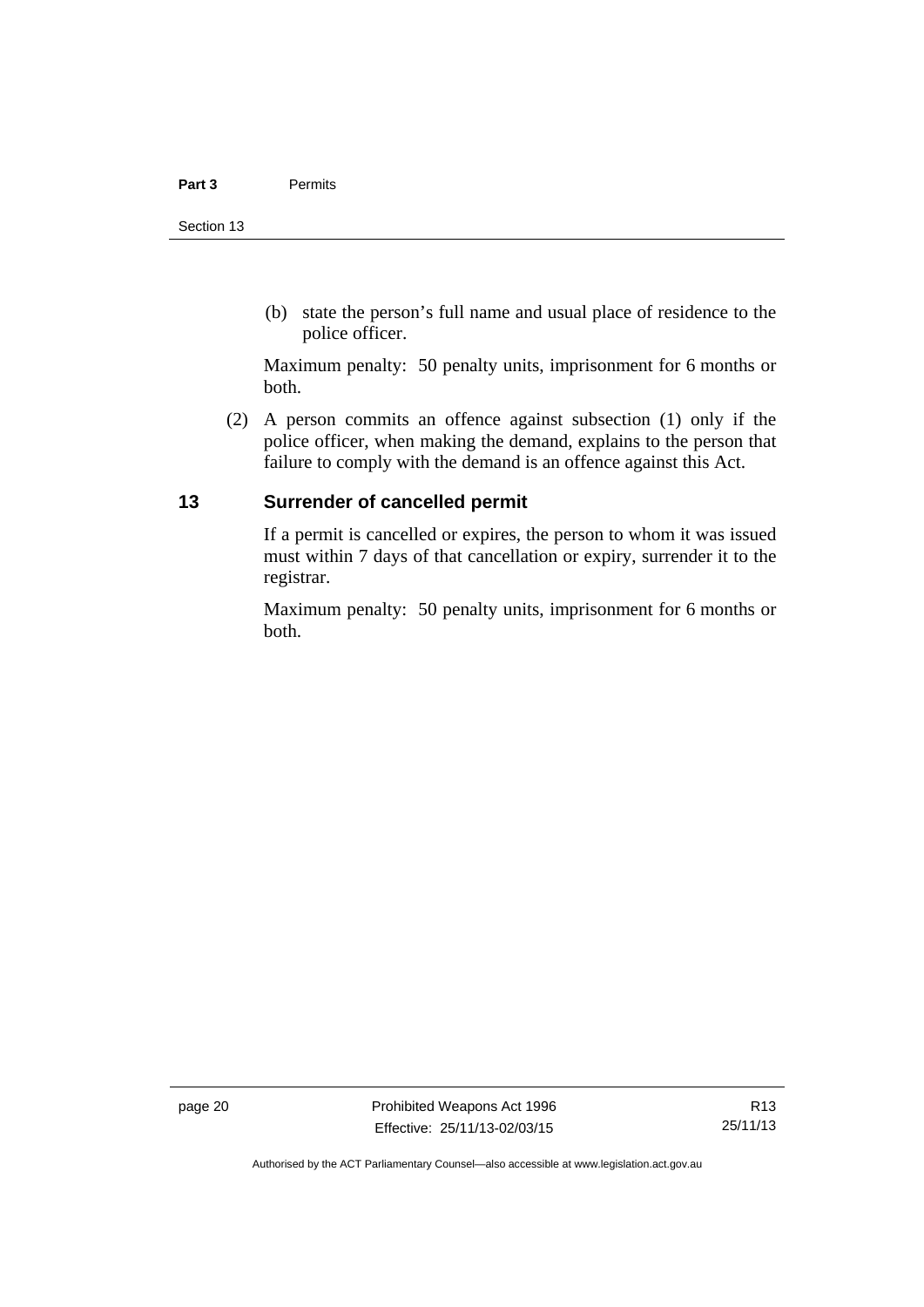## <span id="page-26-0"></span>**Part 3A Notification and review of decisions**

### <span id="page-26-1"></span>**14 Meaning of** *reviewable decision—***pt 3A**

In this part:

*reviewable decision* means a decision mentioned in schedule 3, column 3 under a provision of this Act mentioned in column 2 in relation to the decision.

#### <span id="page-26-2"></span>**14A Reviewable decision notices**

If a person makes a reviewable decision, the person must give a reviewable decision notice to each entity mentioned in schedule 3, column 4 in relation to the decision.

- *Note 1* The person must also take reasonable steps to give a reviewable decision notice to any other person whose interests are affected by the decision (see *[ACT Civil and Administrative Tribunal Act 2008](http://www.legislation.act.gov.au/a/2008-35)*, s 67A).
- *Note 2* The requirements for reviewable decision notices are prescribed under the *[ACT Civil and Administrative Tribunal Act 2008](http://www.legislation.act.gov.au/a/2008-35)*.

#### <span id="page-26-3"></span>**14B Applications for review**

The following may apply to the ACAT for a review of a reviewable decision:

- (a) an entity mentioned in schedule 3, column 4 in relation to the decision;
- (b) any other person whose interests are affected by the decision.
- *Note* If a form is approved under the *[ACT Civil and Administrative Tribunal](http://www.legislation.act.gov.au/a/2008-35)  [Act 2008](http://www.legislation.act.gov.au/a/2008-35)* for the application, the form must be used.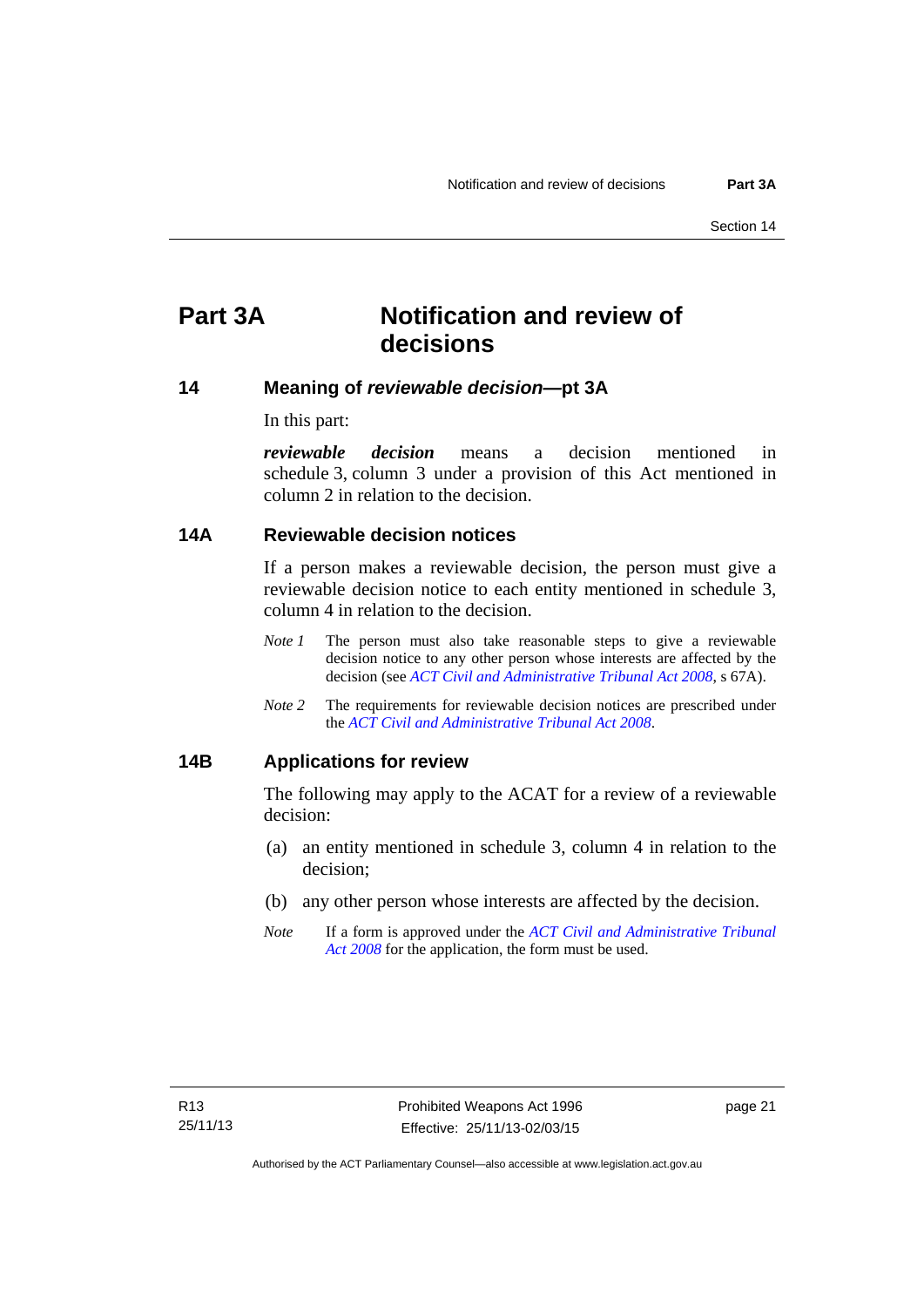#### **Part 4** Miscellaneous

Section 15

## <span id="page-27-0"></span>**Part 4 Miscellaneous**

#### <span id="page-27-1"></span>**15 Information to be supplied**

A person who has possession of a prohibited weapon or prohibited article acquired from another person must, on demand made by a police officer at any time, inform the police officer of—

- (a) the name and address of the person from whom the weapon or article was acquired; and
- (b) the date on which it was acquired.

Maximum penalty: 50 penalty units.

### <span id="page-27-2"></span>**16 Disposal of surrendered or seized prohibited weapons or prohibited articles**

- (1) A magistrate may, on application by a police officer or by any person who claims to be the owner of a prohibited weapon or prohibited article surrendered to or seized by a police officer in accordance with this Act, order that the weapon or article—
	- (a) be forfeited to the Territory; or
	- (b) be returned to the person claiming to be the owner of the weapon or article; or
	- (c) be otherwise disposed of in such manner as the court thinks fit.
- (2) If a person is found guilty of an offence against this Act and a weapon or article has been seized by a police officer in connection with the offence, the court which makes the finding of guilt is taken to have ordered that the weapon or article be forfeited to the Territory.

*Note Found guilty*—see the [Legislation Act,](http://www.legislation.act.gov.au/a/2001-14) dictionary, pt 1.

 (3) A weapon or article forfeited under subsection (2) may be destroyed.

R13 25/11/13

Authorised by the ACT Parliamentary Counsel—also accessible at www.legislation.act.gov.au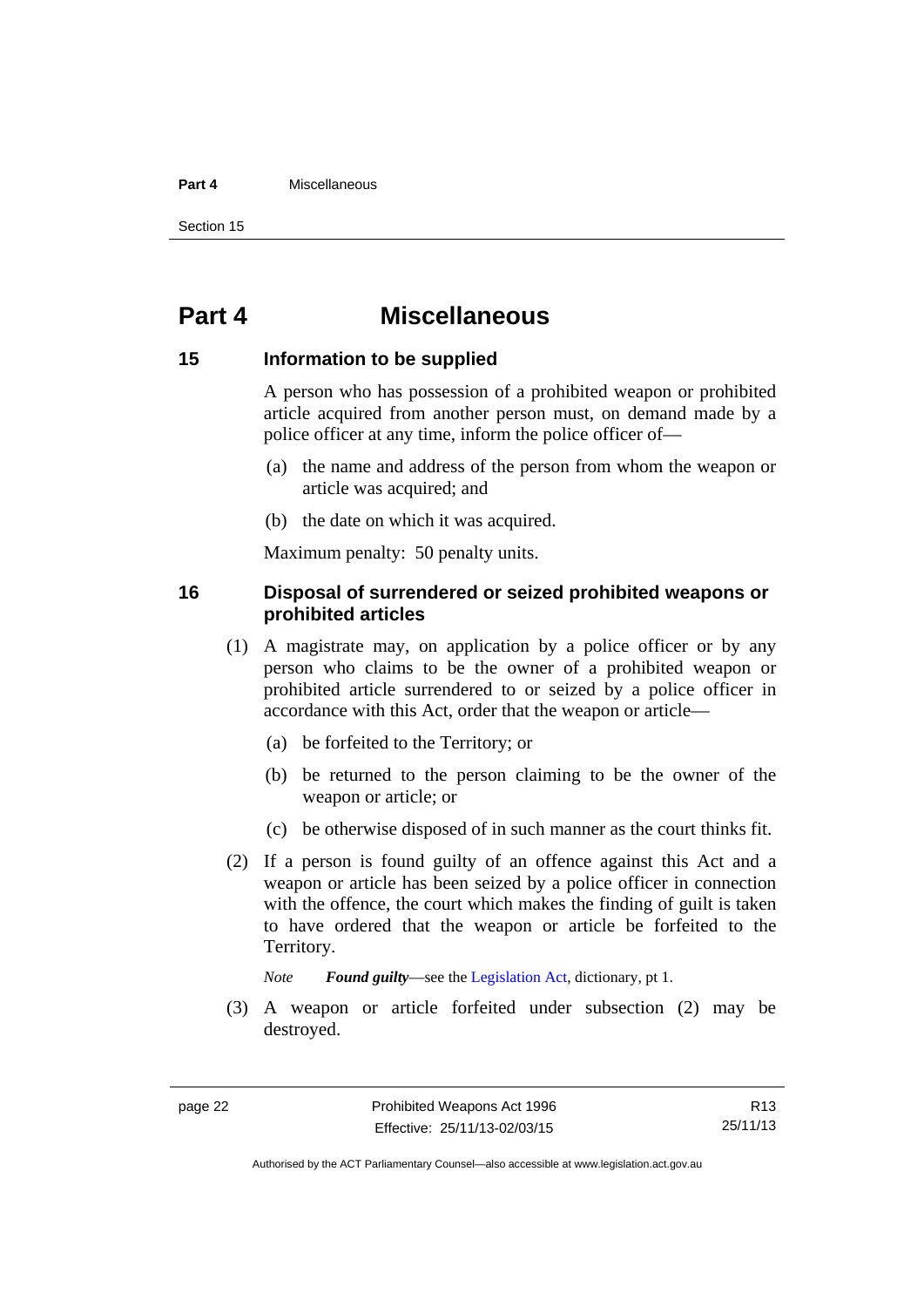## <span id="page-28-0"></span>**17 Evidentiary provisions**

A certificate signed by the registrar stating the following is evidence of the matter stated:

- (a) at a stated time or during a stated period, a stated person was, or was not, the holder of a stated permit (or of a permit for a stated prohibited weapon or prohibited article);
- (b) a permit was or was not, on a day or during a stated period, subject to a stated condition.

### <span id="page-28-1"></span>**17A Determination of fees**

- (1) The Minister may determine fees for this Act.
	- *Note* The [Legislation Act](http://www.legislation.act.gov.au/a/2001-14) contains provisions about the making of determinations and regulations relating to fees (see pt 6.3).
- (2) A determination is a disallowable instrument.
	- *Note* A disallowable instrument must be notified, and presented to the Legislative Assembly, under the [Legislation Act.](http://www.legislation.act.gov.au/a/2001-14)

## <span id="page-28-2"></span>**18 Approved forms**

- (1) The registrar may approve forms for this Act.
- (2) If the registrar approves a form for a particular purpose, the approved form must be used for that purpose.
- (3) An approved form is a notifiable instrument.
	- *Note* A notifiable instrument must be notified under the *[Legislation Act 2001](http://www.legislation.act.gov.au/a/2001-14)*.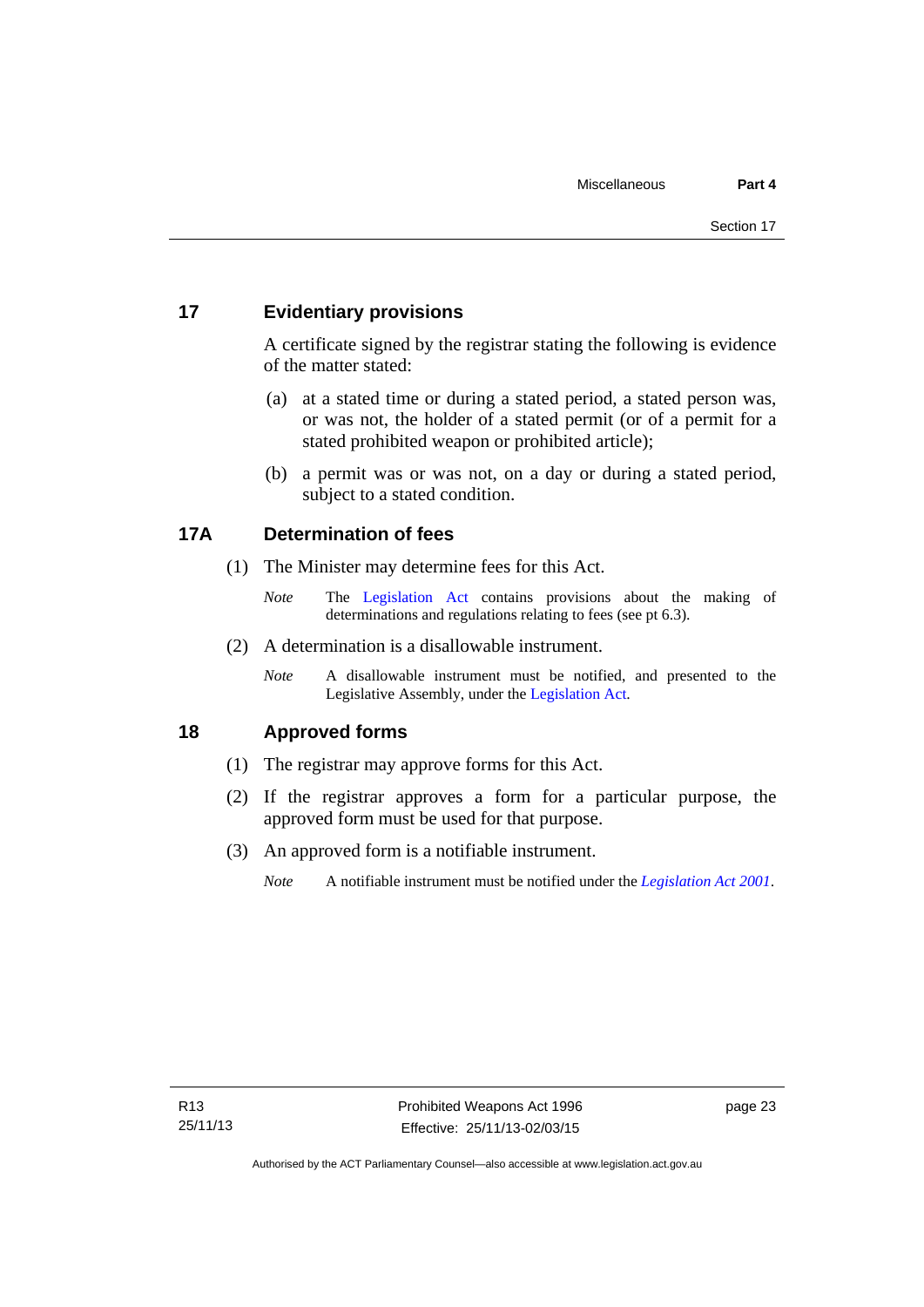#### **Part 4** Miscellaneous

## <span id="page-29-0"></span>**19 Regulation-making power**

- (1) The Executive may make regulations for this Act.
	- *Note* Regulations must be notified, and presented to the Legislative Assembly, under the *[Legislation Act 2001](http://www.legislation.act.gov.au/a/2001-14)*.
- (2) The regulations may prescribe offences for contraventions of the regulations and prescribe maximum penalties of not more than 10 penalty units for offences against the regulations.

page 24 **Prohibited Weapons Act 1996** Effective: 25/11/13-02/03/15

R13 25/11/13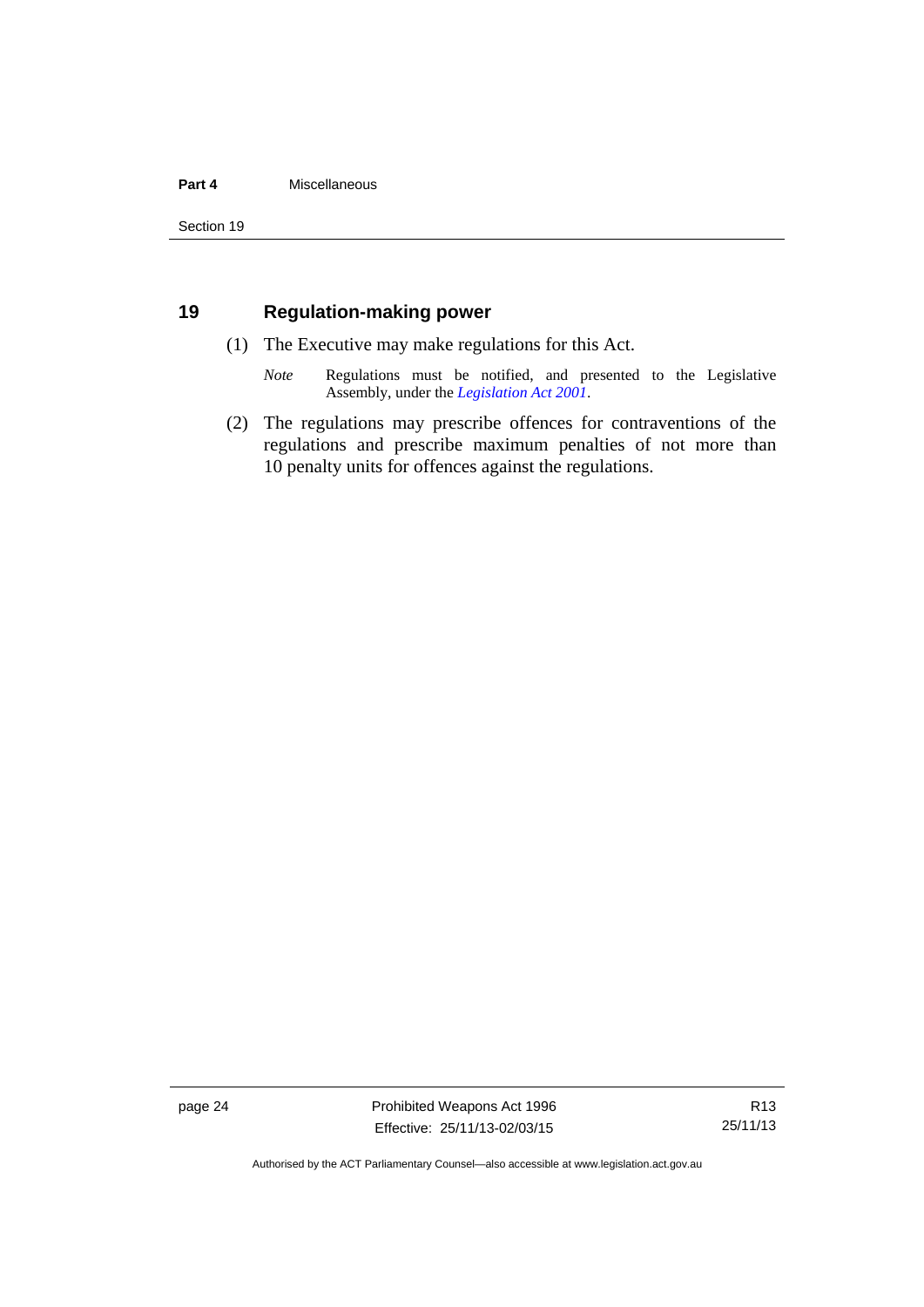## <span id="page-30-0"></span>**Schedule 1 Prohibited weapons**

(see s 4A)

## <span id="page-30-1"></span>Part 1.1 **Prohibited bladed weapons**

| column 1<br>item | column <sub>2</sub>                                                                                                        | description |                                                                                                                                                                                     |  |
|------------------|----------------------------------------------------------------------------------------------------------------------------|-------------|-------------------------------------------------------------------------------------------------------------------------------------------------------------------------------------|--|
| $\mathbf{1}$     | a flick knife or other similar device that has a blade folded or<br>recessed into the handle which opens automatically by- |             |                                                                                                                                                                                     |  |
|                  | (a)                                                                                                                        |             | gravity or centrifugal force; or                                                                                                                                                    |  |
|                  | (b)                                                                                                                        |             | pressure applied to a button, spring or device in or attached<br>to the handle of the device                                                                                        |  |
| 2                |                                                                                                                            |             | a sheath knife or other similar device that has a sheath that<br>withdraws into the handle by—                                                                                      |  |
|                  | (a)                                                                                                                        |             | gravity or centrifugal force; or                                                                                                                                                    |  |
|                  | (b)                                                                                                                        |             | pressure applied to a button, spring or device in or attached<br>to the handle of the device                                                                                        |  |
| 3                |                                                                                                                            | instrument- | a dagger or other similar device, that has a sharp-pointed stabbing                                                                                                                 |  |
|                  | (a)                                                                                                                        |             | that can be concealed on the person; and                                                                                                                                            |  |
|                  | (b)                                                                                                                        | that-       |                                                                                                                                                                                     |  |
|                  |                                                                                                                            | (i)         | has a flat blade with cutting edges (whether serrated<br>or non-serrated) along the length of both sides; or                                                                        |  |
|                  |                                                                                                                            | (ii)        | has a needle-like blade, the cross section of which is<br>elliptical or has three or more sides; and                                                                                |  |
|                  |                                                                                                                            | (iii)       | is not a sword or bayonet                                                                                                                                                           |  |
|                  | <b>Example</b>                                                                                                             |             |                                                                                                                                                                                     |  |
|                  |                                                                                                                            |             | Urban Skinner push dagger                                                                                                                                                           |  |
|                  | <b>Note</b>                                                                                                                |             | An example is part of the Act, is not exhaustive and may extend, but<br>does not limit, the meaning of the provision in which it appears (see<br>Legislation Act, s 126 and s 132). |  |
|                  |                                                                                                                            |             |                                                                                                                                                                                     |  |

R13 25/11/13 page 25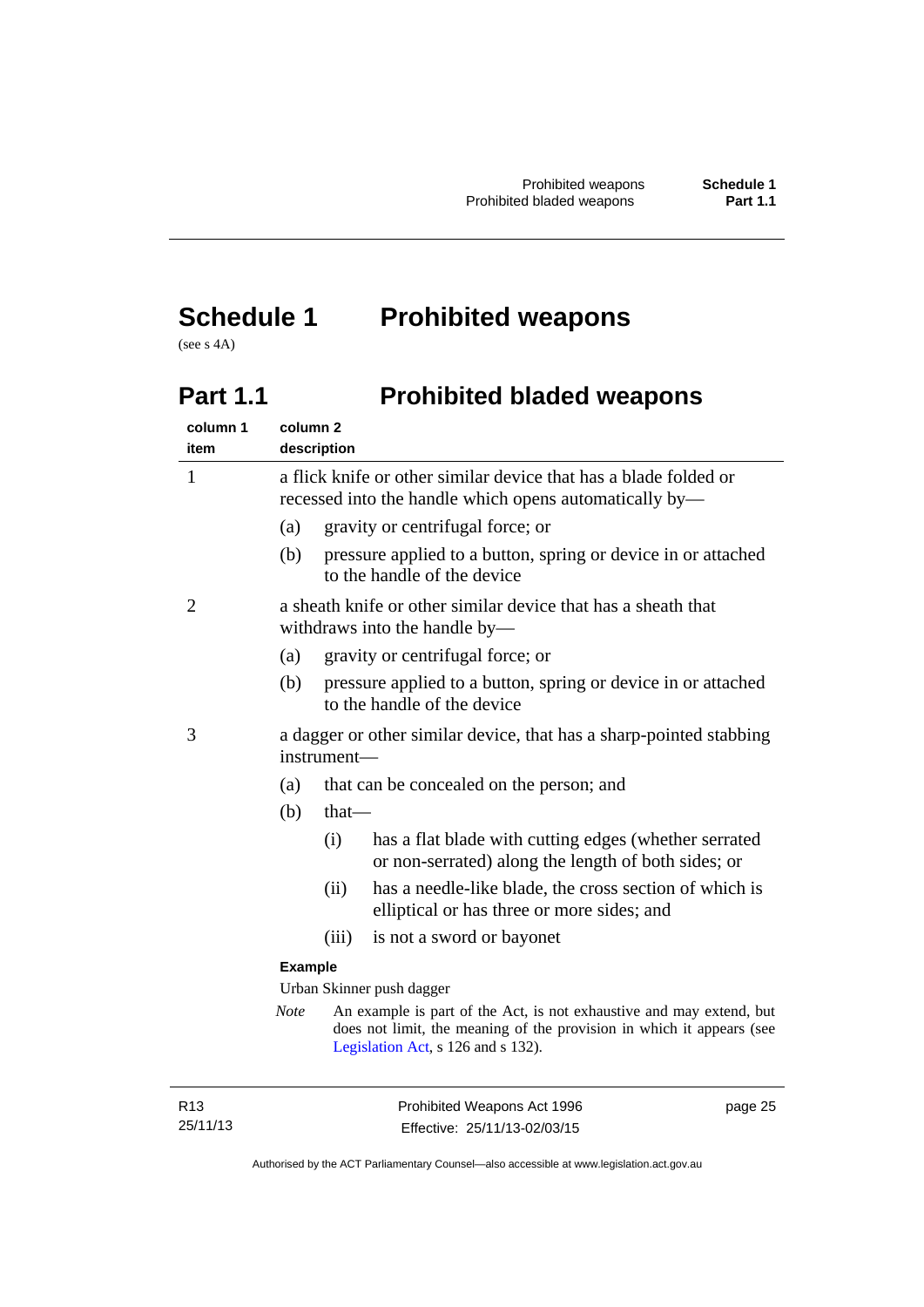| column 1<br>item | column <sub>2</sub><br>description                                                                                                   |                                                                                                                                    |  |
|------------------|--------------------------------------------------------------------------------------------------------------------------------------|------------------------------------------------------------------------------------------------------------------------------------|--|
| 4                | a butterfly knife, balisong or other similar device that consists of a<br>blade (whether single-edged or multi-edged) or spike that— |                                                                                                                                    |  |
|                  | (a)                                                                                                                                  | fits within 2 handles attached to the blade or spike by<br>transverse pivot points; and                                            |  |
|                  | (b)                                                                                                                                  | can be opened by gravity or centrifugal force                                                                                      |  |
| 5                |                                                                                                                                      | a star knife or other similar device that—                                                                                         |  |
|                  | (a)                                                                                                                                  | consists of 2 or more angular points, blades or spikes that<br>spreads out about a central axis point; and                         |  |
|                  | (b)                                                                                                                                  | is designed to spin around the knife's central axis point in<br>flight when thrown at a target                                     |  |
| 6                |                                                                                                                                      | a trench knife or other similar device that—                                                                                       |  |
|                  | (a)                                                                                                                                  | consists of a blade (whether single-edged or multi-edged) or<br>spike; and                                                         |  |
|                  | (b)                                                                                                                                  | is fitted with a handle made of a hard substance; and                                                                              |  |
|                  | (c)                                                                                                                                  | is either made or modified to be fitted over the knuckles of<br>the hand of the user-                                              |  |
|                  |                                                                                                                                      | to protect the knuckles; and<br>(i)                                                                                                |  |
|                  |                                                                                                                                      | (ii)<br>to increase the effect of a punch or blow                                                                                  |  |
| 7                |                                                                                                                                      | a knife that can discharge a blade as a projectile by a spring<br>mechanism or other means (known as a ballistic knife)            |  |
| 8                |                                                                                                                                      | a blade, knife or axe that is either made or modified to be thrown                                                                 |  |
| 9                | else                                                                                                                                 | a claw (known as a hand or foot claw) made or modified to be<br>attached to or worn on the hand or foot to cause injury to someone |  |
|                  |                                                                                                                                      |                                                                                                                                    |  |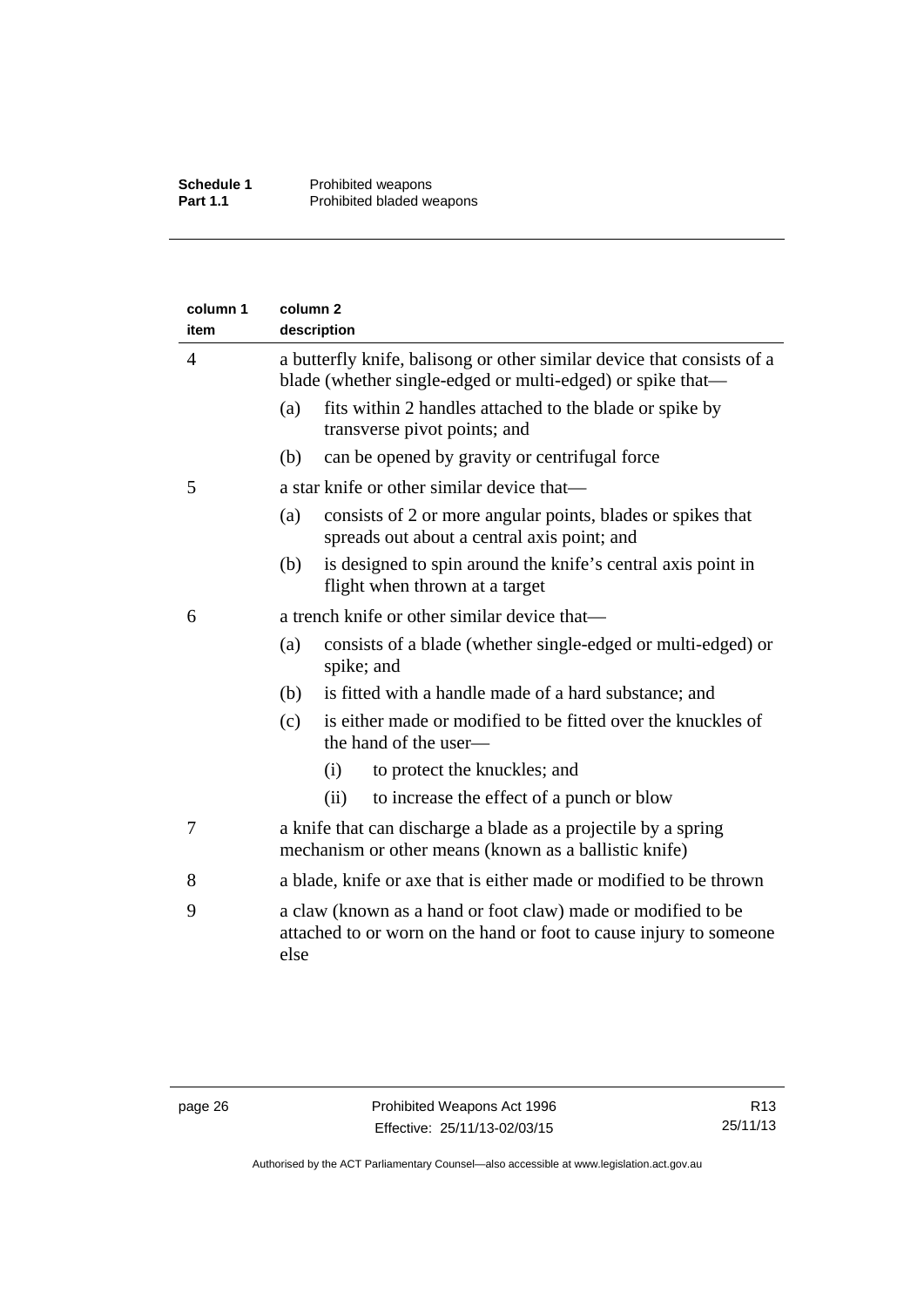## <span id="page-32-0"></span>**Part 1.2 Prohibited hand weapons**

| column 1<br>item | column <sub>2</sub><br>description                                                                                                                                                           |
|------------------|----------------------------------------------------------------------------------------------------------------------------------------------------------------------------------------------|
| $\mathbf{1}$     | a knuckle-duster or other similar device, made or modified to be<br>fitted over the knuckles of the hand of the user—                                                                        |
|                  | to protect the knuckles; and<br>(a)                                                                                                                                                          |
|                  | (b)<br>to increase the effect of a punch or other blow                                                                                                                                       |
| $\overline{2}$   | a sap glove or other weighted glove (including a fingerless glove)<br>made or modified to be used as a weapon                                                                                |
| 3                | a studded glove, or other similar hand covering, that incorporates<br>protrusions designed to puncture or bruise the skin                                                                    |
| 4                | a mace or other similar device (other than a ceremonial mace<br>made for use solely as a symbol of authority on ceremonial<br>occasions) that-                                               |
|                  | can cause injury; and<br>(a)                                                                                                                                                                 |
|                  | (b)<br>consists of a club or staff fitted with a flanged or spiked<br>head                                                                                                                   |
| 5                | a flail or other similar device consisting of a staff or handle that<br>has fitted to 1 end, by any means, a freely swinging part armed<br>with spikes or studded with any protruding matter |
| 6                | a whip, the lash of which is comprised completely or partly of<br>metal                                                                                                                      |
| 7                | a cat-o'-nine-tails or other similar device whether or not it has<br>9 lashes                                                                                                                |
| 8                | nunchakus or kung-fu sticks or other similar device                                                                                                                                          |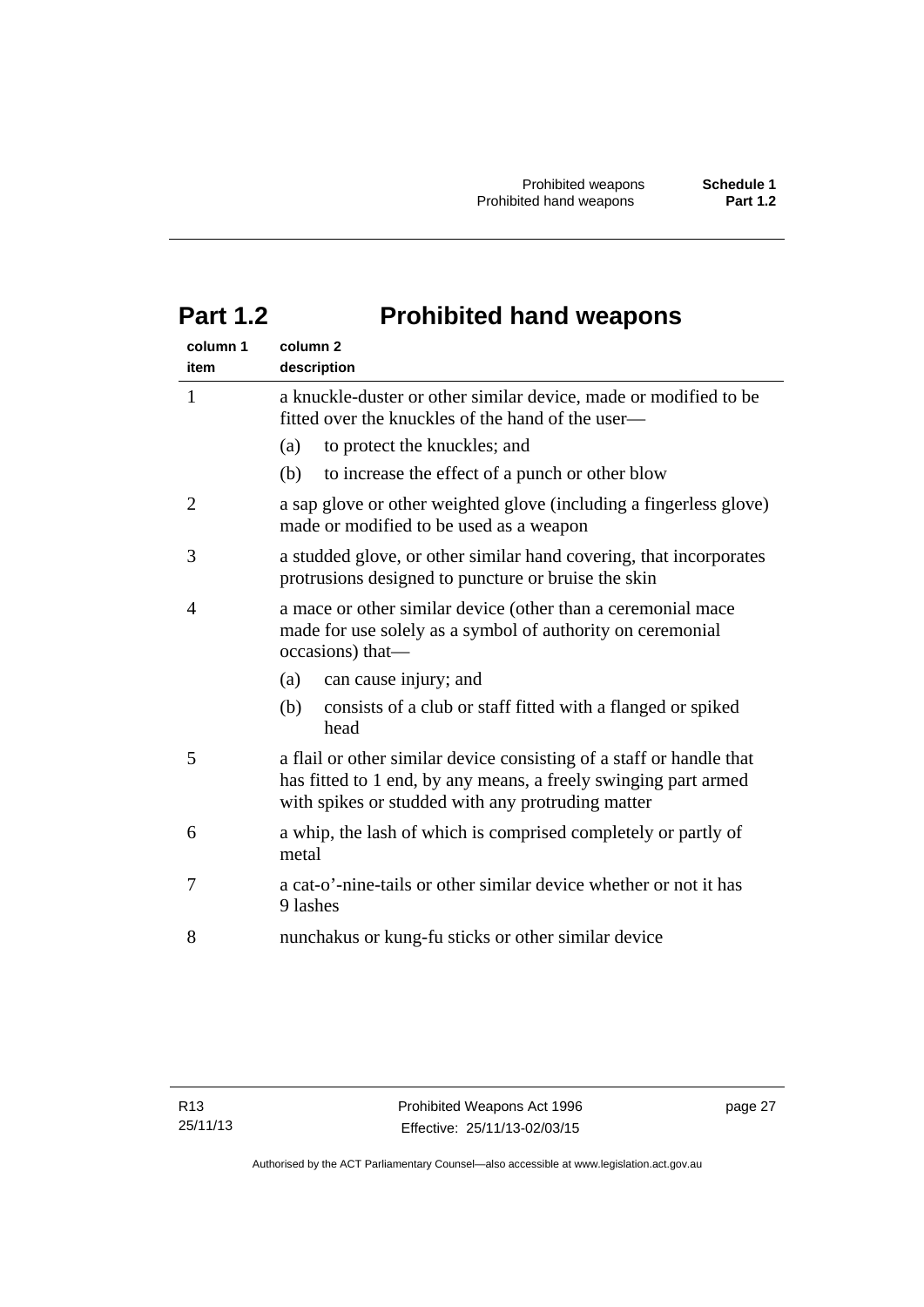| <b>Schedule 1</b> | Prohibited weapons      |
|-------------------|-------------------------|
| <b>Part 1.2</b>   | Prohibited hand weapons |

| column 1<br>item | column 2<br>description                                                                            |  |  |  |
|------------------|----------------------------------------------------------------------------------------------------|--|--|--|
| 9                | a side-handled baton or other similar device that—                                                 |  |  |  |
|                  | consists of a baton, staff or rod; and<br>(a)                                                      |  |  |  |
|                  | is made of a hard substance; and<br>(b)                                                            |  |  |  |
|                  | has fitted to 1 side a handle (whether or not permanently<br>(c)<br>fixed)                         |  |  |  |
| 10               | an extendable or telescopic baton, made or modified so that the<br>length of the baton extends by— |  |  |  |
|                  | gravity; or<br>(a)                                                                                 |  |  |  |
|                  | centrifugal force; or<br>(b)                                                                       |  |  |  |
|                  | pressure applied to a button, spring or device in or attached<br>(c)<br>to the handle of the baton |  |  |  |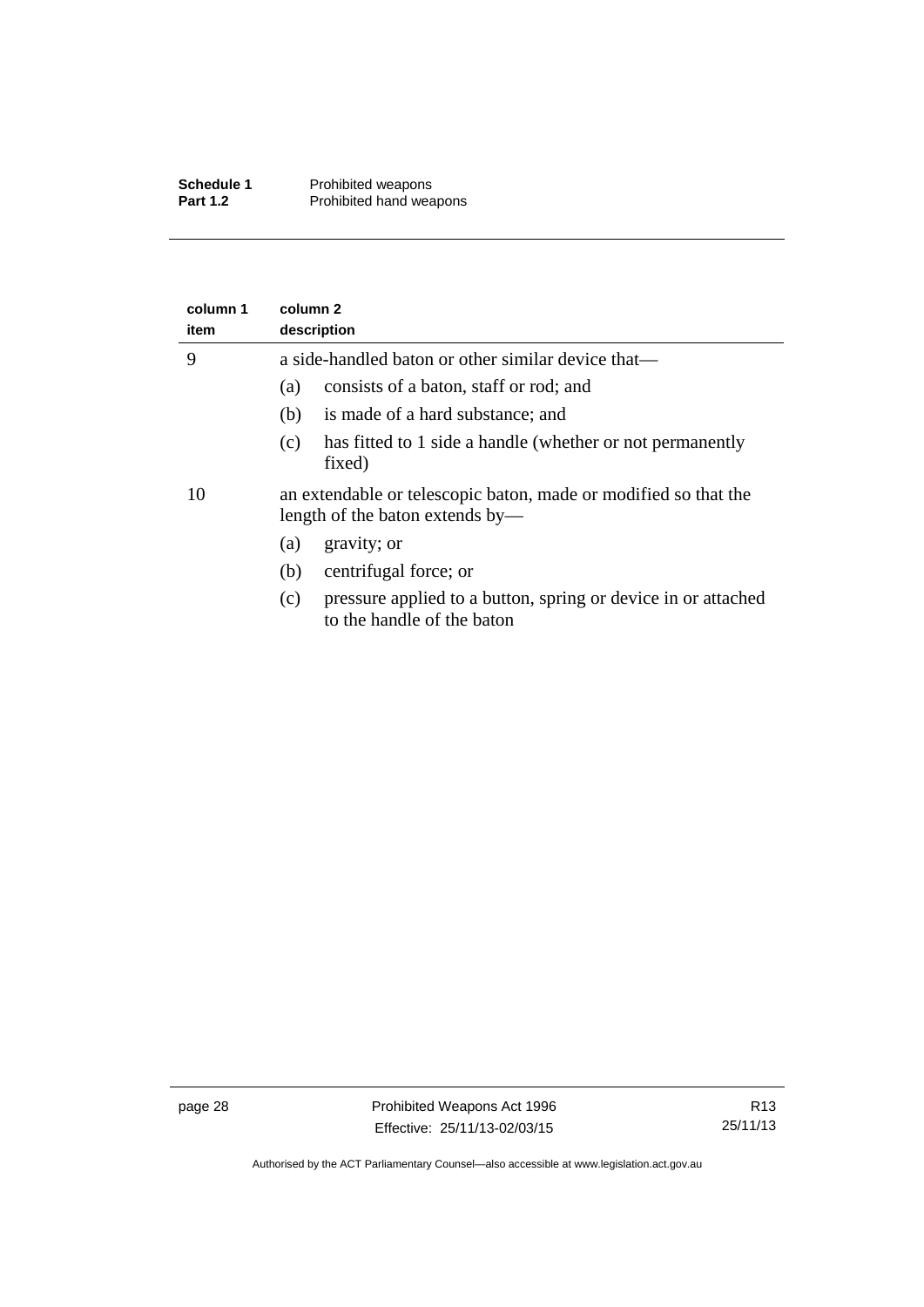## <span id="page-34-0"></span>**Part 1.3 Prohibited missile weapons**

| column 1<br>item | column <sub>2</sub><br>description                                                                                                                                                                 |
|------------------|----------------------------------------------------------------------------------------------------------------------------------------------------------------------------------------------------|
| 1                | a spear gun with an overall length of less than 45cm when<br>unloaded                                                                                                                              |
| 2                | a hunting sling, catapult or sling shot made or modified for use<br>with, or a component part of which is, a brace that—                                                                           |
|                  | (a)<br>fits or rests on the forearm or other part of the body; and                                                                                                                                 |
|                  | (b)<br>supports the wrist or forearm against the tension of the<br>material used to propel a projectile                                                                                            |
|                  | <b>Example</b>                                                                                                                                                                                     |
|                  | a Saunders 'falcon' hunting sling                                                                                                                                                                  |
|                  | <b>Note</b><br>An example is part of the Act, is not exhaustive and may extend, but<br>does not limit, the meaning of the provision in which it appears (see<br>Legislation Act, s 126 and s 132). |
| 3                | a crossbow or other similar device manufactured on or after<br>1 January 1900                                                                                                                      |
| 4                | a blow gun, blow-pipe or dart projector that consists of a pipe or<br>tube through which a dart or other device can be projected by—                                                               |
|                  | the exhaled breath of the user; or<br>(a)                                                                                                                                                          |
|                  | the use of an elasticised band; or<br>(b)                                                                                                                                                          |
|                  | (c)<br>means other than by an explosive                                                                                                                                                            |
| 5                | a shark dart or other similar device designed to expel, on or after<br>contact, a gas or other substance that can cause bodily harm                                                                |
|                  | <b>Example</b>                                                                                                                                                                                     |
|                  | a Farallon shark dart                                                                                                                                                                              |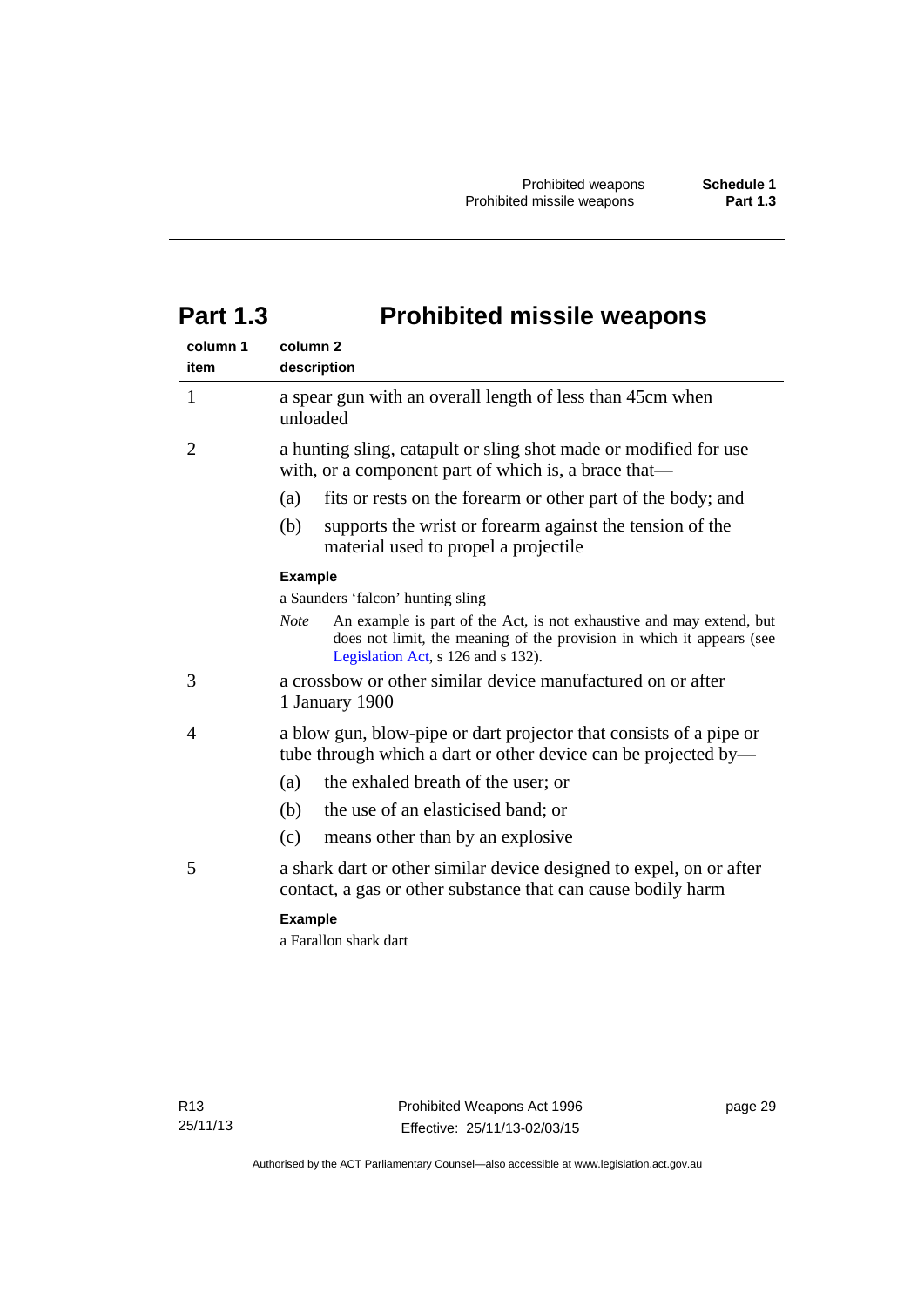**Schedule 1** Prohibited weapons<br> **Part 1.4** Other prohibited wea **Other prohibited weapons** 

## <span id="page-35-0"></span>**Part 1.4 Other prohibited weapons**

| column 1<br>item | column <sub>2</sub><br>description                                                                                                                                                                                            |  |
|------------------|-------------------------------------------------------------------------------------------------------------------------------------------------------------------------------------------------------------------------------|--|
| $\mathbf{1}$     | an explosive, incendiary, irritant or poison gas—                                                                                                                                                                             |  |
|                  | bomb; or<br>(a)                                                                                                                                                                                                               |  |
|                  | (b)<br>grenade; or                                                                                                                                                                                                            |  |
|                  | rocket with a propellant charge of more than 100g; or<br>(c)                                                                                                                                                                  |  |
|                  | missile with an explosive or incendiary charge of more than<br>(d)<br>$7g$ ; or                                                                                                                                               |  |
|                  | (e)<br>mine                                                                                                                                                                                                                   |  |
| 2                | a device or apparatus made or modified for use with a gas or<br>liquid, if the device or apparatus is—                                                                                                                        |  |
|                  | capable of killing or incapacitating someone; or<br>(a)                                                                                                                                                                       |  |
|                  | (b)<br>made or modified to kill or incapacitate someone                                                                                                                                                                       |  |
| 3                | A flame thrower or any other device of military design that can<br>propel ignited incendiary fuel                                                                                                                             |  |
| 4                | A hand-held or other electric device designed to administer an<br>electric shock on contact, other than a piece of medical equipment<br>or electric prod designed exclusively for use with animals                            |  |
|                  | Example-hand-held electric device                                                                                                                                                                                             |  |
|                  | a taser self-defence weapon                                                                                                                                                                                                   |  |
|                  | Examples-other electric device                                                                                                                                                                                                |  |
|                  | a taxi protection cushion system<br>1<br>2                                                                                                                                                                                    |  |
|                  | a super safety suitcase<br>An example is part of the Act, is not exhaustive and may extend, but<br><b>Note</b><br>does not limit, the meaning of the provision in which it appears (see<br>Legislation Act, s 126 and s 132). |  |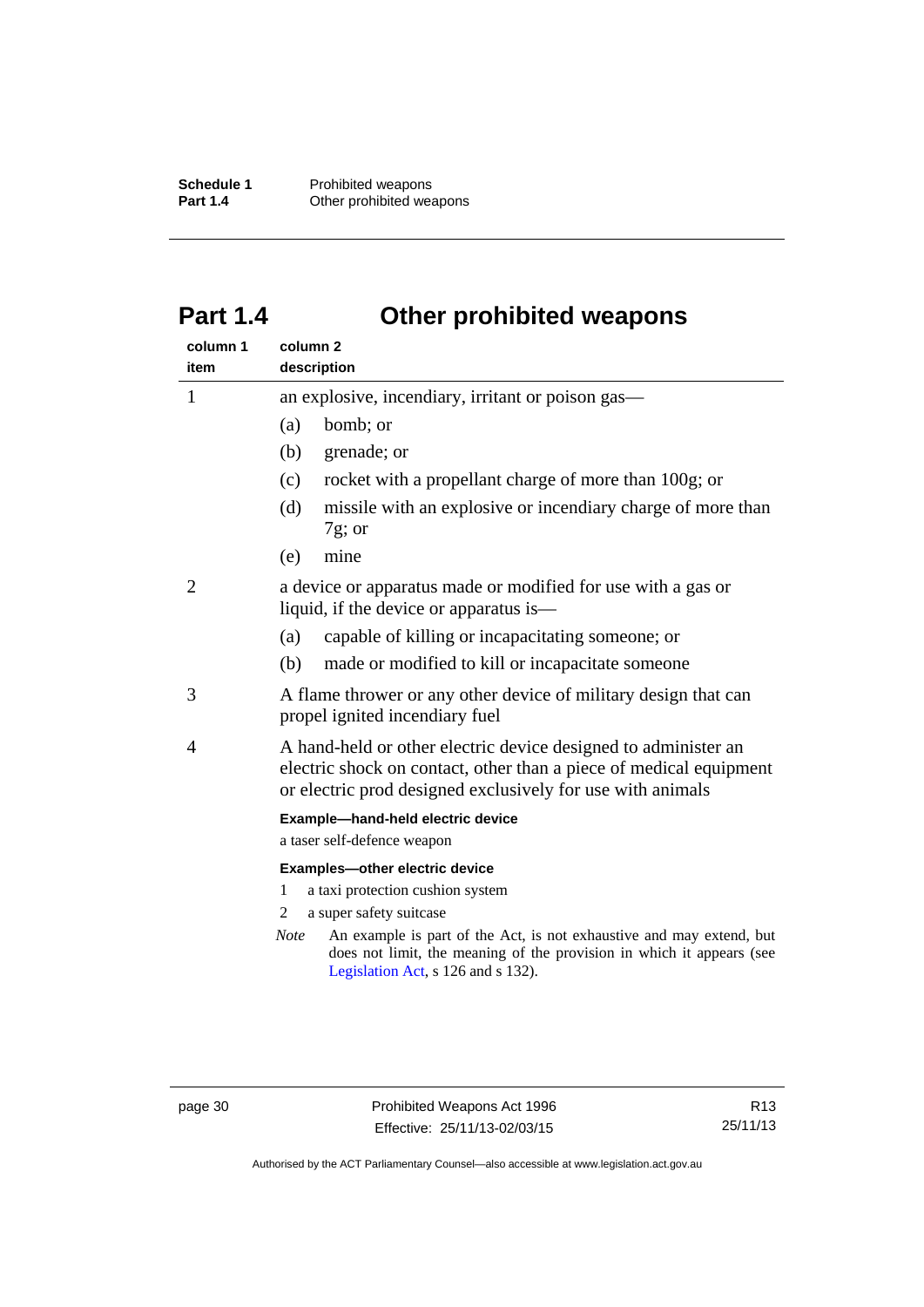| column 1<br>item | column <sub>2</sub><br>description                                                                                                                                                                            |  |  |
|------------------|---------------------------------------------------------------------------------------------------------------------------------------------------------------------------------------------------------------|--|--|
| 5                | a thing made or intended as a defence or antipersonnel spray that<br>can discharge by any means an irritant (other than an irritant<br>matter mentioned in item 6) in liquid, powder, gas or chemical<br>form |  |  |
| 6                | a thing made or intended as a defence or antipersonnel spray that<br>can discharge by any means an irritant in liquid, powder, gas or<br>chemical form, including but not limited to the following:           |  |  |
|                  | chloroacetophenone, known as CN;<br>(a)                                                                                                                                                                       |  |  |
|                  | orthochlorobenzalmalononitrile, known as CS;<br>(b)                                                                                                                                                           |  |  |
|                  | dypenylaminechloroarsone, known as DM or Adamsite;<br>(c)                                                                                                                                                     |  |  |
|                  | oleoresin capsicum, known as OC<br>(d)                                                                                                                                                                        |  |  |
| 7                | an acoustic or light-emitting antipersonnel device made or<br>modified-                                                                                                                                       |  |  |
|                  | to cause permanent or temporary incapacity or disability to<br>(a)<br>a person; or                                                                                                                            |  |  |
|                  | to otherwise physically disorientate a person<br>(b)                                                                                                                                                          |  |  |
| 8                | hand-held articles, commonly known as laser pointers, designed<br>or adapted to emit a laser beam with an accessible emission level<br>of greater than 1mW                                                    |  |  |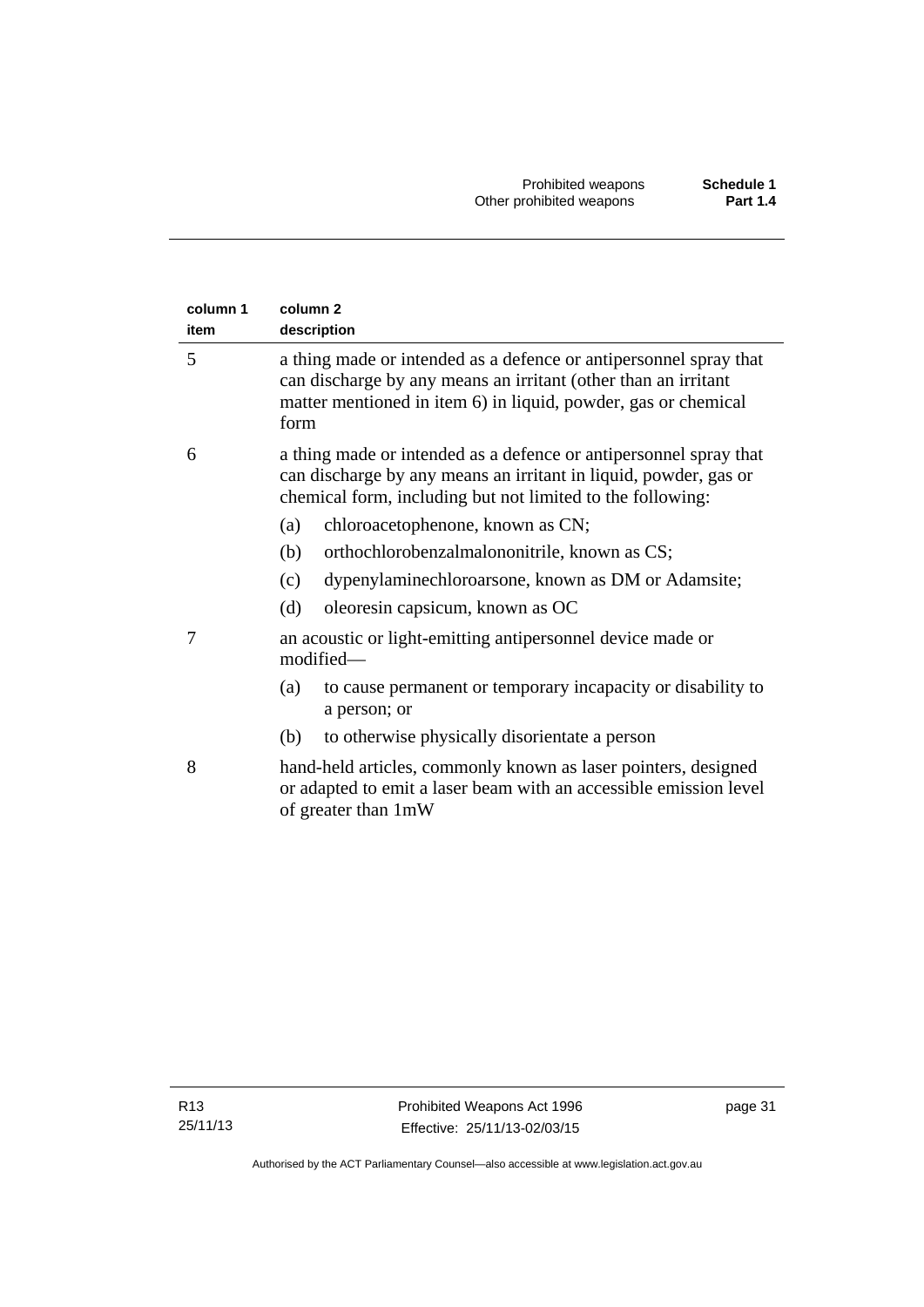## <span id="page-37-0"></span>**Schedule 2 Prohibited articles**

| (see s 4B)<br>column 1<br>item | column <sub>2</sub><br>description                                                                                                                                                                 |
|--------------------------------|----------------------------------------------------------------------------------------------------------------------------------------------------------------------------------------------------|
| 1                              | an article commonly known as soft body armour                                                                                                                                                      |
| $\overline{2}$                 | a modified article of clothing, accessory or adornment a purpose<br>of which is to disguise or conceal a weapon                                                                                    |
|                                | <b>Examples-modified articles</b>                                                                                                                                                                  |
|                                | a walking stick containing a sword<br>1                                                                                                                                                            |
|                                | a riding crop containing a stiletto<br>2                                                                                                                                                           |
|                                | a Bowen knife belt<br>3                                                                                                                                                                            |
|                                | An example is part of the Act, is not exhaustive and may extend, but<br><b>Note</b><br>does not limit, the meaning of the provision in which it appears (see<br>Legislation Act, s 126 and s 132). |
| 3                              | an article or device intended for use to muffle, reduce or stop the<br>noise created by firing a firearm                                                                                           |
| 4                              | equipment made or modified to make a smoke screen                                                                                                                                                  |
| 5                              | a trip flare                                                                                                                                                                                       |
| 6                              | a rimfire magazine with a capacity of more than 15 rounds                                                                                                                                          |
| 7                              | a pistol magazine with a capacity of more than 10 rounds                                                                                                                                           |
| 8                              | a centre-fire self-loading rifle magazine, or shotgun magazine,<br>with a capacity of more than 5 rounds                                                                                           |
| 9                              | a shotgun tubular magazine extension to extend the capacity of a<br>shotgun magazine to more than 5 rounds                                                                                         |
| 10                             | a device that converts a firearm so it can fire in a fully automatic<br>condition                                                                                                                  |
| 11                             | a folding, detachable, telescopic or collapsible stock                                                                                                                                             |

Authorised by the ACT Parliamentary Counsel—also accessible at www.legislation.act.gov.au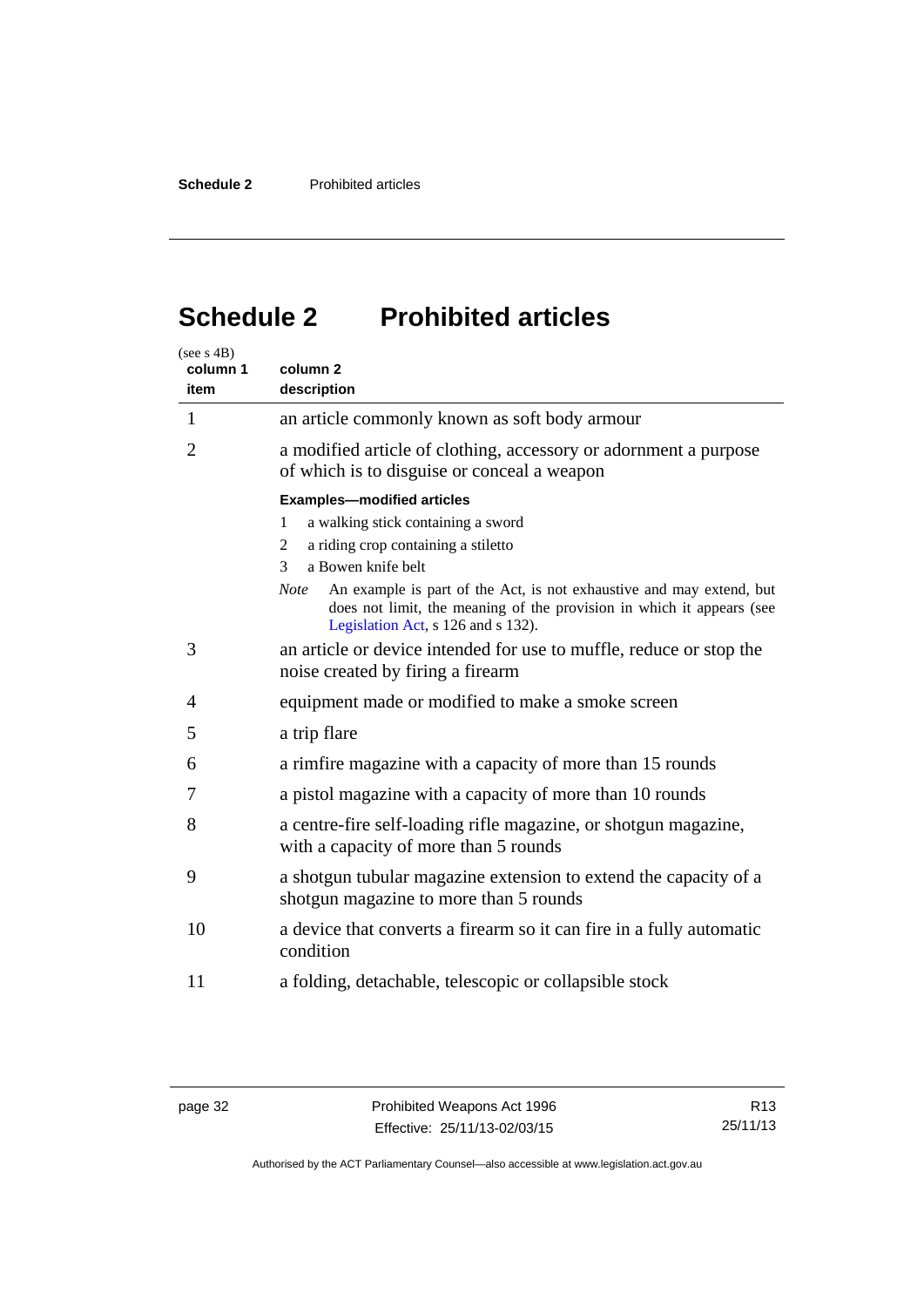## <span id="page-38-0"></span>**Schedule 3 Reviewable decisions**

(see pt 3A)

| column 1<br>item | column 2<br>section | column 3<br>decision      | column 4<br>entity     |
|------------------|---------------------|---------------------------|------------------------|
|                  | 9 (1)               | refuse to issue<br>permit | applicant for permit   |
|                  | (5)                 | cancel permit             | person who held permit |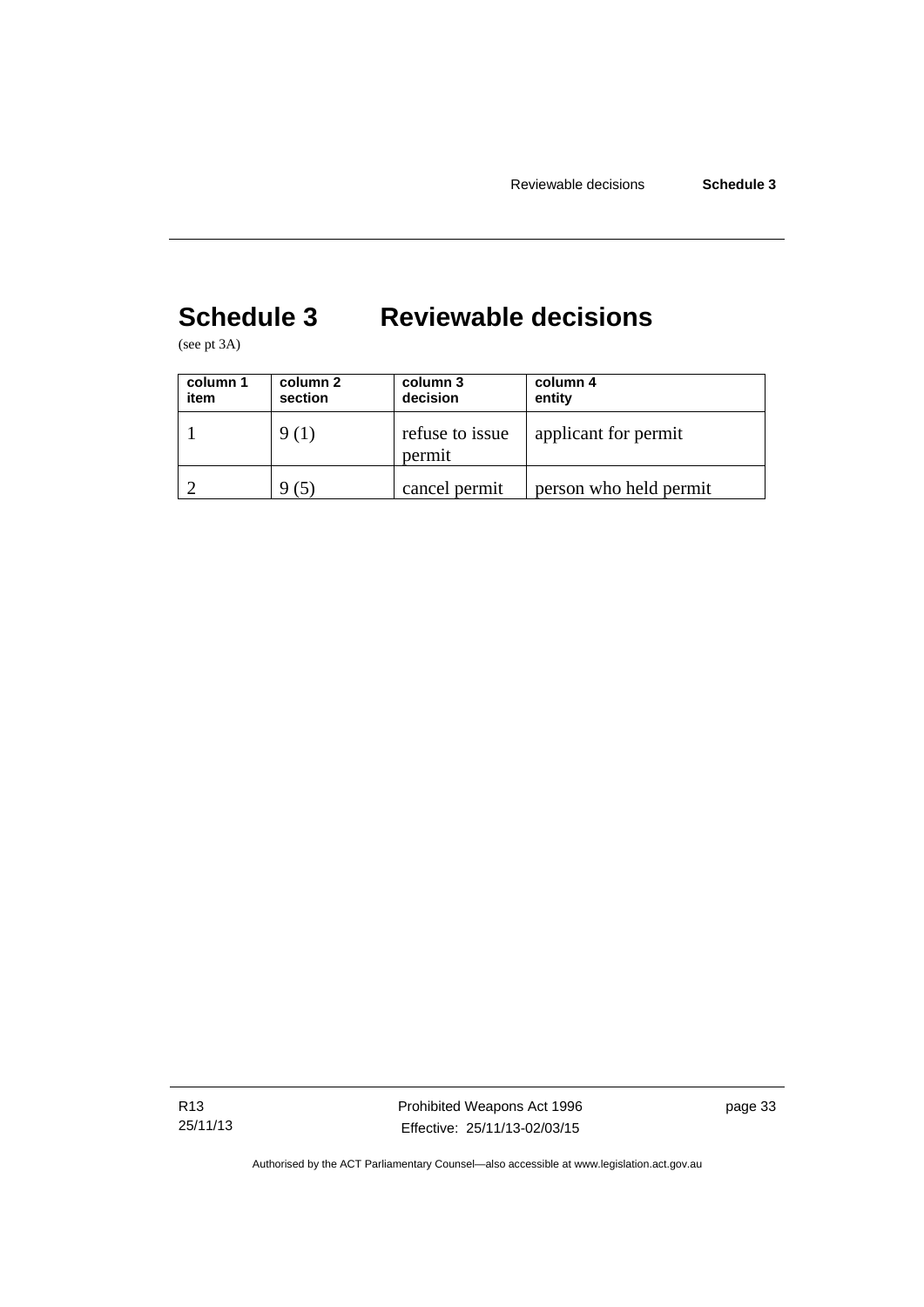**Dictionary** 

## <span id="page-39-0"></span>**Dictionary**

(see s 2)

- *Note 1* The [Legislation Act](http://www.legislation.act.gov.au/a/2001-14) contains definitions and other provisions relevant to this Act.
- *Note 2* For example, the [Legislation Act,](http://www.legislation.act.gov.au/a/2001-14) dict, pt 1, defines the following terms:
	- ACAT
	- **ACT**
	- corrections officer
	- Criminal Code
	- director-general (see s 163)
	- exercise
	- found guilty
	- function
	- police officer
	- registrar of firearms
	- reviewable decision notice
	- under.

*connected* with an offence, for part 1B (Unregulated weapons)—see section 4CA.

*dispose*, of a prohibited weapon or article, means sell, give away or otherwise transfer possession of the weapon or article.

*firearm*—see the *[Firearms Act 1996](http://www.legislation.act.gov.au/a/1996-74)*, section 6.

*permit* means a permit under part 3.

*possession*—see section 3.

*premises* means the whole or any part of any land, building or other structure, vehicle, vessel, aircraft or place.

*prohibited article*—see section 4B.

*prohibited weapon*—see section 4A.

*registrar* means the registrar of firearms.

page 34 **Prohibited Weapons Act 1996** Effective: 25/11/13-02/03/15

R13 25/11/13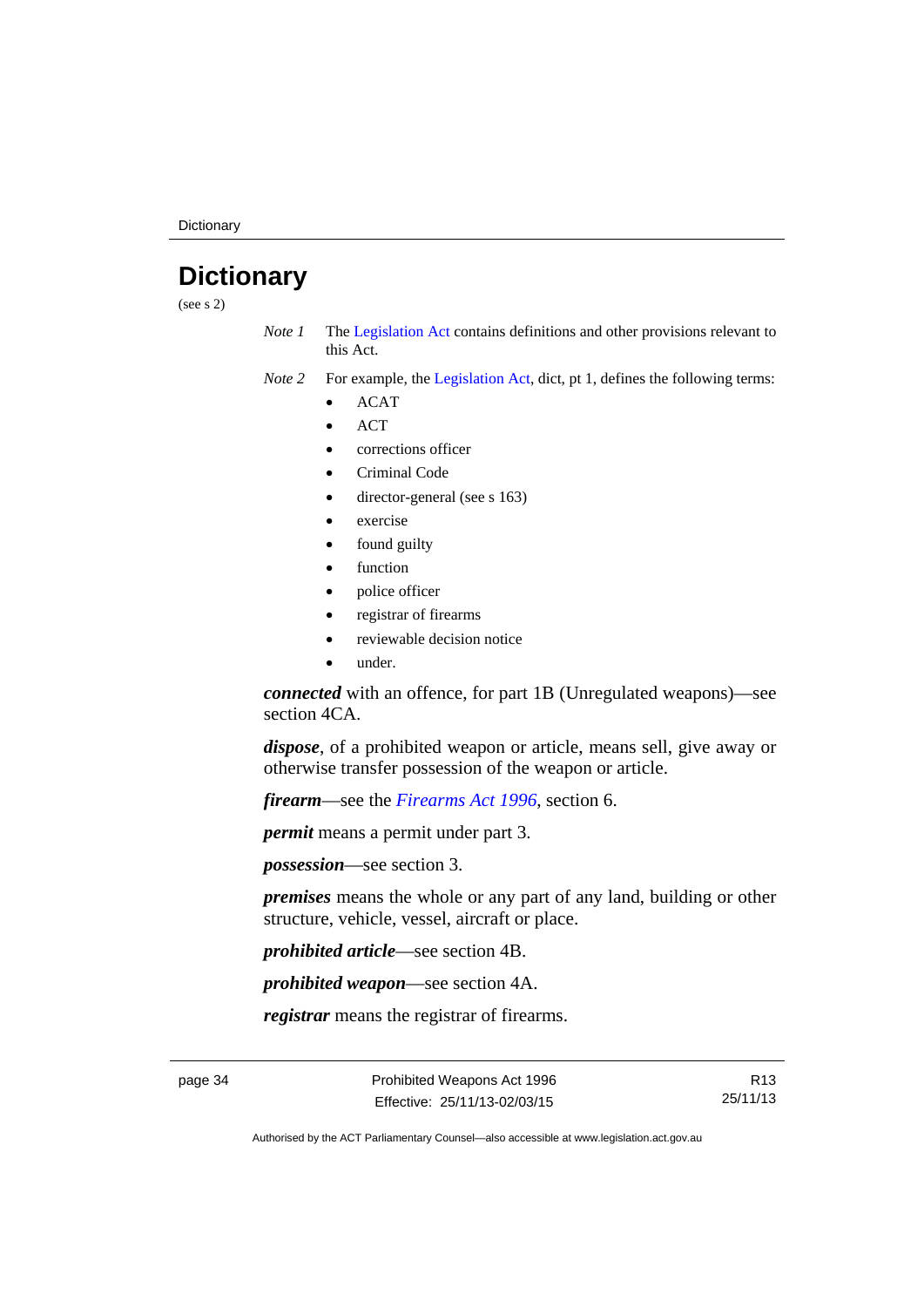*reviewable decision*, for part 3A (Notification and review of decisions)—see section 14.

*unregulated weapon*—see section 4C.

R13 25/11/13 Prohibited Weapons Act 1996 Effective: 25/11/13-02/03/15

page 35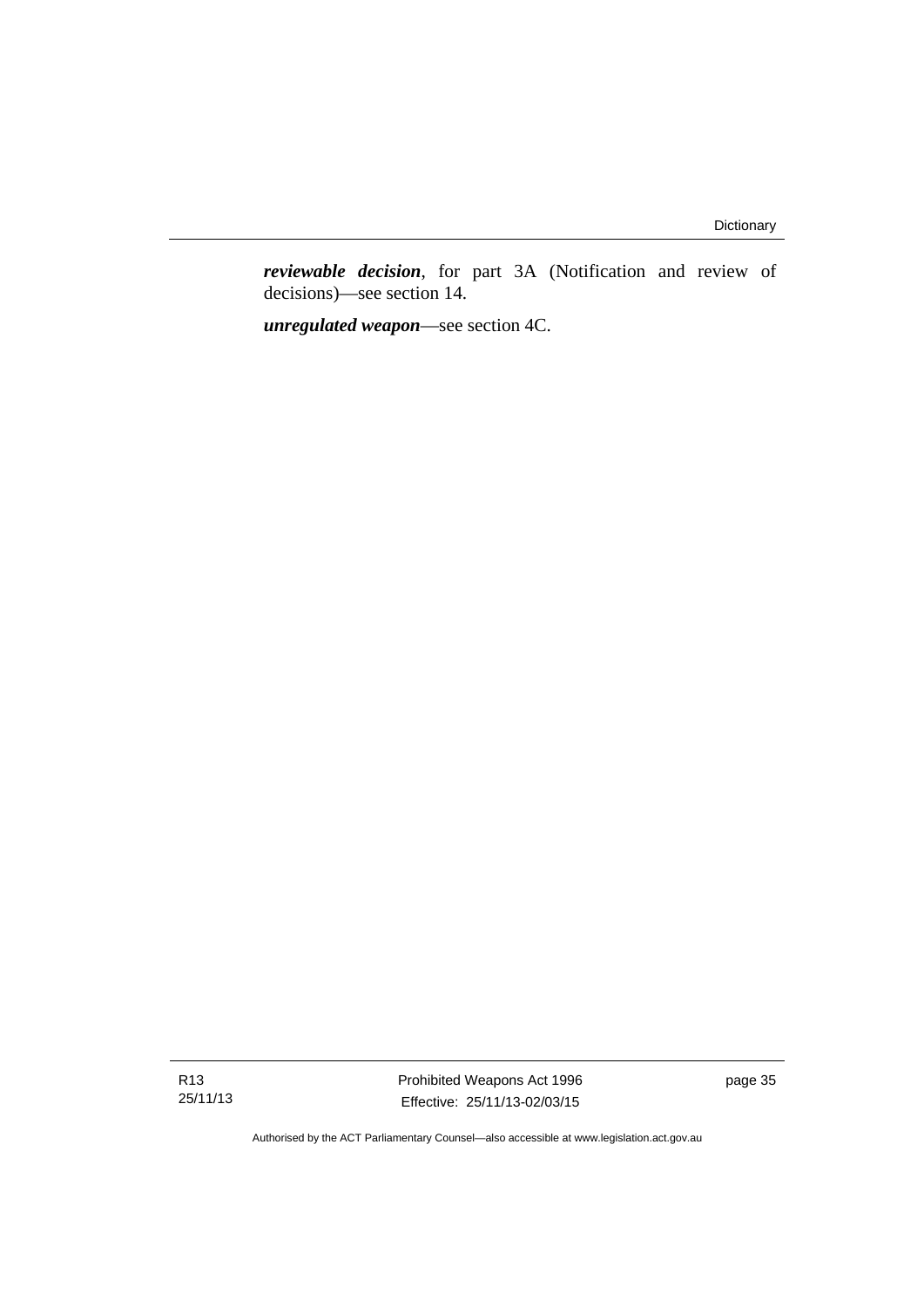1 About the endnotes

### <span id="page-41-0"></span>**Endnotes**

### **1 About the endnotes**

Amending and modifying laws are annotated in the legislation history and the amendment history. Current modifications are not included in the republished law but are set out in the endnotes.

Not all editorial amendments made under the *Legislation Act 2001*, part 11.3 are annotated in the amendment history. Full details of any amendments can be obtained from the Parliamentary Counsel's Office.

Uncommenced amending laws are not included in the republished law. The details of these laws are underlined in the legislation history. Uncommenced expiries are underlined in the legislation history and amendment history.

If all the provisions of the law have been renumbered, a table of renumbered provisions gives details of previous and current numbering.

The endnotes also include a table of earlier republications.

#### <span id="page-41-2"></span>**2 Abbreviation key**

page 36 **Prohibited Weapons Act 1996** Effective: 25/11/13-02/03/15

R13 25/11/13

<span id="page-41-1"></span>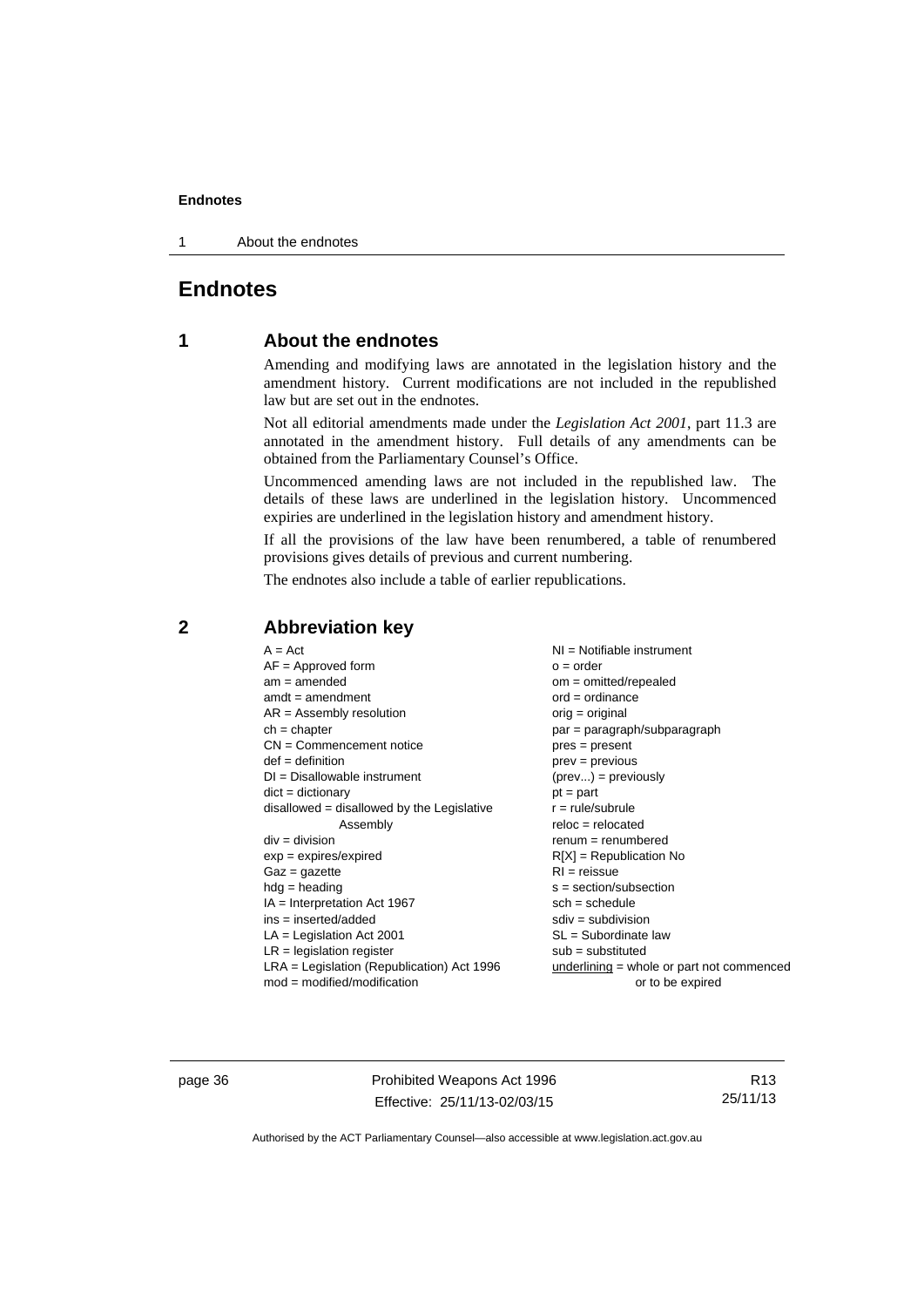## <span id="page-42-0"></span>**3 Legislation history Prohibited Weapons Act 1996 A1996-75**  notified 20 December 1996 [\(Gaz 1998 No S328](http://www.legislation.act.gov.au/gaz/1998-S328/default.asp)) s 1, s 2 commenced 20 December 1996 (s 2 (1)) remainder commenced 22 May 1997 (s 2 (2) and [Gaz 1997 No S140\)](http://www.legislation.act.gov.au/gaz/1997-S140/default.asp) as amended by **[Prohibited Weapons Regulations 1997](http://www.legislation.act.gov.au/sl/1997-12/default.asp) SL1997-12**  notified 19 May 1997 ([Gaz 1997 No S137](http://www.legislation.act.gov.au/gaz/1997-S137/default.asp)) commenced 22 May 1997 (s 2) **[Legislation \(Consequential Amendments\) Act 2001](http://www.legislation.act.gov.au/a/2001-44) A2001-44 pt 301**  notified 26 July 2001 ([Gaz 2001 No 30\)](http://www.legislation.act.gov.au/gaz/2001-30/default.asp) s 1, s 2 commenced 26 July 2001 (IA s 10B) pt 301 commenced 12 September 2001 (s 2 and see [Gaz 2001](http://www.legislation.act.gov.au/gaz/2001-S65/default.asp)  [No S65](http://www.legislation.act.gov.au/gaz/2001-S65/default.asp)) **[Criminal Code \(Theft, Fraud, Bribery and Related Offences\)](http://www.legislation.act.gov.au/a/2004-15/default.asp)  [Amendment Act 2004](http://www.legislation.act.gov.au/a/2004-15/default.asp) A2004-15 sch 2 pt 2.71**  notified LR 26 March 2004 s 1, s 2 commenced 26 March 2004 (LA s 75 (1)) sch 2 pt 2.71 commenced 9 April 2004 (s 2 (1)) **[Sentencing Legislation Amendment Act 2006](http://www.legislation.act.gov.au/a/2006-23) A2006-23 sch 1 pt 1.29**  notified LR 18 May 2006 s 1, s 2 commenced 18 May 2006 (LA s 75 (1)) sch 1 pt 1.29 commenced 2 June 2006 (s 2 (1) and see Crimes [\(Sentence Administration\) Act 2005](http://www.legislation.act.gov.au/a/2005-59) A2005-59 s 2, [Crimes](http://www.legislation.act.gov.au/a/2005-58)  [\(Sentencing\) Act 2005](http://www.legislation.act.gov.au/a/2005-58) A2005-58, s 2 and LA s 79) **[Firearms Amendment Act 2008](http://www.legislation.act.gov.au/a/2008-25) A2008-25 pt 3, sch 1 pt 1.2**  notified LR 15 July 2008 s 1, s 2 commenced 15 July 2008 (LA s 75 (1)) s 76, s 81 commenced 16 July 2008 (s 2 (2)) s 71, s 72, s 82, sch 1 amdt 1.14, amdt 1.16 commenced 15 July 2009 (s 2 (3)) pt 3 remainder, sch 1 pt 1.2 remainder commenced 15 January 2009 (s 2 (1) and LA s 79)

Prohibited Weapons Act 1996 Effective: 25/11/13-02/03/15

page 37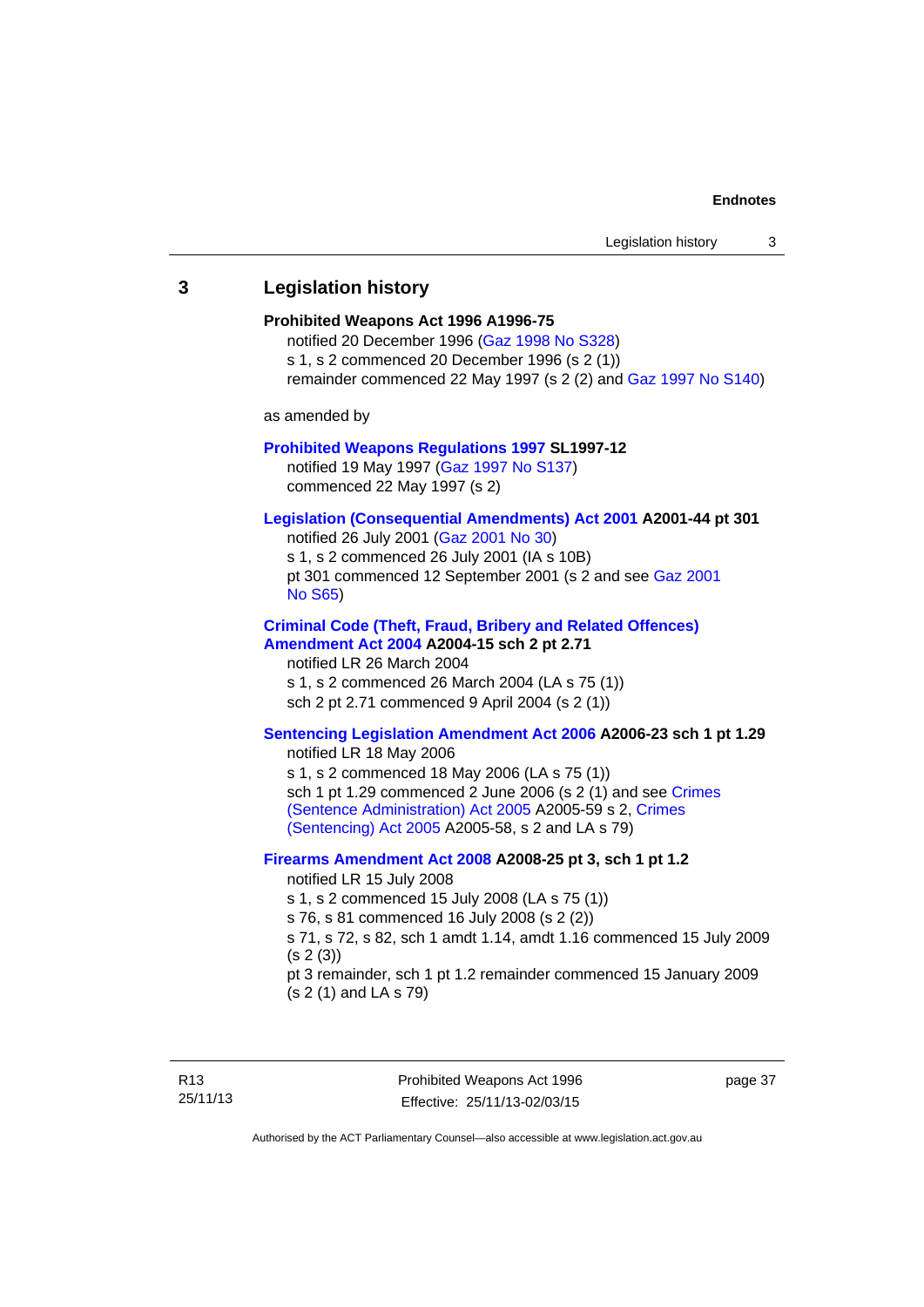| $\sqrt{2}$<br>- 3 | Legislation history |  |
|-------------------|---------------------|--|
|-------------------|---------------------|--|

#### **[ACT Civil and Administrative Tribunal Legislation Amendment](http://www.legislation.act.gov.au/a/2008-36)  [Act 2008](http://www.legislation.act.gov.au/a/2008-36) A2008-36 sch 1 pt 1.41**

notified LR 4 September 2008

s 1, s 2 commenced 4 September 2008 (LA s 75 (1)) sch 1 pt 1.41 commenced 15 July 2009 (s 2 (4) and see [Firearms](http://www.legislation.act.gov.au/a/2008-25)  [Amendment Act 2008](http://www.legislation.act.gov.au/a/2008-25) A2008-25, s 2 (3))

#### **[Justice and Community Safety Legislation Amendment Act 2009](http://www.legislation.act.gov.au/a/2009-19)  [\(No 2\)](http://www.legislation.act.gov.au/a/2009-19) A2009-19 pt 12**

notified LR 1 September 2009 s 1, s 2 commenced 1 September 2009 (LA s 75 (1)) pt 12 commenced 29 September 2009 (s 2)

#### **[Statute Law Amendment Act 2009](http://www.legislation.act.gov.au/a/2009-20) A2009-20 sch 3 pt 3.60**

notified LR 1 September 2009 s 1, s 2 commenced 1 September 2009 (LA s 75 (1)) sch 3 pt 3.60 commenced 22 September 2009 (s 2)

#### **[Justice and Community Safety Legislation Amendment Act 2010](http://www.legislation.act.gov.au/a/2010-13)**

## **A2010-13 sch 1 pt 1.5**

notified LR 31 March 2010 s 1, s 2 commenced 31 March 2010 (LA s 75 (1)) s 3 commenced 1 April 2010 (LA s 75AA) sch 1 pt 5 commenced 28 April 2010 (s 2 (4))

#### **[Administrative \(One ACT Public Service Miscellaneous Amendments\)](http://www.legislation.act.gov.au/a/2011-22)  [Act 2011](http://www.legislation.act.gov.au/a/2011-22) A2011-22 sch 1 pt 1.123**

notified LR 30 June 2011 s 1, s 2 commenced 30 June 2011 (LA s 75 (1)) sch 1 pt 1.123 commenced 1 July 2011 (s 2 (1))

#### **[Statute Law Amendment Act 2013 \(No 2\)](http://www.legislation.act.gov.au/a/2013-44) A2013-44 sch 3 pt 3.15**

notified LR 11 November 2013 s 1, s 2 commenced 11 November 2013 (LA s 75 (1))

sch 3 pt 3.15 commenced 25 November 2013 (s 2)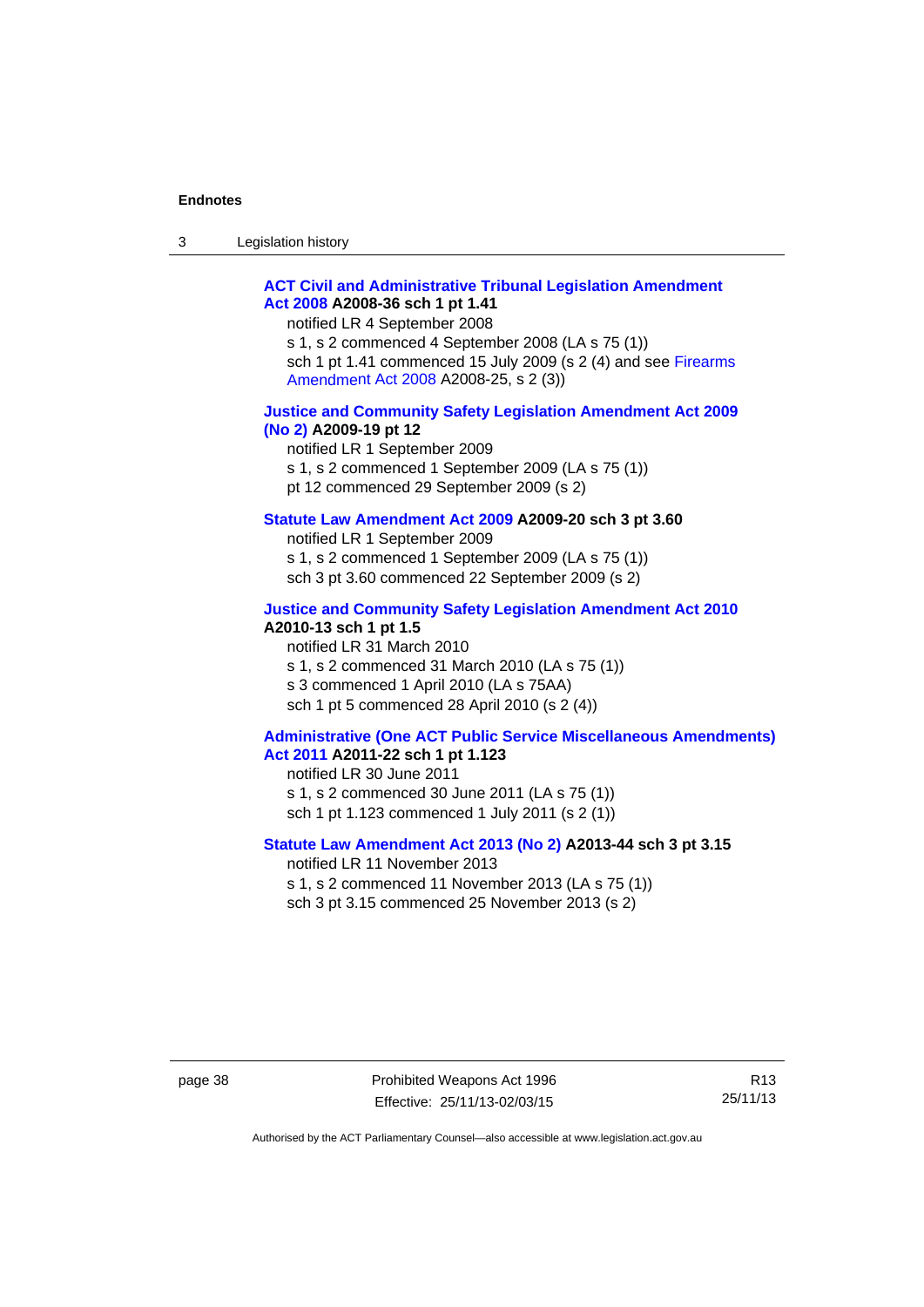### <span id="page-44-0"></span>**4 Amendment history Name of Act**

s 1 sub [A2008-25](http://www.legislation.act.gov.au/a/2008-25) amdt 1.13 **Dictionary**  s 2 om [A2001-44](http://www.legislation.act.gov.au/a/2001-44) amdt 1.3294 ins [A2008-25](http://www.legislation.act.gov.au/a/2008-25) amdt 1.14 **Notes**  s 2A ins [A2008-25](http://www.legislation.act.gov.au/a/2008-25) amdt 1.15 **Offences against Act—application of Criminal Code etc**  s 2B ins [A2008-25](http://www.legislation.act.gov.au/a/2008-25) amdt 1.15 **Meaning of possession—Act**  s 3 sub [A2008-25](http://www.legislation.act.gov.au/a/2008-25) s 71 am [A2013-44](http://www.legislation.act.gov.au/a/2013-44) amdt 3.116 **Evidence of possession—prohibited weapons or articles at premises**  s 3A ins [A2008-25](http://www.legislation.act.gov.au/a/2008-25) s 71 **Evidence of possession—care, control or management of prohibited weapon or article**  ins [A2008-25](http://www.legislation.act.gov.au/a/2008-25) s 71 **Application of Act**  s 4 am [A2001-44](http://www.legislation.act.gov.au/a/2001-44) amdt 1.3295, amdt 1.3296; [A2006-23](http://www.legislation.act.gov.au/a/2006-23) amdts 1.272-1.275; [A2009-19](http://www.legislation.act.gov.au/a/2009-19) s 60; pars renum R9 LA; [A2010-13](http://www.legislation.act.gov.au/a/2010-13) amdt 1.27 **Important concepts**  ins [A2008-25](http://www.legislation.act.gov.au/a/2008-25) s 72 **Meaning of** *prohibited weapon***—Act**  s 4A ins [A2008-25](http://www.legislation.act.gov.au/a/2008-25) s 72 **Meaning of** *prohibited article***—Act**  s 4B ins [A2008-25](http://www.legislation.act.gov.au/a/2008-25) s 72 **Unregulated weapons**  pt 1B hdg ins [A2008-25](http://www.legislation.act.gov.au/a/2008-25) s 73 **Meaning of** *unregulated weapon***—Act**  s 4C ins [A2008-25](http://www.legislation.act.gov.au/a/2008-25) s 73 **Meaning of** *connected***—pt 1B**  s 4CA ins [A2008-25](http://www.legislation.act.gov.au/a/2008-25) s 73 **Unregulated weapons—seizure by police**  s 4D ins [A2008-25](http://www.legislation.act.gov.au/a/2008-25) s 73 **Unregulated weapons—receipt for seizure**  ins  $A2008-25$  s 73

R13 25/11/13 Prohibited Weapons Act 1996 Effective: 25/11/13-02/03/15

page 39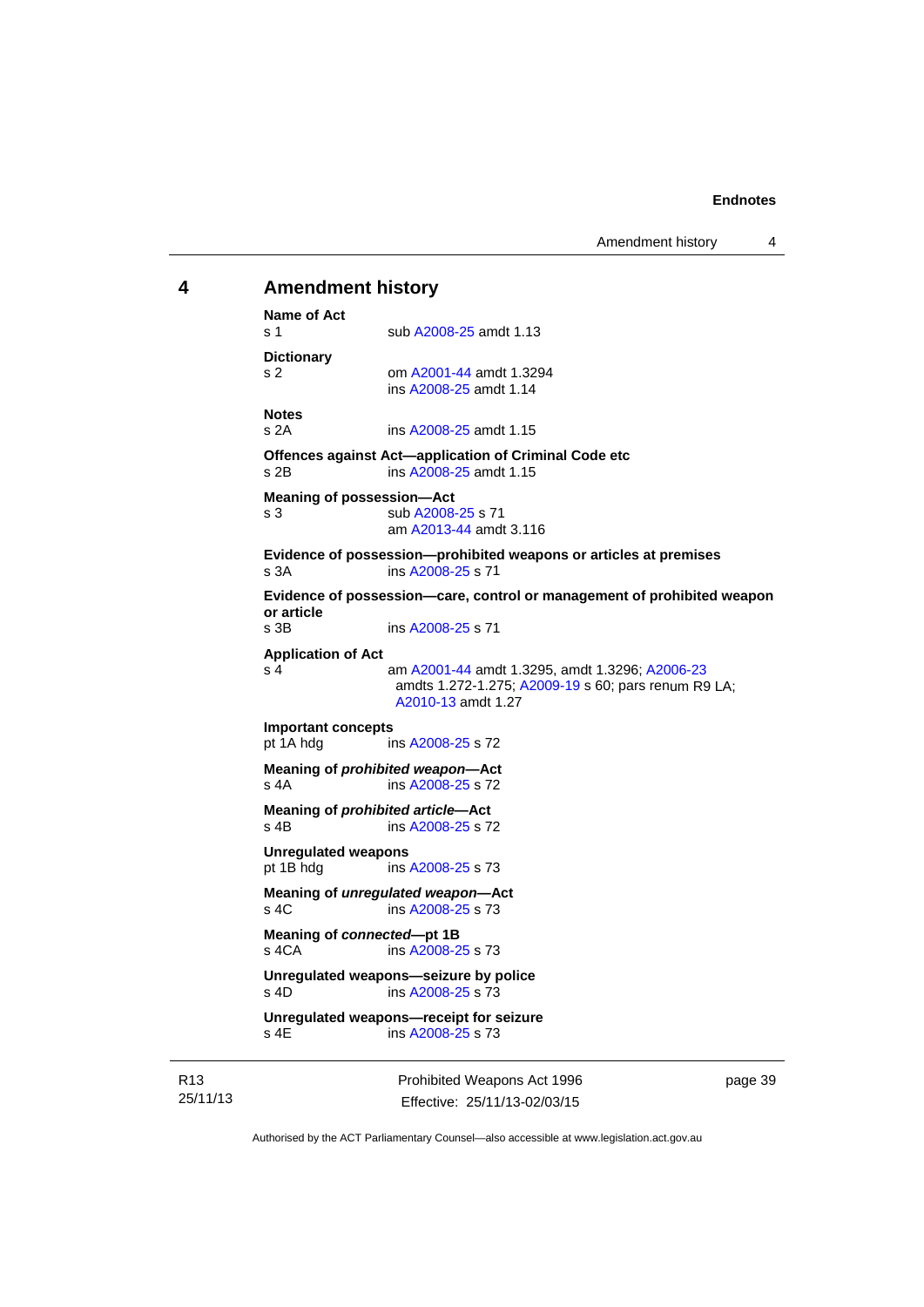```
4 Amendment history 
Unregulated weapons—examination 
A2008-25 s 73
Unregulated weapons—access to things seized 
A2008-25 s 73
Unregulated weapons—review of decision to seize 
 A2008-25 s 73
Unregulated weapons—forfeiture 
A2008-25 s 73
                am A2011-22 amdt 1.356
Minister's guidelines 
 A2008-25 s 73
Minister's guidelines 
A2008-25 s 73
Declarations about prohibited articles and weapons 
pt 1D hdg ins A2008-25 s 73 
Prohibited articles and weapons declarations by registrar 
s 4L ins A2008-25 s 73 
                am A2009-20 amdt 3.165, amdt 3.166 
Effect of certain declarations 
s 4M ins A2008-25 s 73 
Offences<br>pt 2 hdg
               A2008-25 s 74
Offence—unauthorised possession or use of prohibited weapons 
s 5 am A2001-44 amdt 1.3297 
                sub A2008-25 s 75 
Offence—unauthorised possession or use of prohibited articles 
s 6 am A2001-44 amdt 1.3298 
                sub A2008-25 s 75 
Declarations about authorised possession and use of laser pointers 
s 6A ins A2008-25 s 76 
Guidelines for declarations under section 6A 
s 6B ins A2008-25 s 76 
Inspection of prohibited weapons or articles by police 
s 7 am A2013-44 amdt 3.117
Offence—disposal of prohibited weapons and articles by unauthorised 
holders 
A2008-25 s 77
```
page 40 **Prohibited Weapons Act 1996** Effective: 25/11/13-02/03/15

R13 25/11/13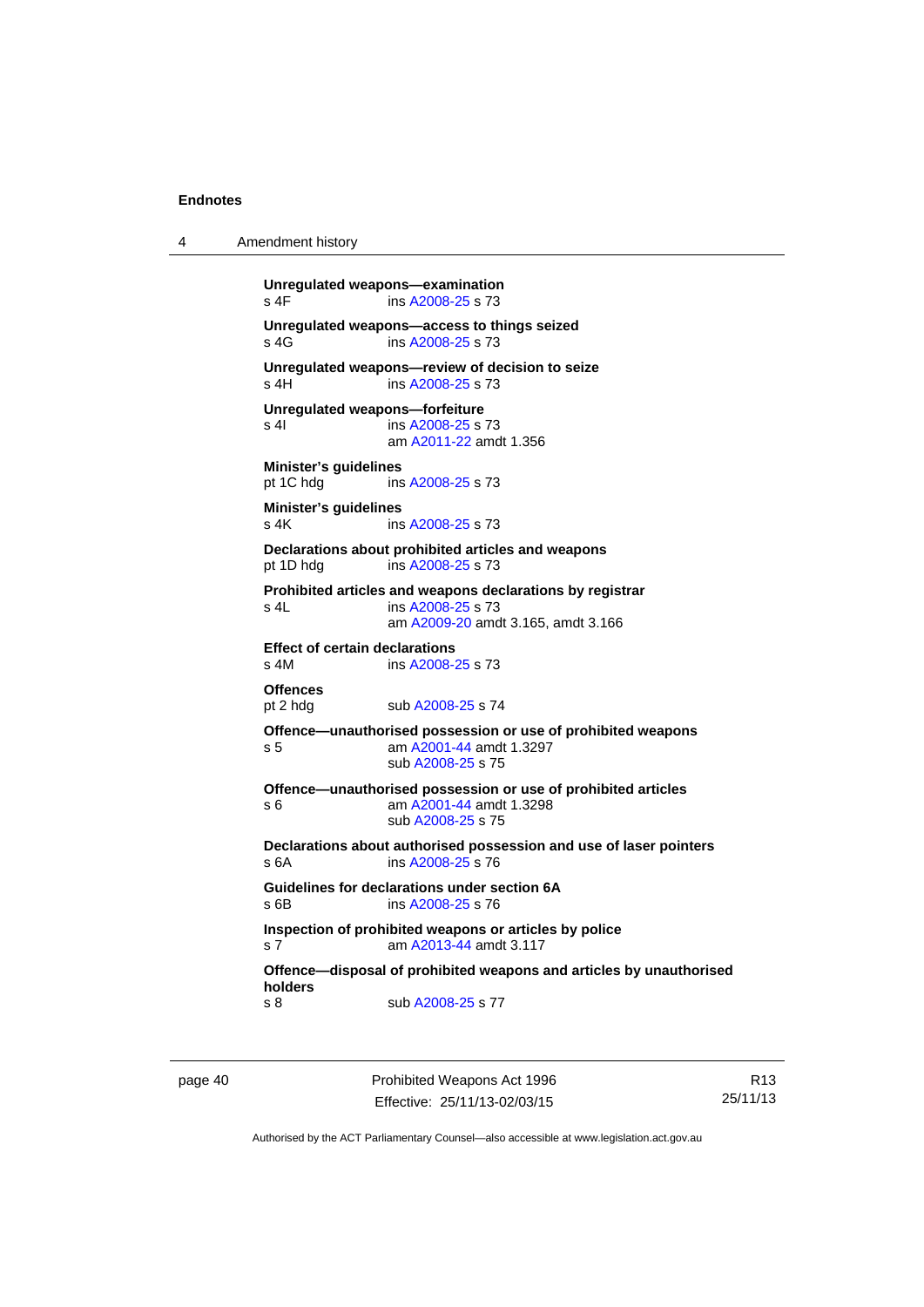Amendment history 4

**Applications—false or misleading particulars**  s 10 om [A2004-15](http://www.legislation.act.gov.au/a/2004-15) amdt 2.148 **Contravention of conditions**  s 11 am [A2013-44](http://www.legislation.act.gov.au/a/2013-44) amdt 3.118 **Production of permit**  s 12 am [A2013-44](http://www.legislation.act.gov.au/a/2013-44) amdt 3.118 **Surrender of cancelled permit**  s 13 am [A2013-44](http://www.legislation.act.gov.au/a/2013-44) amdt 3.118 **Notification and review of decisions**<br>pt 3A hdg ins A2008-36 amdt ins [A2008-36](http://www.legislation.act.gov.au/a/2008-36) amdt 1.571 **Meaning of** *reviewable decision—***pt 3A**  s 14 sub [A2008-36](http://www.legislation.act.gov.au/a/2008-36) amdt 1.571 **Reviewable decision notices**  s 14A ins [A2008-36](http://www.legislation.act.gov.au/a/2008-36) amdt 1.571 **Applications for review**  s 14B ins [A2008-36](http://www.legislation.act.gov.au/a/2008-36) amdt 1.571 **Information to be supplied**  s 15 am [A2013-44](http://www.legislation.act.gov.au/a/2013-44) amdt 3.118 **Disposal of surrendered or seized prohibited weapons or prohibited articles**  s 16 am [A2013-44](http://www.legislation.act.gov.au/a/2013-44) amdt 3.119 **Evidentiary provisions**  s 17 sub [A2008-25](http://www.legislation.act.gov.au/a/2008-25) s 78 **Determination of fees**  s 17A ins [A2008-25](http://www.legislation.act.gov.au/a/2008-25) s 78 **Approved forms**  s 18 sub [A2001-44](http://www.legislation.act.gov.au/a/2001-44) amdt 1.3299 (4)-(7) exp 12 September 2002 (s 18 (7)) am [A2008-25](http://www.legislation.act.gov.au/a/2008-25) s 79; [A2013-44](http://www.legislation.act.gov.au/a/2013-44) amdt 3.120 **Regulation-making power**  s 19 ins [A2001-44](http://www.legislation.act.gov.au/a/2001-44) amdt 1.3299 **Transitional**  pt 5 hdg ins [A2008-25](http://www.legislation.act.gov.au/a/2008-25) s 80 exp 15 July 2010 (s 54)

Prohibited Weapons Act 1996 Effective: 25/11/13-02/03/15

page 41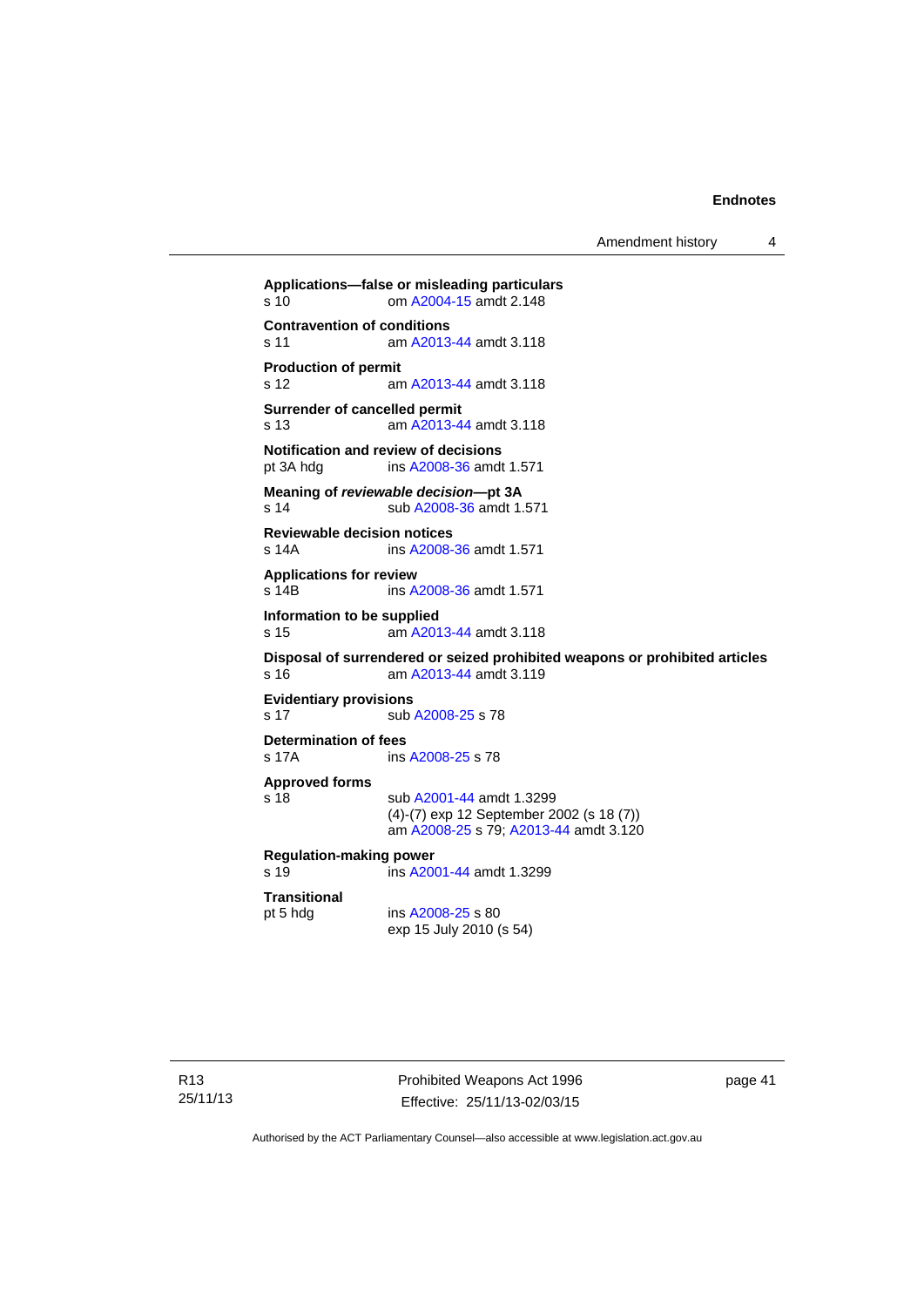4 Amendment history

|         | Definitions-pt 5<br>s 50<br>s 51                              | ins A2008-25 s 80<br>exp 15 July 2010 (s 54)<br>def commencement day ins A2008-25 s 80<br>exp 15 July 2010 (s 54)<br>def <i>dispose</i> ins A2008-25 s 80<br>exp 15 July 2010 (s 54)<br>def pre-commencement day ins A2008-25 s 80<br>exp 15 July 2010 (s 54)<br>Pre-commencement Act-permitted weapons and articles generally<br>ins A2008-25 s 80<br>exp 15 July 2010 (s 54) |                             |
|---------|---------------------------------------------------------------|--------------------------------------------------------------------------------------------------------------------------------------------------------------------------------------------------------------------------------------------------------------------------------------------------------------------------------------------------------------------------------|-----------------------------|
|         | for permit<br>s 52<br><b>Transitional regulations</b><br>s 53 | Pre-commencement Act—permitted weapons and articles—late application<br>ins A2008-25 s 80<br>exp 15 July 2010 (s 54)<br>ins A2008-25 s 80                                                                                                                                                                                                                                      |                             |
|         | Expiry-pt 5<br>s 54                                           | exp 15 July 2010 (s 54)<br>ins A2008-25 s 80                                                                                                                                                                                                                                                                                                                                   |                             |
|         | <b>Prohibited weapons</b><br>sch 1 hdg<br>sch 1               | exp 15 July 2010 (s 54)<br>(prev sch hdg) am $SL1997-12$ reg 15<br>renum R1 LA<br>am A2008-25 s 81<br>sub A2008-25 s 82                                                                                                                                                                                                                                                        |                             |
|         | <b>Prohibited articles</b><br>sch 2                           | ins A2008-25 s 82                                                                                                                                                                                                                                                                                                                                                              |                             |
|         | Note for sch 2                                                | sch 2 also ins A2008-36 amdt 1.572<br>renum as sch 3 R7 LA                                                                                                                                                                                                                                                                                                                     |                             |
|         | <b>Reviewable decisions</b><br>sch 3                          | (prev sch 2) ins A2008-36 amdt 1.572<br>renum as sch 3 R7 LA                                                                                                                                                                                                                                                                                                                   |                             |
|         | <b>Dictionary</b><br>dict                                     | ins A2008-25 amdt 1.16<br>am A2008-36 amdt 1.573, amdt 1.574; A2011-22 amdt 1.357;<br>A2013-44 amdt 3.121<br>def connected ins A2008-25 amdt 1.16<br>def <i>dispose</i> ins A2008-25 amdt 1.16<br>def <i>firearm</i> ins A2008-25 amdt 1.16<br>def <i>permit</i> ins A2008-25 amdt 1.16                                                                                        |                             |
| page 42 |                                                               | Prohibited Weapons Act 1996<br>Effective: 25/11/13-02/03/15                                                                                                                                                                                                                                                                                                                    | R <sub>13</sub><br>25/11/13 |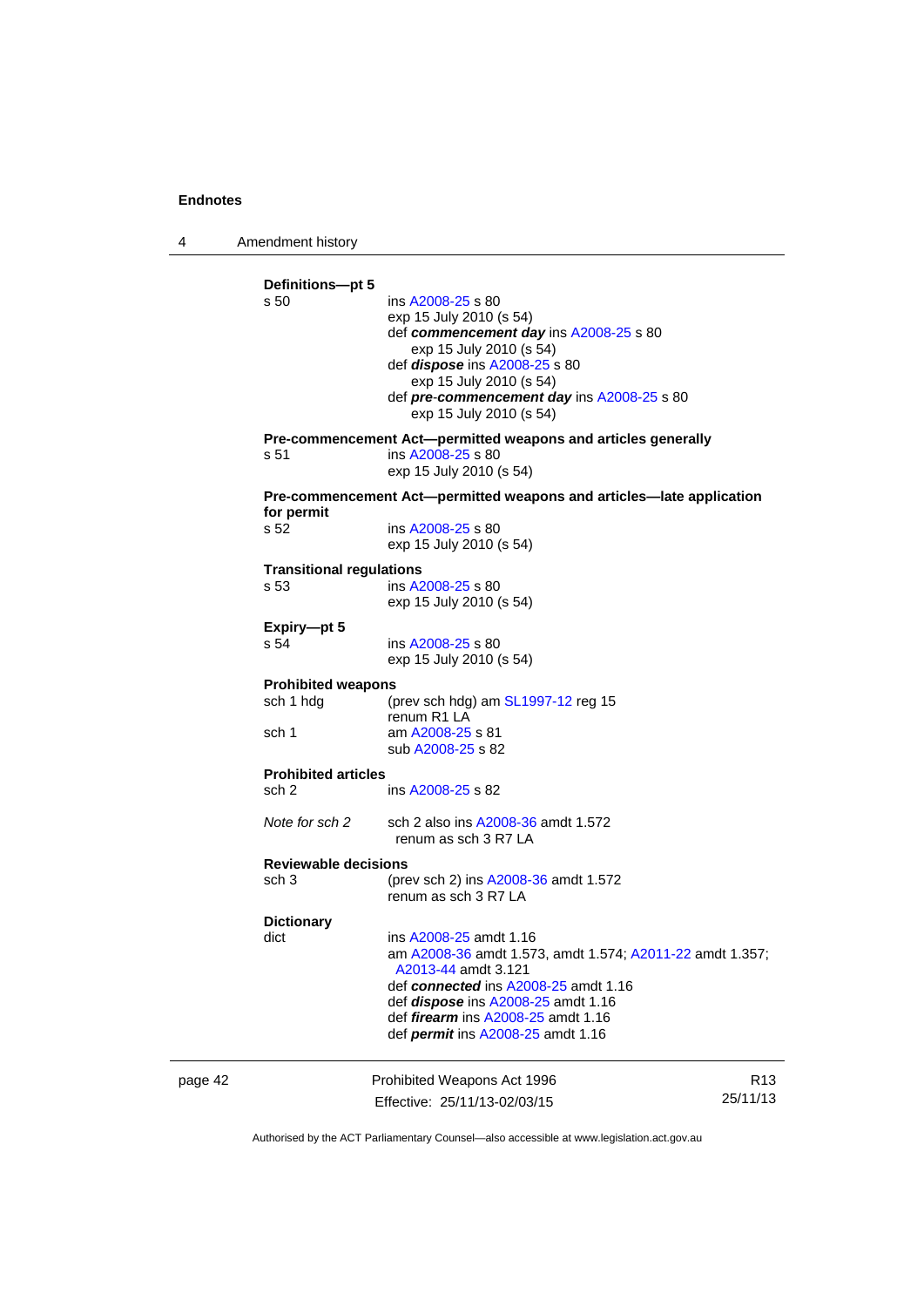Amendment history 4

- def *possession* ins [A2008-25](http://www.legislation.act.gov.au/a/2008-25) amdt 1.16
- def *premises* ins [A2008-25](http://www.legislation.act.gov.au/a/2008-25) amdt 1.16
- def *prohibited article* ins [A2008-25](http://www.legislation.act.gov.au/a/2008-25) amdt 1.16
- def *prohibited weapon* ins [A2008-25](http://www.legislation.act.gov.au/a/2008-25) amdt 1.16
- def *registrar* ins [A2008-25](http://www.legislation.act.gov.au/a/2008-25) amdt 1.16
- def *reviewable decision* ins [A2008-36](http://www.legislation.act.gov.au/a/2008-36) amdt 1.575
- def *unregulated weapon* ins [A2008-25](http://www.legislation.act.gov.au/a/2008-25) amdt 1.16

page 43

Prohibited Weapons Act 1996 Effective: 25/11/13-02/03/15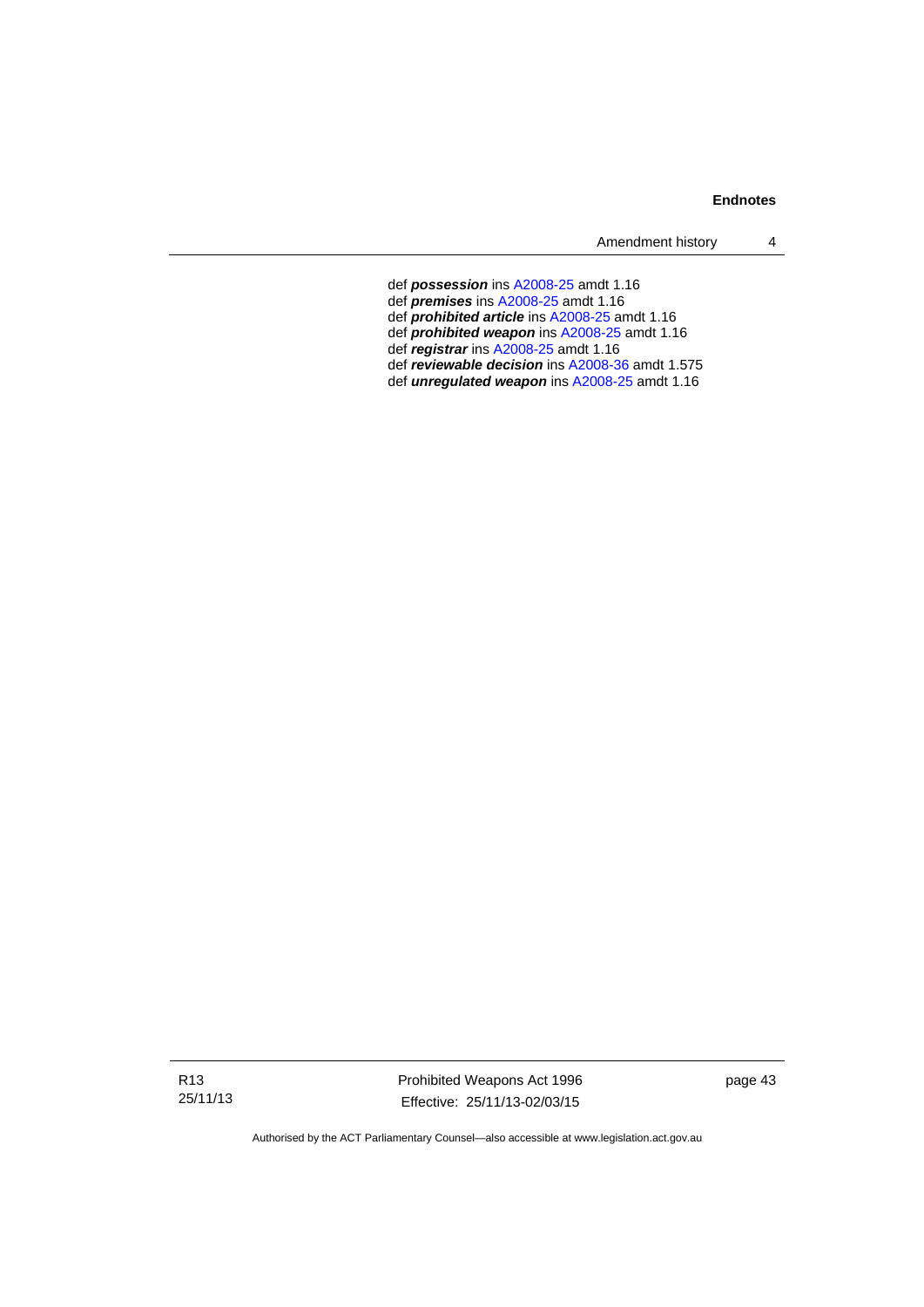5 Earlier republications

## <span id="page-49-0"></span>**5 Earlier republications**

Some earlier republications were not numbered. The number in column 1 refers to the publication order.

Since 12 September 2001 every authorised republication has been published in electronic pdf format on the ACT legislation register. A selection of authorised republications have also been published in printed format. These republications are marked with an asterisk (\*) in column 1. Electronic and printed versions of an authorised republication are identical.

| <b>Republication</b><br>No and date | <b>Effective</b>              | Last<br>amendment<br>made by | <b>Republication</b><br>for               |
|-------------------------------------|-------------------------------|------------------------------|-------------------------------------------|
| R <sub>0</sub> A                    | 22 May 1997-                  | SL1997-12                    | amendments by                             |
| 30 July 2003                        | 11 Sept 2001                  |                              | SL1997-12                                 |
| R1                                  | 12 Sept 2001-                 | A2001-44                     | amendments by                             |
| 18 Feb 2002                         | 12 Sept 2002                  |                              | A2001-44                                  |
| R <sub>2</sub><br>13 Sept 2002      | 13 Sept 2002-<br>8 Apr 2004   | A2001-44                     | commenced expiry                          |
| R <sub>3</sub>                      | 9 Apr 2004-                   | A2004-15                     | amendments by                             |
| 9 Apr 2004                          | 1 June 2006                   |                              | A2004-15                                  |
| R4                                  | 2 June 2006-                  | A2006-23                     | amendments by                             |
| 2 June 2006                         | 15 July 2008                  |                              | A2006-23                                  |
| R <sub>5</sub>                      | 16 July 2008-                 | A2008-25                     | amendments by                             |
| 16 July 2008                        | 14 Jan 2009                   |                              | A2008-25                                  |
| R <sub>6</sub>                      | 15 Jan 2009-                  | A2008-36                     | amendments by                             |
| 15 Jan 2009                         | 14 July 2009                  |                              | A2008-25                                  |
| R7<br>15 July 2009                  | 15 July 2009-<br>21 Sept 2009 | A2008-36                     | amendments by<br>A2008-25 and<br>A2008-36 |
| R <sub>8</sub>                      | 22 Sept 2009-                 | A2009-20                     | amendments by                             |
| 22 Sept 2009                        | 28 Sept 2009                  |                              | A2009-20                                  |
| R9                                  | 29 Sept 2009-                 | A2009-20                     | amendments by                             |
| 29 Sept 2009                        | 27 Apr 2010                   |                              | A2009-19                                  |
| R <sub>10</sub>                     | 28 Apr 2010-                  | A2010-13                     | amendments by                             |
| 28 Apr 2010                         | 15 July 2010                  |                              | A2010-13                                  |
| R <sub>11</sub><br>16 July 2010     | 16 July 2010-<br>30 June 2011 | A2010-13                     | commenced expiry                          |

page 44 Prohibited Weapons Act 1996 Effective: 25/11/13-02/03/15

R13 25/11/13